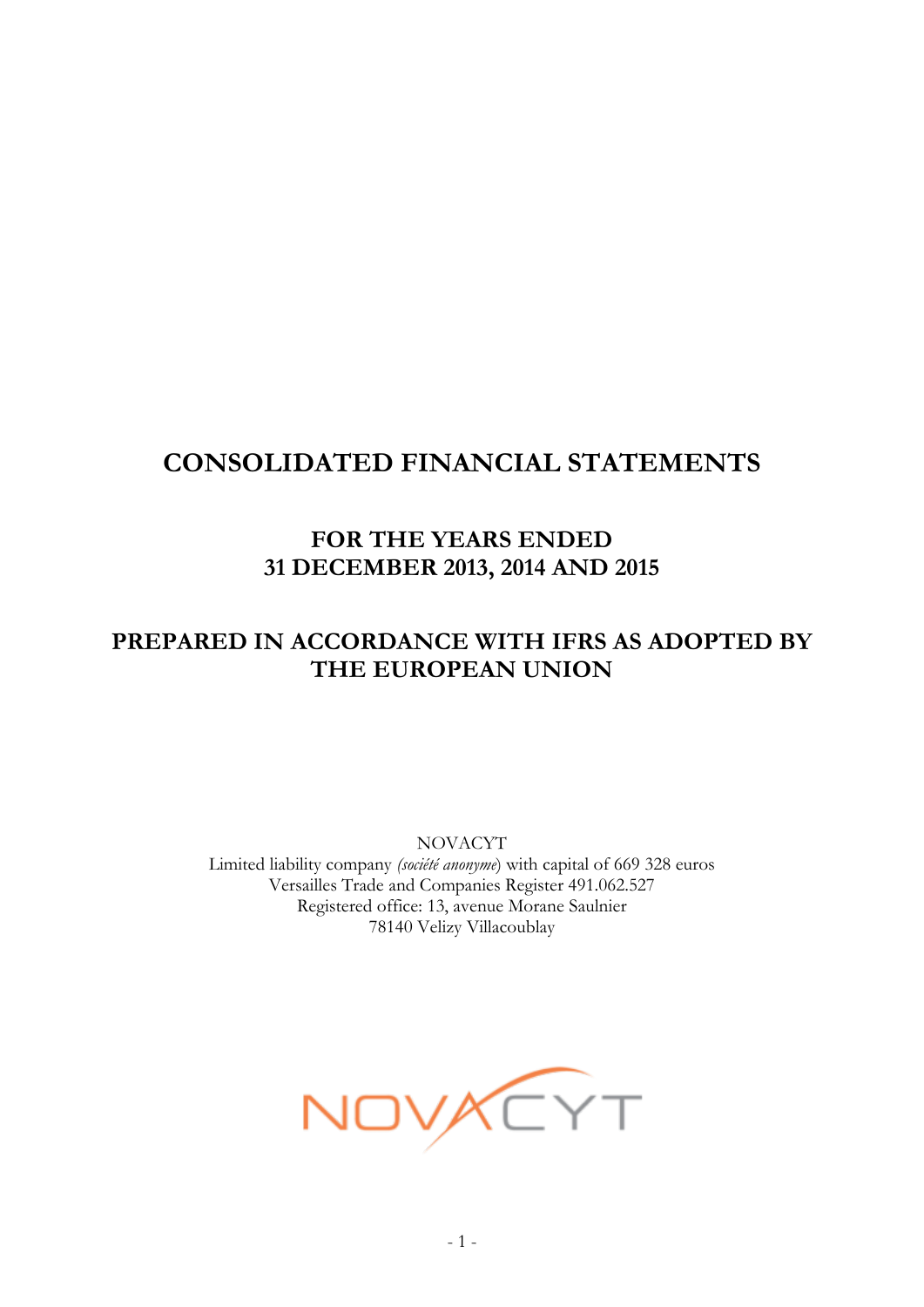# **TABLE OF CONTENTS**

# **FINANCIAL STATEMENTS**

| Statement of financial position as of 31 December 2013, 31 December 2014 and 31 December 2015      |    |
|----------------------------------------------------------------------------------------------------|----|
| Consolidated income statement for the years ended 31 December 2013, 2014 and 2015                  | -6 |
| Consolidated statement of comprehensive income for the years ended 31 December 2013, 2014 and 2015 |    |
| Statement of changes in equity from 1 January 2013 to 31 December 2015                             | 8  |
| Statement of cash flows for the years ended 31 December 2013, 2014 and 2015                        |    |

# **NOTES TO THE FINANCIAL STATEMENTS**

| NOTE 1: |       |  |
|---------|-------|--|
| NOTE 2: |       |  |
| 2.1     |       |  |
|         | 2.1.1 |  |
| 2.2     |       |  |
|         | 2.2.1 |  |
|         | 2.2.2 |  |
|         | 2.2.3 |  |
|         | 2.2.1 |  |
| 2.3     |       |  |
|         | 2.3.1 |  |
|         | 2.3.2 |  |
| 2.4     |       |  |
|         | 2.4.1 |  |
|         | 2.4.2 |  |
|         | 2.4.3 |  |
| NOTE 3: |       |  |
| 3.1     |       |  |
|         | 3.1.1 |  |
|         | 3.1.2 |  |
|         | 3.1.3 |  |
|         | 3.1.4 |  |
| 3.2.    |       |  |
|         | 3.2.1 |  |
|         | 3.2.2 |  |
|         | 3.2.3 |  |
|         | 3.2.4 |  |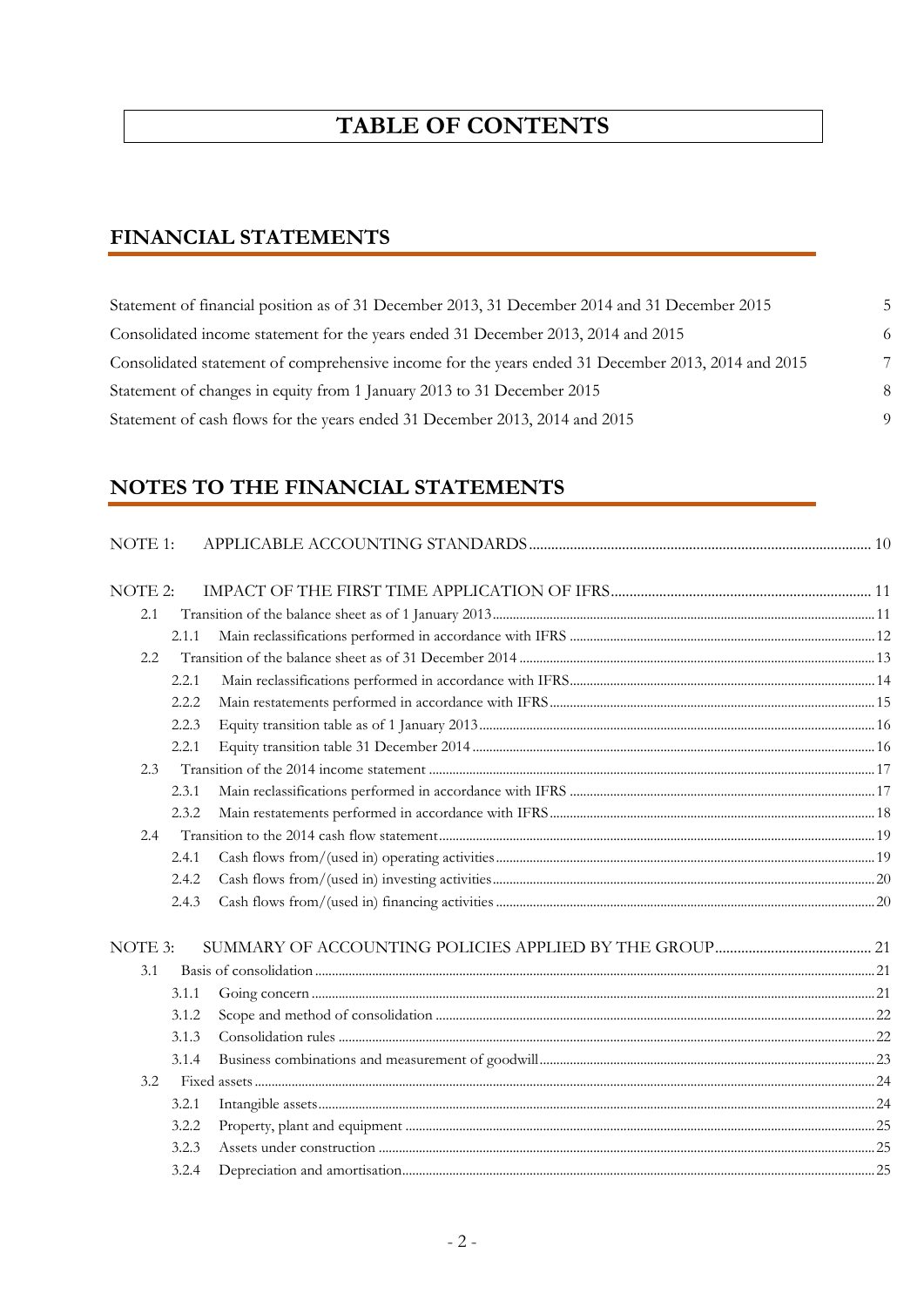|         | 3.2.5                                                               |  |
|---------|---------------------------------------------------------------------|--|
| 3.3     |                                                                     |  |
| 3.4     |                                                                     |  |
| 3.5     |                                                                     |  |
| 3.6     |                                                                     |  |
| 3.7     |                                                                     |  |
| 3.8     |                                                                     |  |
| 3.9     |                                                                     |  |
| 3.10    |                                                                     |  |
| 3.11    |                                                                     |  |
| 3.12    |                                                                     |  |
| 3.13    |                                                                     |  |
| 3.14    |                                                                     |  |
|         |                                                                     |  |
|         |                                                                     |  |
| NOTE 4: | NOTES TO THE BALANCE SHEET AS OF 31 DECEMBER 2015, 2014 AND 2013 31 |  |
| 4.1     |                                                                     |  |
| 4.2     |                                                                     |  |
|         | 4.2.1                                                               |  |
|         | 4.2.2                                                               |  |
| 4.3     |                                                                     |  |
| 4.4     |                                                                     |  |
| 4.5     |                                                                     |  |
| 4.6     |                                                                     |  |
| 4.7     |                                                                     |  |
| 4.8     |                                                                     |  |
| 4.9     |                                                                     |  |
| 4.10    |                                                                     |  |
| 4.11    |                                                                     |  |
| 4.12    |                                                                     |  |
| NOTE 5: |                                                                     |  |
| 5.1     |                                                                     |  |
| 5.2     |                                                                     |  |
| 5.3     |                                                                     |  |
| 5.4     |                                                                     |  |
| 5.5     |                                                                     |  |
| 5.6     |                                                                     |  |
| 5.7     |                                                                     |  |
| 5.8     |                                                                     |  |
| 5.9     |                                                                     |  |
| 5.10    |                                                                     |  |
| 5.11    |                                                                     |  |
|         | 5.11.1                                                              |  |
|         | 5.11.2                                                              |  |
|         |                                                                     |  |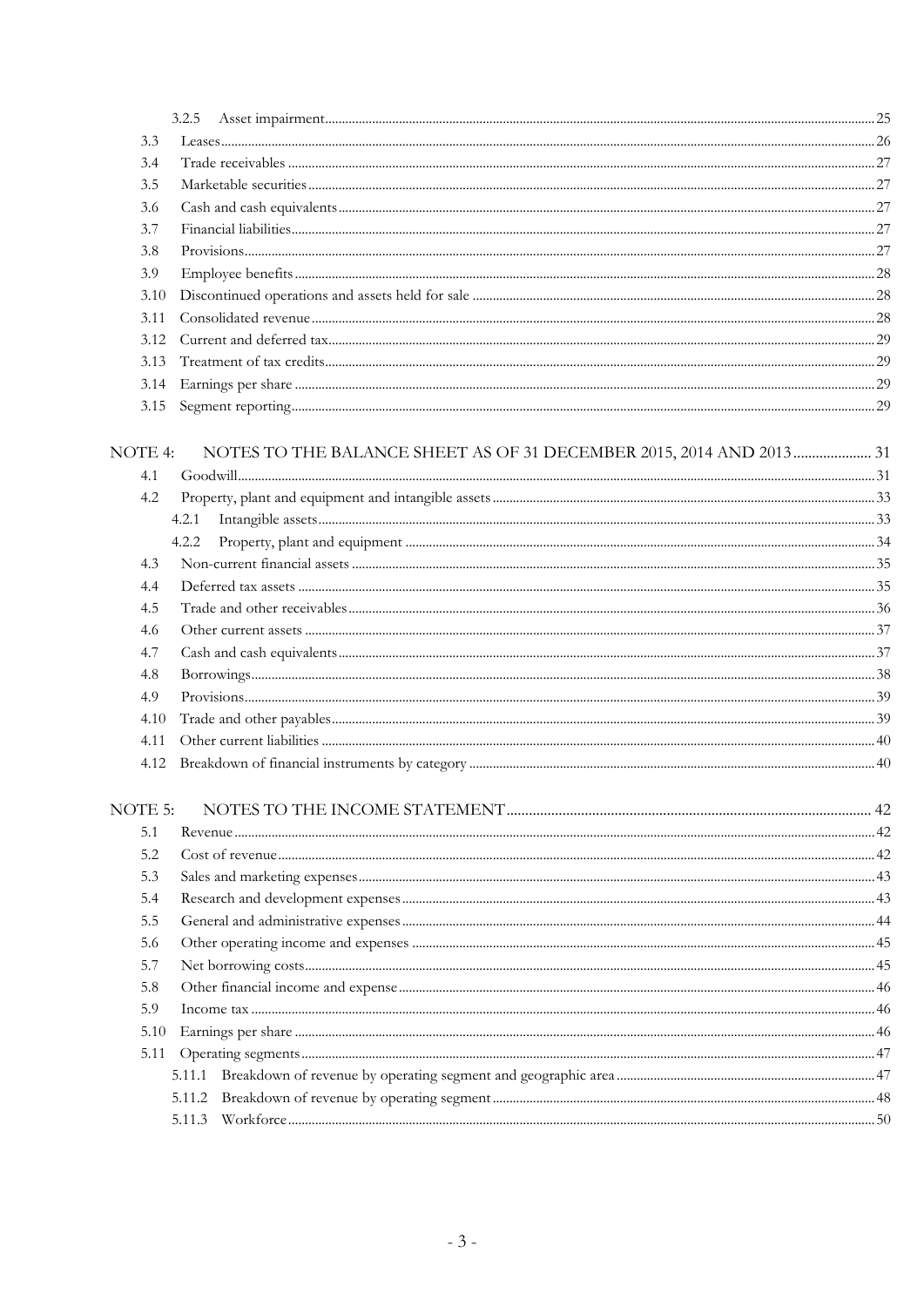| 6.1 |  |
|-----|--|
| 6.2 |  |
|     |  |
| 7.1 |  |
| 7.2 |  |
| 7.3 |  |
|     |  |
| 8.1 |  |
| 8.2 |  |
| 8.3 |  |
| 8.4 |  |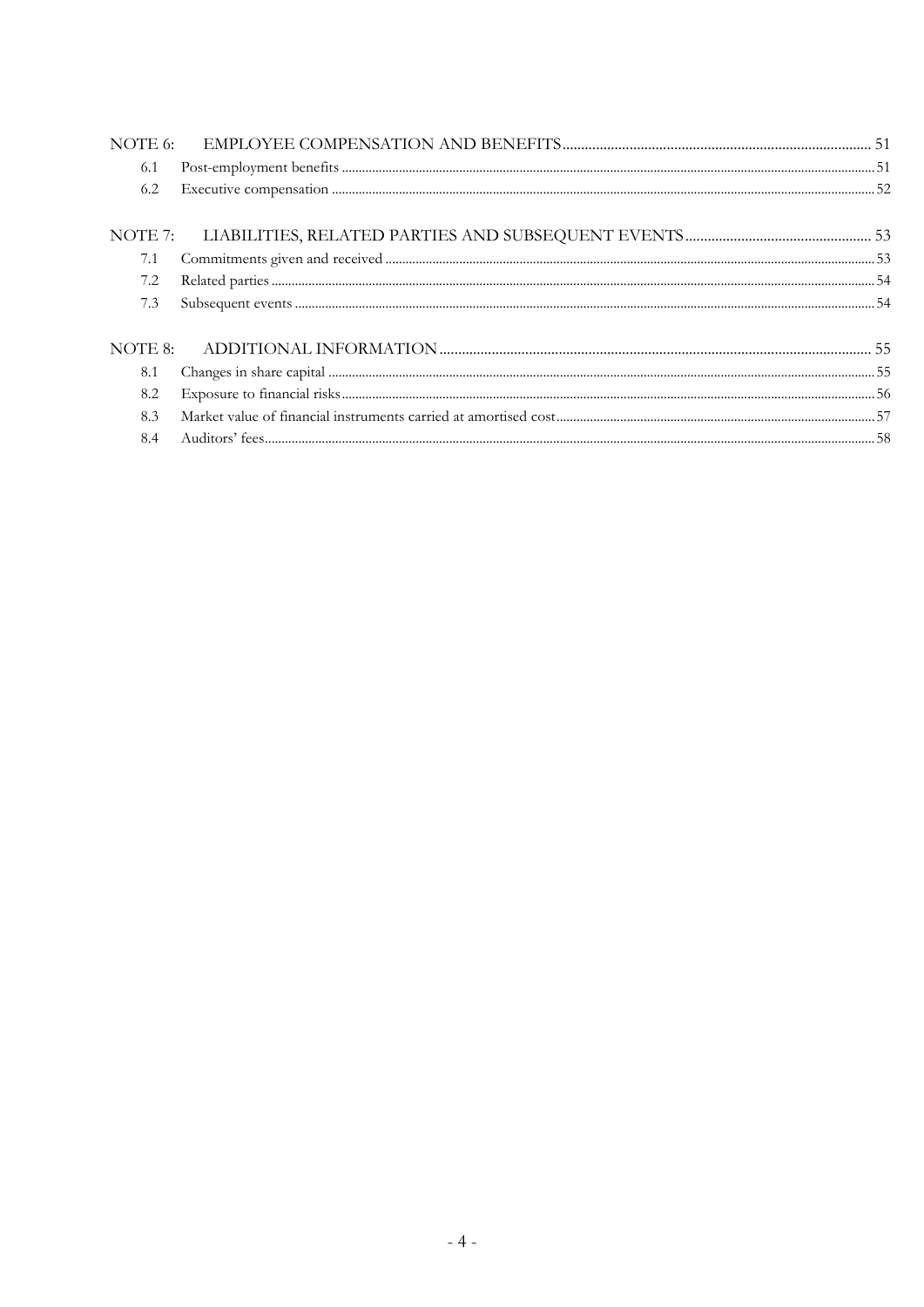# **Statement of financial position as of 31 December 2013, 2014 and 2015**

| Amounts in $\epsilon$ thousands             | Note  | As of<br>31/12/2015 | As of<br>31/12/2014 | As of<br>31/12/2013      | As of<br>01/01/2013 |
|---------------------------------------------|-------|---------------------|---------------------|--------------------------|---------------------|
|                                             | 4.2.1 | 1,297               | 1,097               | 1,051                    | 955                 |
| Intangible assets                           |       |                     |                     |                          |                     |
| Goodwill                                    | 4.1   | 9,256               | 19,042              |                          |                     |
| Property, plant and equipment               | 4.2.2 | 683                 | 532                 | 155                      | 443                 |
| Other financial assets                      | 4.3   | 204                 | 42                  | 15                       | 21                  |
| Deferred taxes                              | 4.4   |                     | 3                   | $\overline{\phantom{a}}$ |                     |
| Other long-term assets                      |       | 56                  | 35                  |                          |                     |
| Non-current assets                          |       | 11,497              | 20,751              | 1,221                    | 1,419               |
| Inventones and work in progress             |       | 1,488               | 1,335               | 247                      | 262                 |
| Trade and other receivables                 | 4.5   | 1,878               | 1,851               | 397                      | 524                 |
| Tax receivables                             |       | 152                 | 197                 | 235                      | 120                 |
| Other current assets                        | 4.6   | 400                 | 176                 | 27                       | 20                  |
| Marketable securities and other investments |       | 1,164               | 10                  | 160                      | 1,210               |
| Cash and cash equivalents                   | 4.7   | 527                 | 2,327               | 840                      | 463                 |
| <b>Current assets</b>                       |       | 5,609               | 5,896               | 1,906                    | 2,599               |
| Total assets                                |       | 17,106              | 26,647              | 3,127                    | 4,018               |

|                                                                    | As of<br>31/12/2015 | As of<br>31/12/2014 | As of<br>31/12/2013 | As of<br>01/01/2013 |
|--------------------------------------------------------------------|---------------------|---------------------|---------------------|---------------------|
| Share capital                                                      | 479                 | 418                 | 197                 | 180                 |
| Share premium                                                      | 32,382              | 28,184              | 6,405               | 4,750               |
| Own shares                                                         | $-98$               | $-86$               | $-50$               | $-10$               |
| Other reserves                                                     | $-81$               | $-30$               | $\mathbf{1}$        |                     |
| Retained earnings                                                  | $-22,157$           | $-8,213$            | $-4,303$            | $-3,307$            |
| Total equity attributable to owners of the company                 | 10,524              | 20,273              | 2,250               | 1,613               |
| Total equity                                                       | 10,524              | 20,273              | 2,250               | 1,613               |
| Borrowings                                                         | 2,103<br>4.8        | 588                 | 57                  | 152                 |
| Employee benefit liabilities<br>4.9                                | 40                  | 31                  | 17                  | 15                  |
| Other provisions<br>4.9                                            | 103                 | 122                 |                     |                     |
| Other long-term liabilities                                        |                     | 402                 |                     |                     |
| Total non-current liabilities                                      | 2,246               | 1,143               | 74                  | 167                 |
| Bank overdrafts and current portion of long-term borrowings<br>4.8 | 1,270               | 433                 | 152                 | 956                 |
| Provisions (current portion)<br>4.9                                | 66                  | 96                  | 30                  | 129                 |
| Trade and other payables                                           | 2,968<br>4.10       | 4,381               | 431                 | 719                 |
| Tax liabilities                                                    | 1                   |                     |                     |                     |
| Other current liabilities<br>4.11                                  | 30                  | 321                 | 190                 | 434                 |
| Total current liabilities                                          | 4,335               | 5,231               | 803                 | 2,238               |
| <b>Total liabilities</b>                                           | 6,581               | 6,374               | 877                 | 2,405               |
| <b>Total liabilities</b>                                           | 17,106              | 26,647              | 3,127               | 4,018               |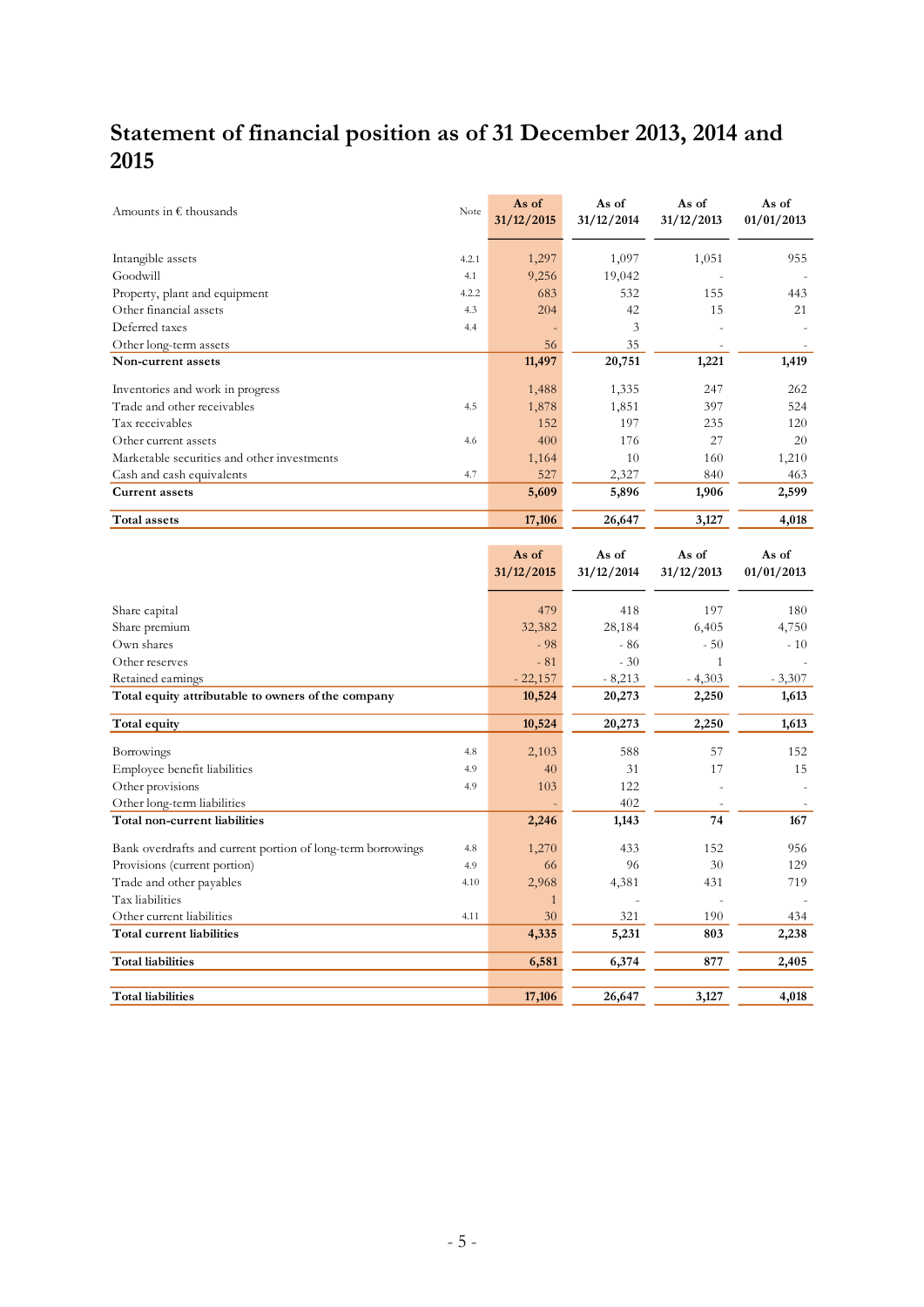# **Consolidated income statement for the years ended 31 December 2013, 2014 and 2015**

| Amounts in $\epsilon$ thousands                                | Note | 2015         | 2014    | 2013    |
|----------------------------------------------------------------|------|--------------|---------|---------|
| Revenue                                                        | 5.1  | 8 8 9 2      | 4 5 2 6 | 1 1 5 4 |
| Cost of sales                                                  | 5.2  | $-4617$      | $-2553$ | $-588$  |
| Gross profit                                                   |      | 4 2 7 5      | 1973    | 566     |
| Sales and marketing expenses                                   | 5.3  | $-2.285$     | $-1183$ | $-491$  |
| Research and development expenses                              | 5.4  | $-588$       | $-467$  | $-438$  |
| General and administrative expenses                            | 5.5  | $-4785$      | $-2339$ | $-969$  |
| Subsidies                                                      |      | 148          | 172     | 277     |
| Recurring operating profit/(loss)                              |      | $-3235$      | $-1844$ | $-1055$ |
| Other operating income and expenses                            | 5.6  | $-9950$      | $-1842$ | 60      |
| Operating profit/(loss)                                        |      | $-13185$     | $-3686$ | $-995$  |
|                                                                |      | $\mathbf{1}$ |         |         |
| Income from cash and cash equivalents<br>Gross borrowing costs |      | $-947$       | $-49$   | $-16$   |
| Net borrowing costs                                            | 5.7  | $-946$       | $-49$   | $-16$   |
| Other financial income and expenses                            | 5.8  | 224          | $-177$  | 15      |
| Profit/(loss) before tax                                       |      | $-13907$     | $-3912$ | $-996$  |
| Income tax                                                     |      | $-1$         |         |         |
|                                                                |      |              |         |         |
| Profit/(loss) after tax                                        |      | $-13908$     | $-3912$ | - 996   |
| Total net profit/(loss)                                        |      | $-13908$     | $-3912$ | - 996   |
| Attributable to owners of the company                          |      | $-13908$     | $-3912$ | $-996$  |
| Attributable to non-controlling interests                      |      |              |         |         |
| Earnings per share                                             | 5.10 | 2,05         | $-0,88$ | $-0,34$ |
| Diluted earnings per share                                     | 5.10 | 2,05         | $-0,88$ | $-0,34$ |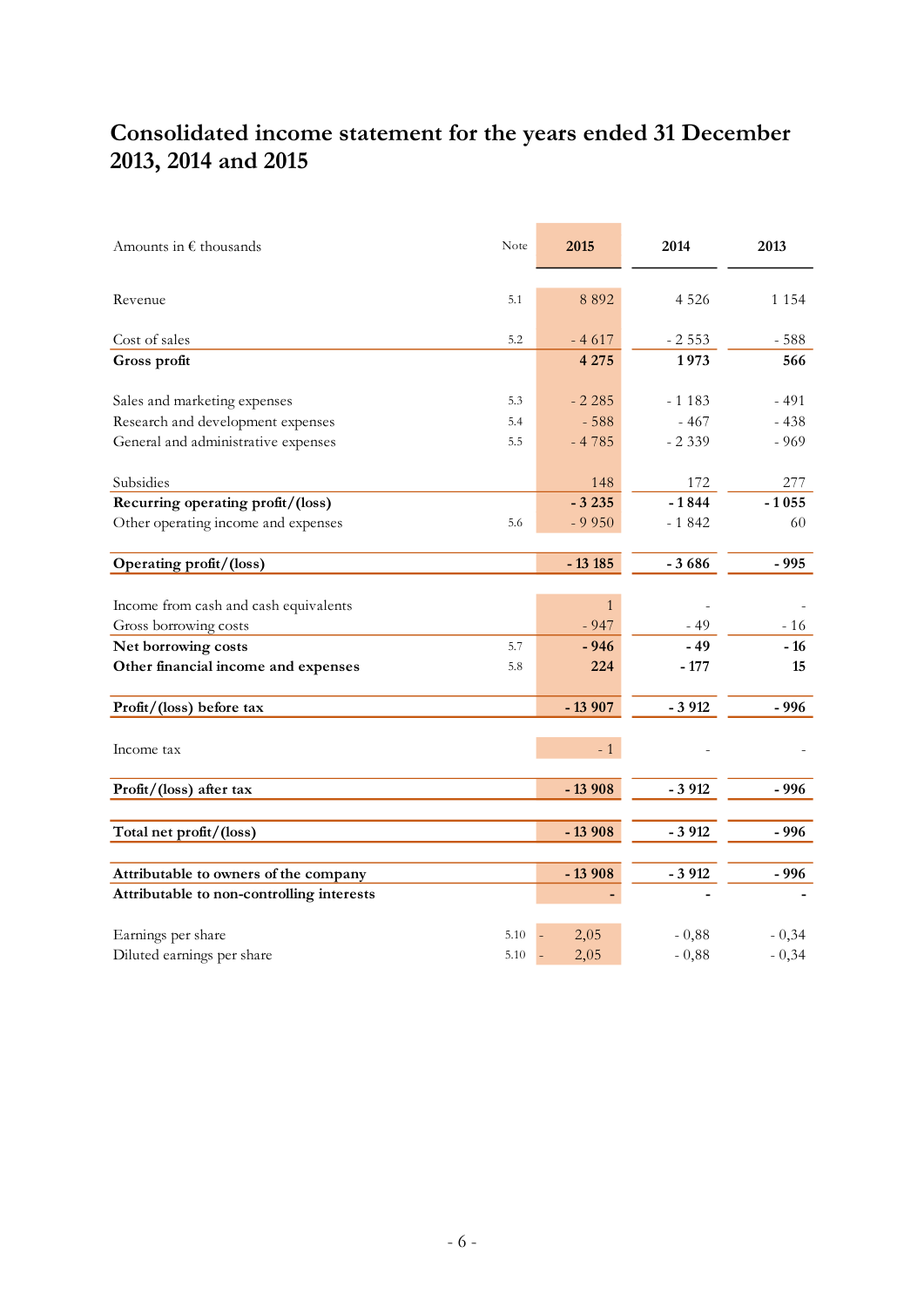# **Consolidated statement of comprehensive income for the years ended 31 December 2013, 2014 and 2015**

|                                                    | 2015      | 2014     | 2013   |
|----------------------------------------------------|-----------|----------|--------|
| Consolidated net profit/(loss) for the year        | $-13,908$ | $-3,912$ | - 996  |
| Other comprehensive income                         |           |          |        |
| Actuarial gains and losses (IAS 19R)               | $-3$      | $-10$    |        |
| Translation reserve                                | $-49$     | $-21$    |        |
| Change in gains and losses recognised in equity    | $-52$     | $-31$    |        |
| Total comprehensive income                         | $-13,960$ | $-3,943$ | - 995  |
| Comprehensive income attributable to:              |           |          |        |
| Owners of the company<br>Non-controlling interests | $-13,960$ | $-3,943$ | $-995$ |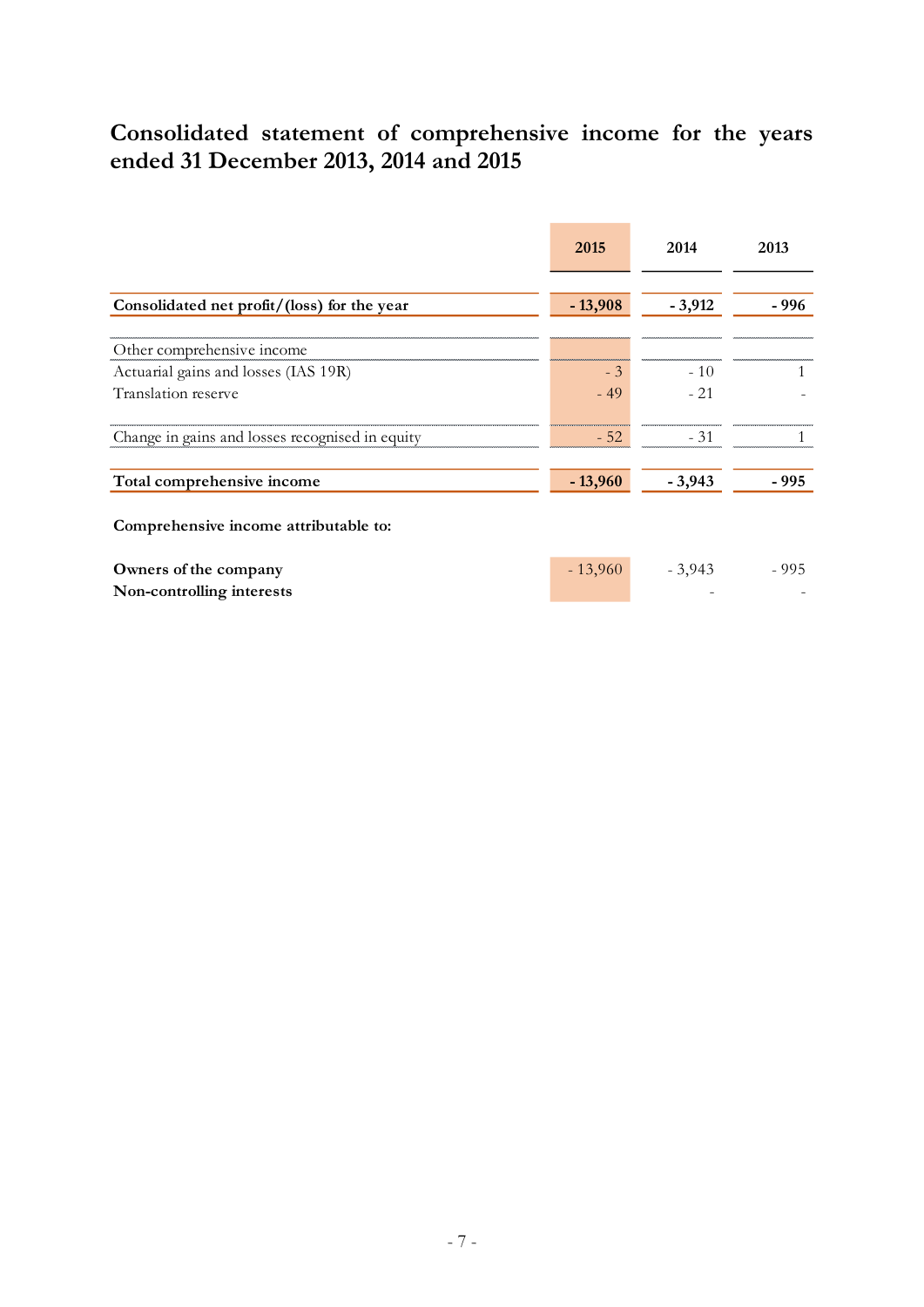# **Statement of changes in equity from 1 January 2013 to 31 December 2015**

|                                            | Share<br>Share<br>Own<br>Other group reserves<br>capital<br>premium<br>shares |                |                |                          | Retained<br>earnings      | Total                    | Total     |                                                       |                |
|--------------------------------------------|-------------------------------------------------------------------------------|----------------|----------------|--------------------------|---------------------------|--------------------------|-----------|-------------------------------------------------------|----------------|
|                                            |                                                                               |                |                | Translatio<br>n reserve  | OCI<br>on<br>ret.<br>ben. | Total                    |           | Equity<br>attributable<br>to owners of<br>the company | <b>Equity</b>  |
| Situation at the beginning of year 2013.12 | 180                                                                           | 4,750          | $-10$          | ٠                        |                           | $\blacksquare$           | $-3,307$  | 1,613                                                 | 1,613          |
| Actuarial gains on retirement benefits     | ÷,                                                                            |                |                | $\overline{a}$           | $\mathbf{1}$              | $\mathbf{1}$             | $\sim$    | $\mathbf{1}$                                          | $\overline{1}$ |
| Profit/(loss) for the period               |                                                                               |                |                |                          |                           |                          | $-996$    | $-996$                                                | $-996$         |
| Total profit/(loss) for the period         |                                                                               |                |                |                          | $\mathbf{1}$              | $\mathbf{1}$             | $-996$    | $-995$                                                | $-995$         |
| Capital increase                           | 17                                                                            | 1,655          |                |                          |                           |                          |           | 1,672                                                 | 1,672          |
| Change in own shares                       | $\sim$                                                                        |                | $-40$          |                          |                           |                          |           | $-40$                                                 | $-40$          |
| Situation at the close of year 2013.12     | 197                                                                           | 6,405          | $-50$          |                          | $\mathbf{1}$              | $\mathbf{1}$             | $-4,303$  | 2,250                                                 | 2,250          |
| Actuarial gains on retirement benefits     | ÷,                                                                            | L              | $\overline{a}$ | $\overline{a}$           | $-10$                     | $-10$                    |           | $-10$                                                 | $-10$          |
| <b>Translation</b> differences             |                                                                               |                |                | $-21$                    | $\overline{a}$            | $-21$                    |           | $-21$                                                 | $-21$          |
| $Profit/$ (loss) for the period            |                                                                               |                |                |                          |                           |                          | $-3,912$  | $-3,912$                                              | $-3,912$       |
| Total profit/(loss) for the period         |                                                                               |                |                | $-21$                    | $-10$                     | $-31$                    | $-3,912$  | $-3,943$                                              | $-3,943$       |
| Capital increase                           | 221                                                                           | 21,779         |                |                          |                           |                          |           | 22,000                                                | 22,000         |
| Change in own shares                       |                                                                               |                | $-36$          |                          |                           |                          |           | $-36$                                                 | $-36$          |
| Other changes                              | ٠                                                                             | $\overline{a}$ | $\overline{a}$ | $\overline{\phantom{a}}$ |                           |                          | 2         | $\overline{2}$                                        | $\overline{2}$ |
| Situation at the close of year 2014.12     | 418                                                                           | 28,184         | $-86$          | $-21$                    | $-9$                      | $-30$                    | $-8,213$  | 20,273                                                | 20,273         |
| Actuarial gains on retirement benefits     | $\overline{a}$                                                                |                | $\overline{a}$ | $\sim$                   | $-3$                      | $-3$                     |           | $-3$                                                  | $-3$           |
| <b>Translation</b> differences             |                                                                               |                |                | $-49$                    |                           | $-49$                    |           | $-49$                                                 | $-49$          |
| Result for the period                      |                                                                               |                | $\overline{a}$ | $\overline{\phantom{a}}$ |                           | $\overline{\phantom{a}}$ | $-13,908$ | $-13,908$                                             | $-13,908$      |
| Total profit or loss of the period         |                                                                               |                |                | $-49$                    | $-3$                      | $-52$                    | $-13,908$ | $-13,959$                                             | $-13,959$      |
| Capital increase                           | 61                                                                            | 4,198          |                |                          |                           |                          |           | 4,259                                                 | 4,259          |
| Change in own shares                       |                                                                               | $\overline{a}$ | $-12$          |                          |                           |                          |           | $-12$                                                 | $-12$          |
| Other changes                              |                                                                               |                |                |                          |                           |                          | $-37$     | $-37$                                                 | $-37$          |
| Situation at the close of year 2015.12     | 479                                                                           | 32,382         | $-98$          | $-69$                    | $-12$                     | $-81$                    | $-22,158$ | 10,524                                                | 10,524         |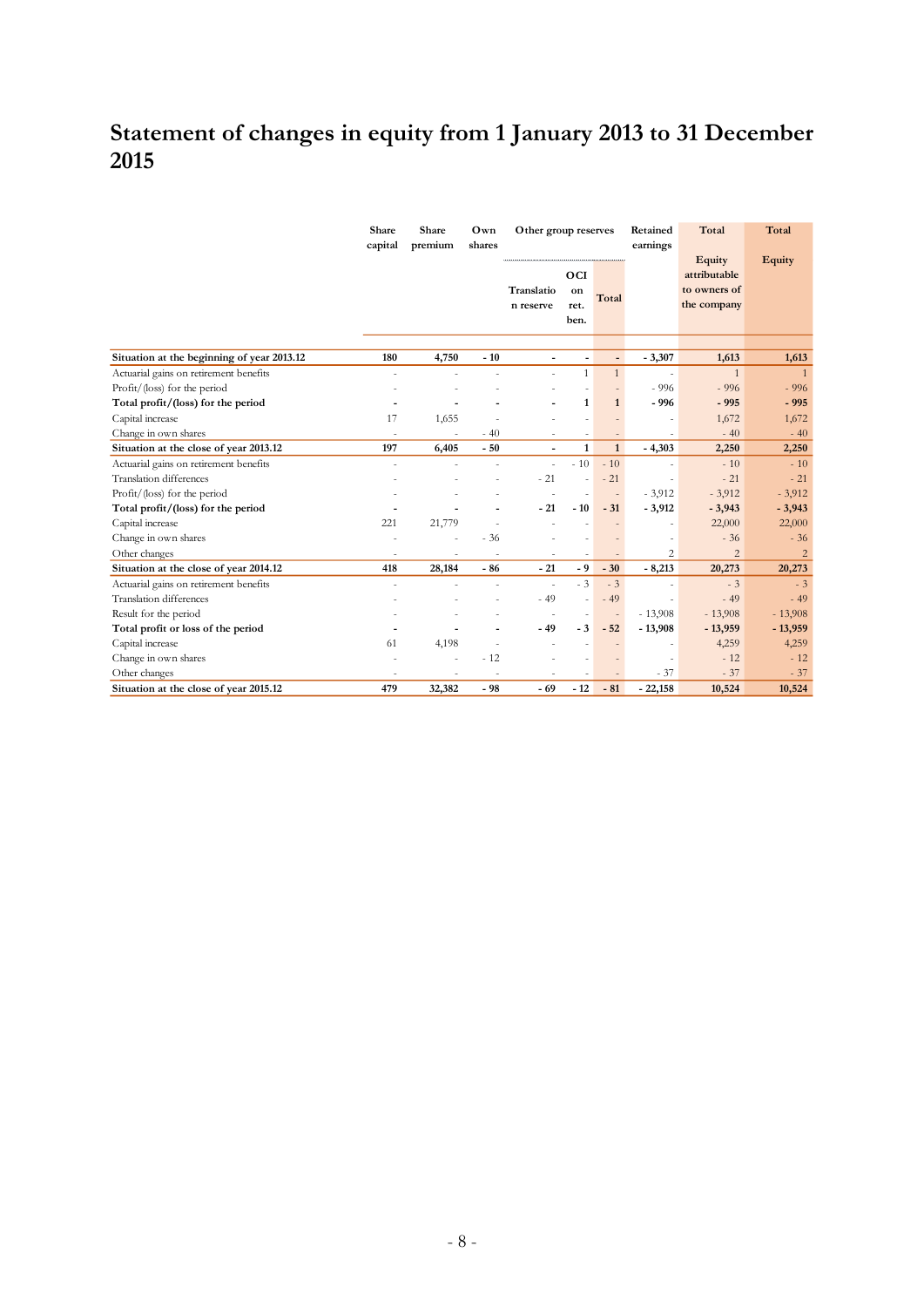# **Statement of cash flows for the years ended 31 December 2013, 2014 and 2015**

|                                                                 | 2015      | 2014     | 2013   |
|-----------------------------------------------------------------|-----------|----------|--------|
| Total consolidated net profit/(loss)                            | $-13,908$ | $-3,912$ | $-996$ |
| Adjustments                                                     |           |          |        |
| Elimination of depreciation, amortisation and provisions        | 10,067    | 296      | 427    |
| Elimination of change in fair value through profit or loss      | $-439$    | $-11$    |        |
| Elimination of gains on disposals and dilution gains and losses | $-17$     | 18       |        |
| Cash flow after net borrowing costs and tax                     | $-4,297$  | $-3,609$ | $-569$ |
| Elimination of net borrowing costs                              | 946       | 49       | 16     |
| Cash flow before net borrowing costs and tax                    | $-3,351$  | $-3,560$ | $-553$ |
| Impact of change in inventories                                 | $-128$    | $-142$   | 15     |
| Impact of change in trade receivables                           | $-89$     | 45       | 120    |
| Impact of change in trade payables                              | $-1,667$  | 1,518    | $-285$ |
| Impact of change in debt issuance costs                         | $-160$    |          |        |
| Taxes paid                                                      | 49        | 38       | $-115$ |
| Cash from/(used in) operating activities                        | $-5,346$  | $-2,101$ | $-818$ |
| Impact of change in scope                                       |           | 980      |        |
| Purchase of PP&E and intangible assets                          | $-829$    | $-546$   | $-581$ |
| Change in loans and advances                                    | $-296$    | $-12$    | 9      |
| Disposal of PP&E and intangible assets                          | 40        | 20       |        |
| Other cash from/(used in) investing activities                  |           | 150      | 1,050  |
| Cash from/(used in) investing activities                        | $-1,085$  | 592      | 478    |
| Capital increase                                                | 4,259     | 3,152    | 1,672  |
| Net sales/(purchases) of own shares                             | $-12$     | $-36$    | $-40$  |
| <b>Bond</b> issues                                              | 3,768     | 15       |        |
| Bond redemptions                                                | $-1,165$  | $-159$   | - 899  |
| Net interest paid                                               | $-946$    | $-49$    | $-16$  |
| Other cash from/(used in) financing activities                  | $-163$    | 42       |        |
| Cash from/(used in) financing activities                        | 5,742     | 2,964    | 717    |
| Impact of change in exchange rates                              | 43        | 32       |        |
| Change in cash                                                  | $-646$    | 1,487    | 377    |
| Opening cash and cash equivalents                               | 2,327     | 840      | 463    |
| Closing cash and cash equivalents                               | 1,681     | 2,327    | 840    |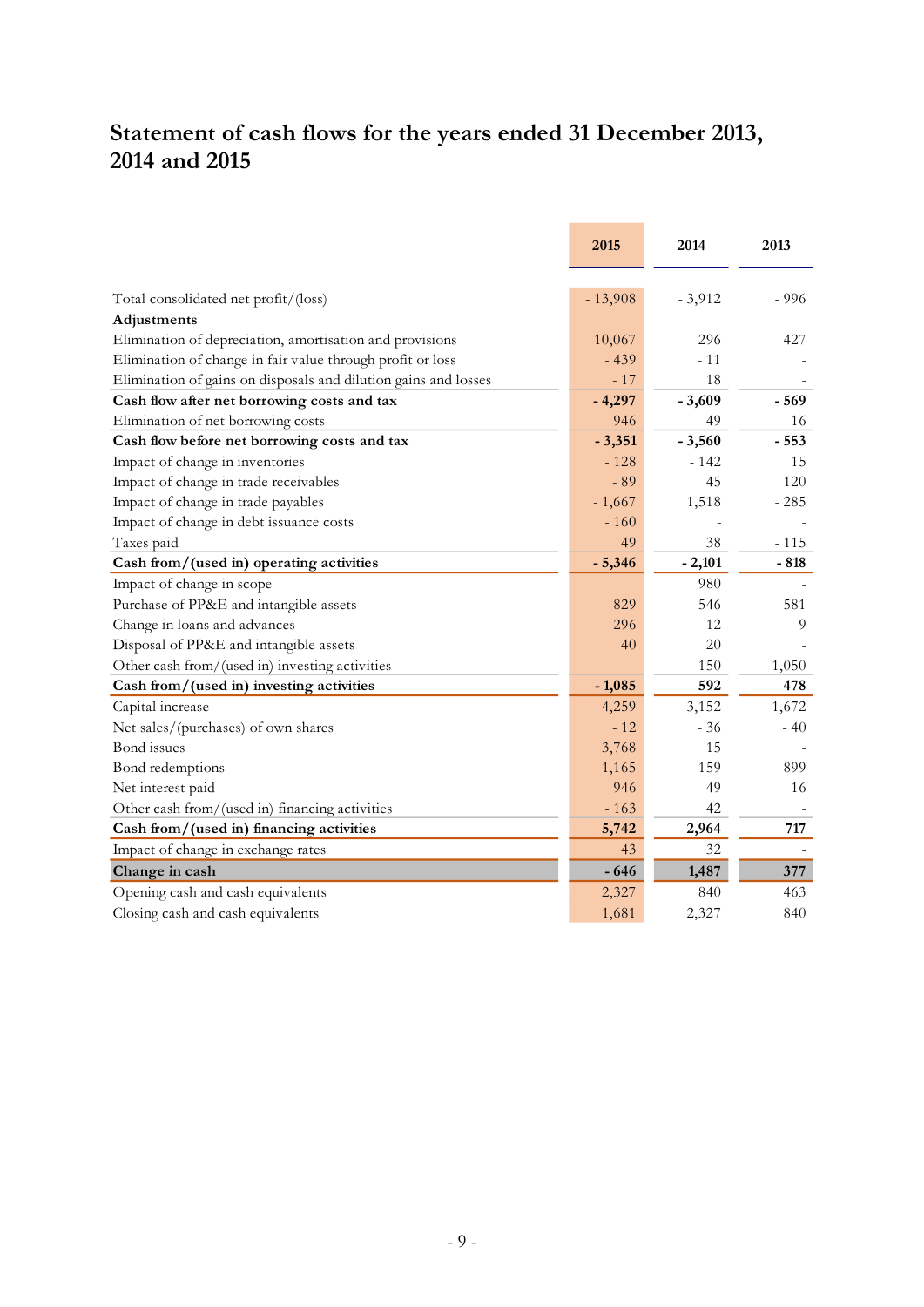# **NOTES TO THE FINANCIAL STATEMENTS**

#### **NOTE 1: APPLICABLE ACCOUNTING STANDARDS**

Novacyt (hereinafter **"the Company"** or **"Novacyt"**), a limited company (*société anonyme*) with capital of 669 328 euros, specialises in cancer and infectious disease diagnostics. Its registered office is located at 13 avenue Morane Saulnier, 78140 Velizy Villacoublay. The financial statements include the accounts of the Company and its subsidiaries (hereinafter referred to together **"the Group"**). They are prepared and presented in euros.

Pursuant to European regulation 1606/2002 of 19 July 2002, the financial statements of the Company for the years ended 31 December 2013, 2014 and 2015 were prepared in accordance with international accounting standards as adopted by the European Union as of 31 December 2015 and mandatory as of that date, as was the opening balance sheet as of 1 January 2013, date of the Company's transition to IFRS. This is the first set of consolidated financial statements prepared under IFRS as adopted by the European Union, and was accordingly prepared in accordance with IFRS 1 "First Time Adoption of International Financial Reporting Standards".

International standards include IFRS (International Financial Reporting Standards) and IAS (International Accounting Standards), as well as interpretations issued by IFRIC (International Financial Reporting Interpretations Committee) and SIC (Standard Interpretations Committee).

The Group did not early adopt any standards or interpretations in preparing these financial statements.

The texts adopted by the European Union are available on the website of the European Commission at the following address:

[http://ec.europa.eu/finance/company-reporting/ifrs-financial-statements/index\\_en.htm](http://ec.europa.eu/finance/company-reporting/ifrs-financial-statements/index_en.htm)

The financial statements were approved by the Board of Directors at its meeting of 10 May 2016, which authorised their publication.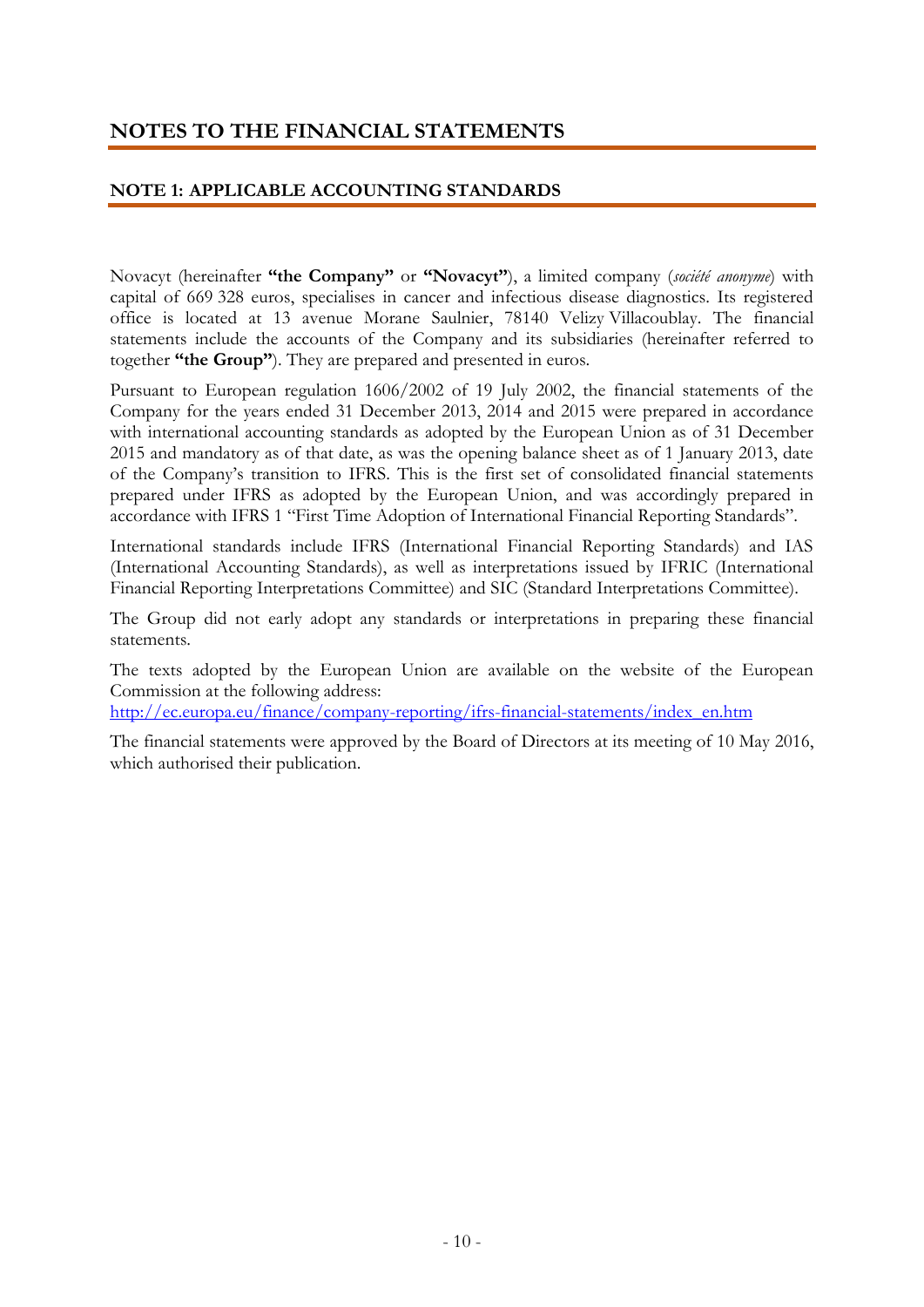# **NOTE 2: IMPACT OF THE FIRST TIME APPLICATION OF IFRS**

## **2.1 TRANSITION OF THE BALANCE SHEET AS OF 1 JANUARY 2013**

#### **Assets**

|                                  |         |                  | Reclassifications    | Restatements      |                   |                                 |         |
|----------------------------------|---------|------------------|----------------------|-------------------|-------------------|---------------------------------|---------|
| Balance sheet under French GAAP  |         | Amort. &<br>dép. | Other<br>receivables | Empl.<br>benefits | Loan<br>guarantee | Balance sheet under IFRS        |         |
| Intangible assets                | 1 0 9 9 | $-144$           |                      |                   |                   | Intangible assets               | 955     |
| Dep. intangible assets           | $-144$  | Г<br>144         |                      |                   |                   |                                 |         |
| Property, plant and equipement   | 987     | $-544$           |                      |                   |                   | Property, plant and equipement  | 443     |
| Dep. property, plant & equipm.   | $-544$  | 544              |                      |                   |                   |                                 |         |
| Financial assets                 | 25      |                  |                      |                   | $-5$              | Other financial assets          | 21      |
| <b>Total fixed assets</b>        | 1423    | $\overline{a}$   |                      |                   | $-5$              | Non-current assets              | 1 4 1 9 |
| Inventories and work in progress | 262     |                  |                      |                   |                   | Inventories and work in progre  | 262     |
| Prov. impairment of inventories  |         |                  |                      |                   |                   |                                 |         |
| Trade receivables                | 212     | $-23$            | $-189$               |                   |                   |                                 |         |
| Prov. impairment of trade rec.   | $-23$   | 23               |                      |                   |                   |                                 |         |
| Other receivables                | 475     |                  | $-475$               |                   |                   |                                 |         |
| Prov. impairment of other rec.   |         |                  |                      |                   |                   |                                 |         |
|                                  |         |                  | 524                  |                   |                   | Trade and other receivables     | 524     |
|                                  |         |                  | 120                  |                   |                   | Tax receivables                 | 120     |
|                                  |         |                  | 20                   |                   |                   | Other current assets            | 20      |
| Marketable securities            | 1 2 1 0 |                  |                      |                   |                   | Marketable sec. and other inves | 1 2 1 0 |
| Cash                             | 463     |                  |                      |                   |                   | Cash and cash equivalents       | 463     |
|                                  |         | $\overline{a}$   |                      | $\overline{a}$    |                   | <b>Current assets</b>           | 2599    |
| <b>Total assets</b>              | 4 0 2 2 |                  |                      |                   | $-5$              | <b>Total assets</b>             | 4 0 18  |

#### **Liabilities**

|                                 |          | Reclassifications        |                         |                                   | Restatements             |                   |                                  |          |
|---------------------------------|----------|--------------------------|-------------------------|-----------------------------------|--------------------------|-------------------|----------------------------------|----------|
| Balance sheet under French GAAP |          | Equity                   | Provisions<br>and loans | Trade and<br>other<br>liabilities | Empl.<br>benefits        | Loan<br>guarantee | Balance sheet under IFRS         |          |
|                                 |          |                          |                         |                                   |                          |                   |                                  |          |
| Capital                         | 180      |                          |                         |                                   |                          |                   | Capital                          | 180      |
| Share premium                   | 4,750    |                          |                         |                                   |                          |                   | Share premium                    | 4,750    |
| Reserves                        | $-2,745$ | 2,745                    |                         |                                   |                          |                   |                                  |          |
|                                 |          |                          |                         |                                   |                          |                   | Other reserves                   |          |
| Net profit/(loss) for the year  | $-556$   | 556                      |                         |                                   |                          |                   |                                  |          |
|                                 |          | $-10$                    |                         |                                   |                          |                   | Own shares                       | $-10$    |
|                                 |          | $-3,292$                 |                         |                                   | $-15$                    |                   | Retained earnings                | $-3,307$ |
| Total equity                    | 1,629    | $\overline{\phantom{a}}$ | -                       | $\overline{\phantom{0}}$          | $-15$                    |                   | <b>Total equity</b>              | 1,613    |
|                                 |          |                          |                         |                                   |                          |                   |                                  |          |
| Provisions                      | 129      |                          | $-129$                  |                                   | 15                       |                   | Employee benefit liabilities     | 15       |
| Borrowings                      | 1,112    |                          | $-960$                  |                                   |                          |                   | Borrowings                       | 152      |
|                                 |          |                          |                         |                                   |                          |                   | Other long-term liabilities      |          |
|                                 |          | $\overline{\phantom{a}}$ | $-1,089$                |                                   | 15                       |                   | Total non-current liabilities    | 167      |
|                                 |          |                          |                         |                                   |                          |                   |                                  |          |
|                                 |          |                          | 960                     |                                   |                          | $-5$              | Bank loans and overdrafts        | 956      |
|                                 |          |                          | 129                     |                                   |                          |                   | Provisions (current portion)     | 129      |
| Trade and other payables        | 594      |                          |                         | $-594$                            |                          |                   |                                  |          |
|                                 |          |                          |                         | 719                               |                          |                   | Trade and other payables         | 719      |
| Other payables and accruals     | 558      |                          |                         | $-558$                            |                          |                   |                                  |          |
|                                 |          |                          |                         | 434                               |                          |                   | Other current liabilities        | 434      |
|                                 |          | $\overline{\phantom{a}}$ | 1,089                   | $\mathbf{1}$                      | $\overline{\phantom{a}}$ | $-5$              | <b>Total current liabilities</b> | 2,238    |
| <b>Total liabilities</b>        | 4,022    |                          | $\overline{a}$          | ٠                                 | ٠                        | $-5$              | <b>Total liabilities</b>         | 4,018    |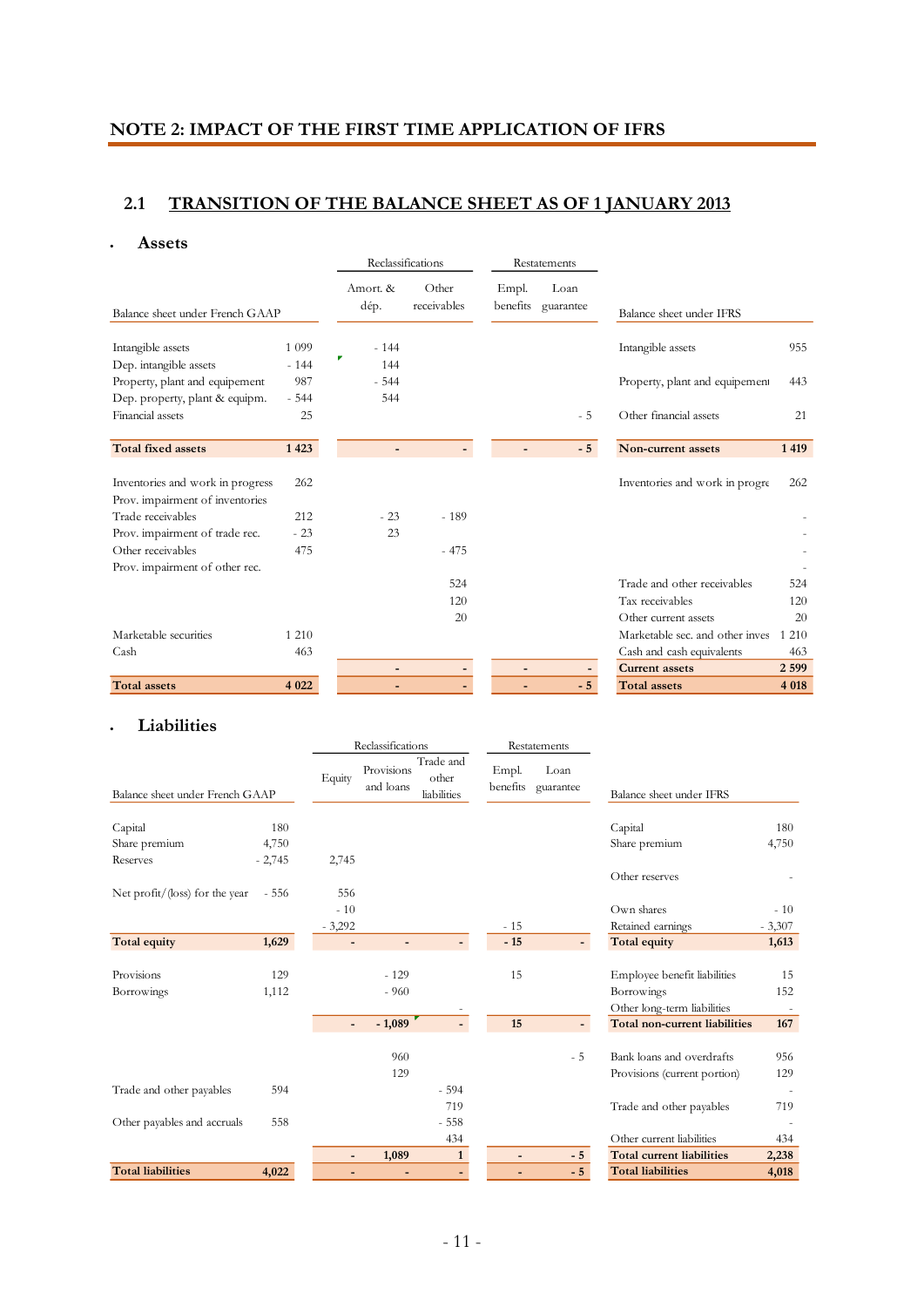## **2.1.1 Main reclassifications performed in accordance with IFRS**

#### **Reclassifications of current assets**

Novacyt has reclassified various current assets to "Trade and other receivables", namely:

- trade receivables and provisions for impairment in the amount of  $£189,000$ ,
- tax receivables (excluding income tax) in the amount of  $\epsilon$ 292,000,
- prepayments to suppliers in the amount of  $\epsilon$ 42,000.

#### **Reclassification of prepaid expenses**

Prepaid expenses in the amount of €20,000 have been reclassified to "Other current assets".

#### **Reclassification of income tax**

The claim on the tax administration in respect of the research tax credit, in the amount of €120,000, has been reclassified to "Tax receivables", among current assets.

#### **Reclassification to "Cash and cash equivalents"**

Available resources in the amount of €463,000 have been reclassified to "Cash and cash equivalents".

#### **Breakdown of bank loans**

Novacyt has broken down financial liabilities classified in "Borrowings" under French GAAP, in the amount of €1,112,000, into non-current liabilities under "Borrowings and other financial liabilities" in the amount of €152,000 and current liabilities under "Overdrafts and short-term borrowings" in the amount of  $\epsilon$ 956,000.

## **Other long-term liabilities**

The long-term portion of debt on fixed assets, i.e.  $\epsilon$ 181,000, has been reclassified from "Other liabilities" to "Other long-term liabilities".

## **Reclassifications of current liabilities**

Novacyt has reclassified various current liabilities to "Trade and other payables", namely:

- trade payables and accrued invoices in the amount of  $€594,000$ ,
- tax and social security liabilities in the amount of  $£118,000$ .

Lastly, the Group has reclassified the current portion of capital debt, i.e. €250,000, and deferred income in the amount of €3,000 to "Other current liabilities".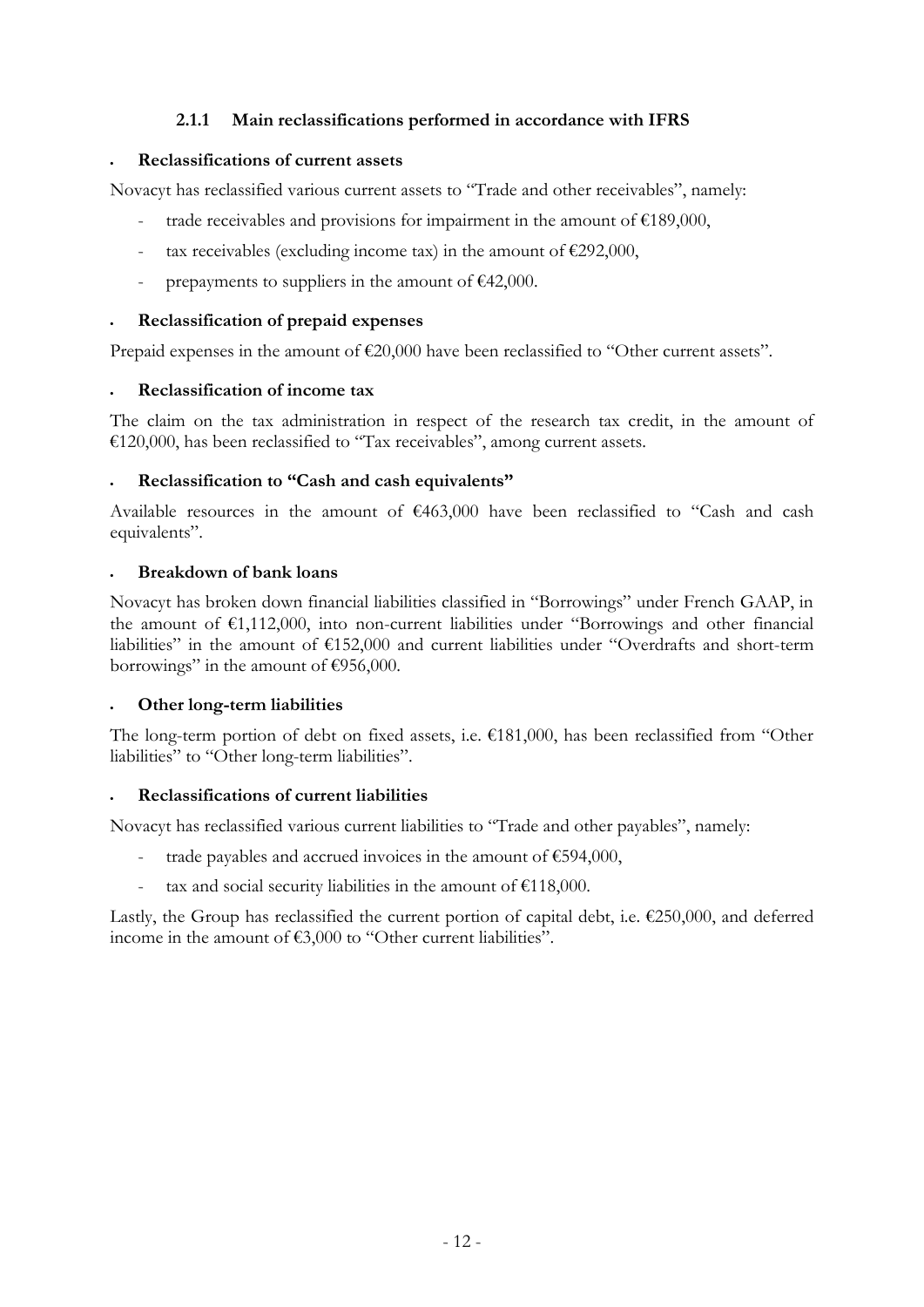# **2.2 TRANSITION OF THE BALANCE SHEET AS OF 31 DECEMBER 2014**

#### **Assets**

|                                  |         |                          | Reclassifications    |  | Restatements      |                                 |         |
|----------------------------------|---------|--------------------------|----------------------|--|-------------------|---------------------------------|---------|
| Balance sheet under French GAAP  |         | Amort. &<br>dep.         | Other<br>receivables |  | Loan<br>guarantee | Balance sheet under IFRS        |         |
| Intangible assets                | 1 0 9 9 | $-144$                   |                      |  |                   | Intangible assets               | 955     |
| Dep. intangible assets           | $-144$  | 144                      |                      |  |                   |                                 |         |
| Property, plant and equipement   | 987     | $-544$                   |                      |  |                   | Property, plant and equipement  | 443     |
| Dep. property, plant & equipm.   | $-544$  | 544                      |                      |  |                   |                                 |         |
| Financial assets                 | 25      |                          |                      |  | $-5$              | Other financial assets          | 21      |
| <b>Total fixed assets</b>        | 1 4 2 3 |                          |                      |  | $-5$              | Non-current assets              | 1419    |
| Inventories and work in progress | 262     |                          |                      |  |                   | Inventories and work in progre  | 262     |
| Prov. impairment of inventories  |         |                          |                      |  |                   |                                 |         |
| Trade receivables                | 212     | $-23$                    | $-189$               |  |                   |                                 |         |
| Prov. impairment of trade rec.   | $-23$   | 23                       |                      |  |                   |                                 |         |
| Other receivables                | 475     |                          | $-475$               |  |                   |                                 |         |
| Prov. impairment of other rec.   |         |                          |                      |  |                   |                                 |         |
|                                  |         |                          | 524                  |  |                   | Trade and other receivables     | 524     |
|                                  |         |                          | 120                  |  |                   | Tax receivables                 | 120     |
|                                  |         |                          | 20                   |  |                   | Other current assets            | 20      |
| Marketable securities            | 1 2 1 0 |                          |                      |  |                   | Marketable sec. and other inves | 1 2 1 0 |
| Cash                             | 463     |                          |                      |  |                   | Cash and cash equivalents       | 463     |
|                                  |         | $\overline{\phantom{a}}$ | -                    |  |                   | <b>Current assets</b>           | 2 5 9 9 |
| <b>Total</b> assets              | 4 0 2 2 |                          |                      |  | $-5$              | <b>Total assets</b>             | 4 0 18  |

#### **Liabilities**

|                                 |          |                | Reclassifications       |                                   | Restatements      |     |        |                                                         |                                                    |                                           |                                  |         |
|---------------------------------|----------|----------------|-------------------------|-----------------------------------|-------------------|-----|--------|---------------------------------------------------------|----------------------------------------------------|-------------------------------------------|----------------------------------|---------|
| Balance sheet under French GAAP |          | Equity         | Provisions<br>and loans | Trade and<br>other<br>liabilities | Lab21 Ltd to IFRS |     | loan   | Acquisition Transition Lab21 Lab21 rent-<br>free period | Lab <sub>21</sub><br>provision for<br>obsolescence | Novacyt<br>provisions<br>for ret.<br>ben. | Balance sheet under IFRS         |         |
| Capital                         | 418      |                |                         |                                   |                   |     |        |                                                         |                                                    |                                           | Capital                          | 418     |
| Share premium                   | 28 184   |                |                         |                                   |                   |     |        |                                                         |                                                    |                                           | Share premium                    | 28 184  |
| Reserves                        | $-4.366$ | 4 3 6 6        |                         |                                   |                   |     |        |                                                         |                                                    |                                           |                                  |         |
| Group translation reserve       | $-7$     |                |                         |                                   |                   |     | $-12$  |                                                         |                                                    | $-10$                                     | Other reserves                   | $-29$   |
| Net profit/(loss) for the year  | $-3702$  | 3702           |                         |                                   |                   |     |        |                                                         |                                                    |                                           |                                  |         |
|                                 |          | $-8067$        |                         |                                   | $-235$            | 431 | $-398$ | - 4                                                     | - 6                                                | $-21$                                     | Retained earnings                | $-8300$ |
| <b>Total equity</b>             | 20 5 27  | $\overline{a}$ |                         |                                   | $-235$            | 431 | $-410$ | $-4$                                                    | $-6$                                               | $-31$                                     | <b>Total equity</b>              | 20 27 2 |
| Borrowings                      | 1 1 5 7  |                | $-516$                  |                                   |                   |     | $-53$  |                                                         |                                                    |                                           | Borrowings                       | 588     |
|                                 |          |                |                         |                                   |                   |     |        |                                                         |                                                    | 31                                        | Employee benefit liabilities     | 31      |
| Provisions                      | 212      |                | $-96$                   |                                   |                   |     |        |                                                         | 6                                                  |                                           | Other provisions                 | 122     |
|                                 |          |                |                         |                                   |                   |     | 403    |                                                         |                                                    |                                           | Other long-term liabilities      | 403     |
|                                 |          |                | $-612$                  |                                   |                   |     | 350    |                                                         | 6                                                  | 31                                        | Total non-current liabilities    | 1 1 4 4 |
|                                 |          |                | 516                     |                                   |                   |     | $-83$  |                                                         |                                                    |                                           | Bank loans and overdrafts        | 433     |
|                                 |          |                | 96                      |                                   |                   |     |        |                                                         |                                                    |                                           | Provisions (current portion)     | 96      |
| Trade and other payables        | 3735     |                |                         | $-3735$                           |                   |     |        |                                                         |                                                    |                                           |                                  |         |
|                                 |          |                |                         | 4 3 7 1                           |                   |     | 7      | $\overline{4}$                                          |                                                    |                                           | Trade and other payables         | 4 3 8 2 |
| Other payables and accruals     | 957      |                |                         | $-957$                            |                   |     |        |                                                         |                                                    |                                           |                                  |         |
|                                 |          |                |                         |                                   |                   |     |        |                                                         |                                                    |                                           | Tax liabilities                  |         |
|                                 |          |                |                         | 321                               |                   |     |        |                                                         |                                                    |                                           | Other current liabilities        | 321     |
|                                 |          |                | 612                     | $\blacksquare$                    |                   |     | $-76$  | $\overline{4}$                                          | $\overline{a}$                                     |                                           | <b>Total current liabilities</b> | 5 2 3 2 |
| <b>Total liabilities</b>        | 26 588   |                | ٠                       | ÷.                                | $-235$            | 431 | $-136$ |                                                         |                                                    | 31                                        | <b>Total liabilities</b>         | 26 648  |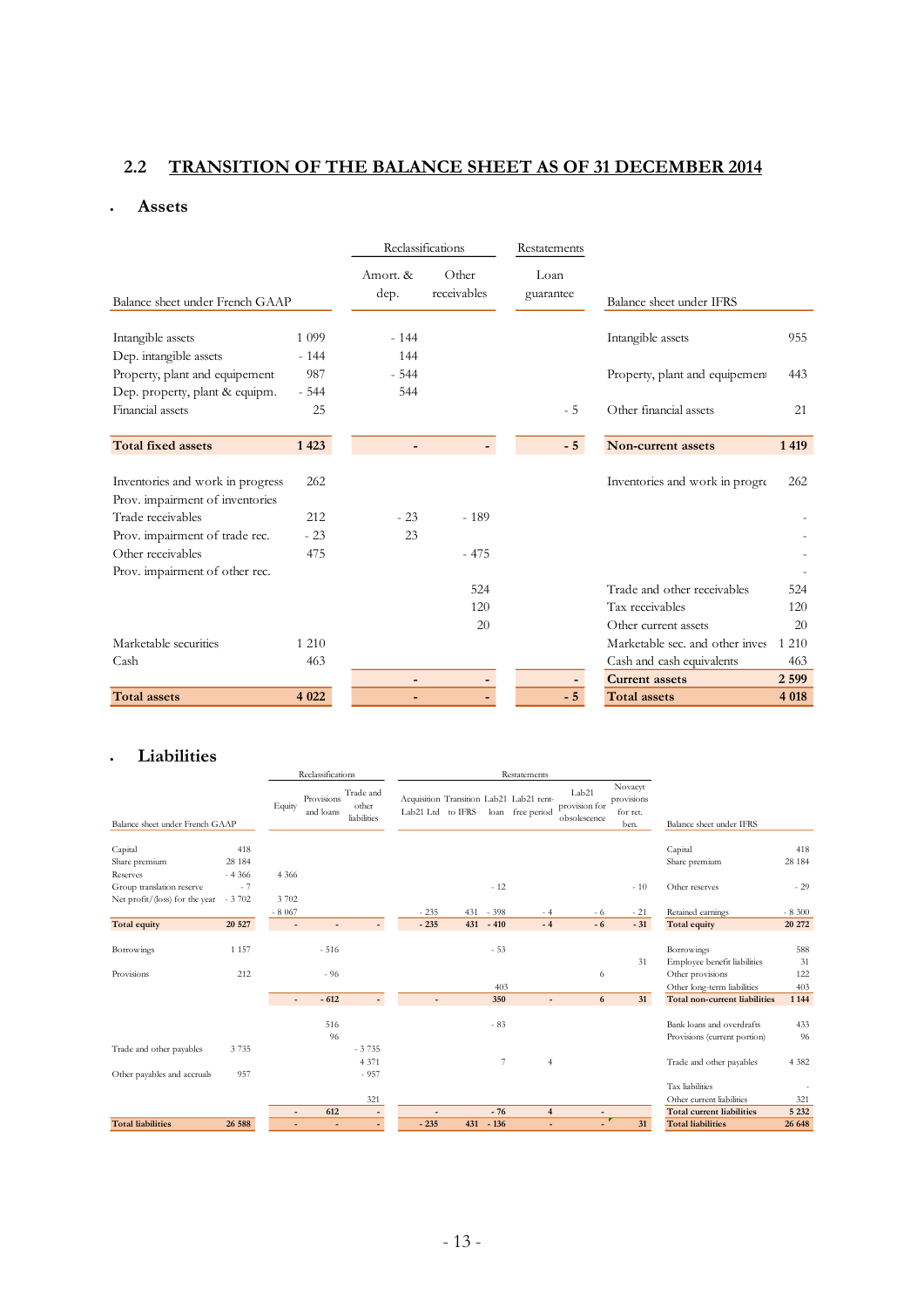## **2.2.1 Main reclassifications performed in accordance with IFRS**

#### **Reclassifications of non-current assets**

Financial assets of €43,000, corresponding to deposits and guarantees, have been classified as "Financial assets" under IFRS.

#### **Reclassifications of current assets**

Novacyt has reclassified various current assets to "Trade and other receivables", namely:

- trade receivables and provisions for impairment of  $£1,263,000,$
- social security receivables of  $€8,000$ ,
- tax receivables (excluding income tax) of  $€580,000$ .

#### **Reclassification of prepaid expenses**

Prepaid expenses of €176,000 have been reclassified to "Other current assets".

#### **Reclassification of corporation tax**

The research tax credit and the competitiveness and employment tax credit, of  $\epsilon$ 197,000 have been reclassified to "Tax receivables", within current assets.

#### **Reclassification to "Cash and cash equivalents"**

Available funds of €2,326,000 have been reclassified to "Cash and cash equivalents".

#### **Breakdown of bank loans**

Novacyt has reclassified €1,157,000 financial liabilities treated as "Borrowings" under French GAAP into:

- "Borrowings and other financial liabilities" of  $€641,000$  within non-current liabilities
- "Overdrafts and short-term borrowings" of  $€516,000$  within current liabilities.

#### **Reclassifications of current liabilities**

Novacyt has reclassified various current liabilities to "Trade and other payables", namely:

- trade payables and accrued invoices of  $£3,735,000$ ,
- tax and social security liabilities of  $\epsilon$ 455,000,
- a current account with a credit balance of  $€63,000$ ,
- other liabilities of  $£123,000$ .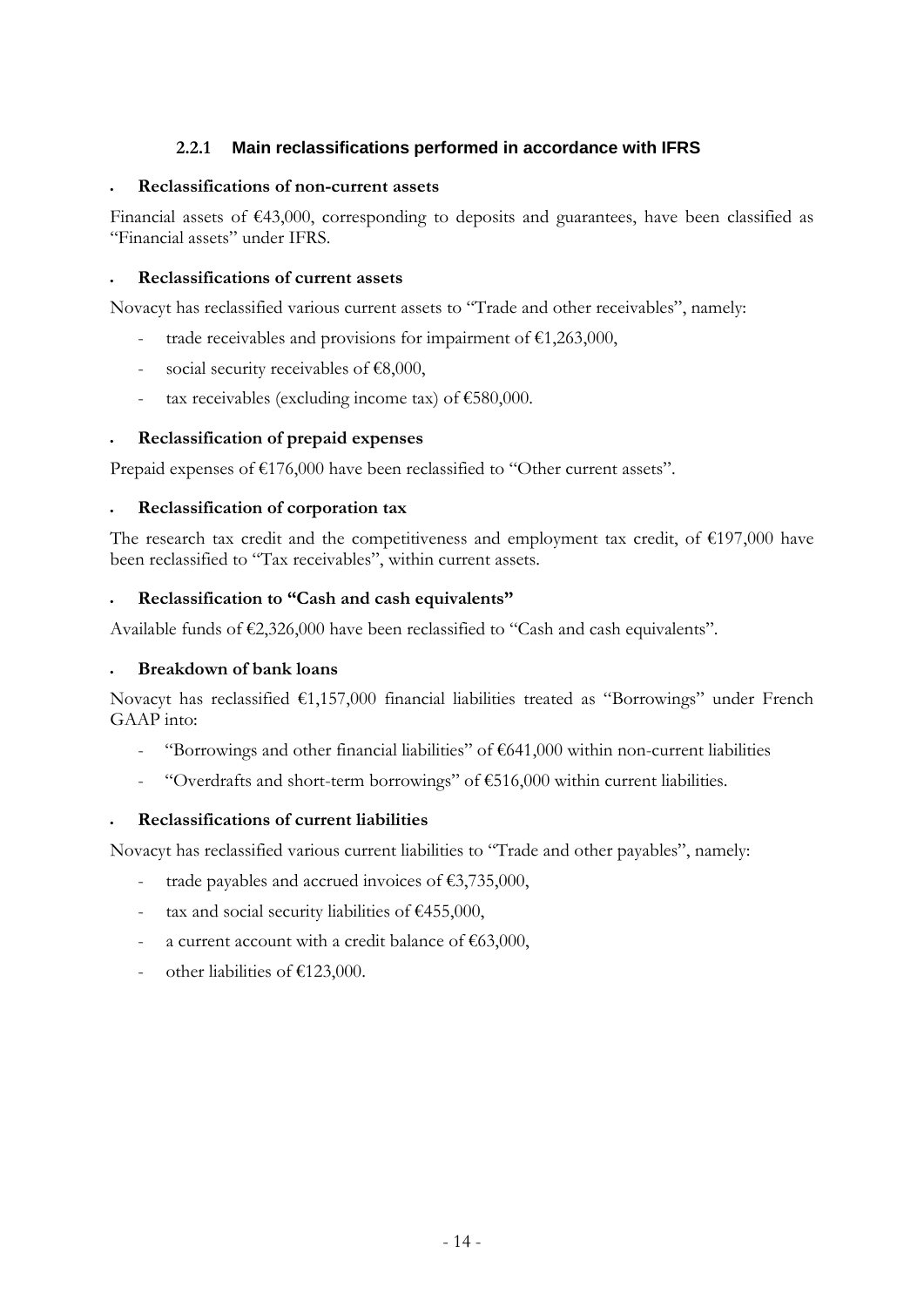## **2.2.2 Main restatements performed in accordance with IFRS**

## **Costs resulting from the acquisition of Lab21**

In June 2014, Novacyt acquired Lab21 Ltd and its subsidiaries. This transaction gave rise to miscellaneous expenses totalling  $\epsilon$ 1,227,000, which were included in the cost of acquiring the share capital in accordance with French GAAP. However, for the preparation of financial statements under IFRS, these costs have been expensed in the period in question, in accordance with IFRS 3.

## **Amortisation of Lab21 goodwill**

Under French GAAP, goodwill arising on the acquisition of Lab21 and its subsidiaries was subject to straight-line amortisation. IFRS does not permit the amortisation of goodwill. As such, the amortisation charge of €992,000 was cancelled on the balance sheet and income statement.

## **Lab21 loan fees**

The arrangement costs of a Lab21 bank loan have been assumed by the Company. In accordance with French GAAP, these costs were amortised over the life of the loan. For the preparation of financial statements under IFRS, the costs yet to be amortised have been reclassified as a reduction in bank loans in the amounts of  $\epsilon$ 53,000 under non-current liabilities and  $\epsilon$ 83,000 under current liabilities.

## **Embedded derivative in the Lab21 loan agreement**

Prepayment clauses in the Lab21 loan agreement signed in 2012 and amended in 2014 are an embedded derivative under IAS 39, and recognised at fair value in the financial statements. The corresponding liability was recognised as  $€403,000$  within non-current liabilities under "Other long-term liabilities" and €7,000 within current liabilities under "Trade and other payables". An offsetting entry was recorded in the Group's retained earnings within Lab21's consolidation and in financial expenses for the change in fair value.

## **Lab21 rent-free period**

In 2014, Lab21 negotiated a new lease with a four-month rent-free period at the beginning of the term. Pursuant to SIC 15, this benefit should be recognised on a straight-line basis over the term of the lease. The restatement gave rise to a provision of  $\epsilon$ 4,000, which will be released on a straight-line basis over the term of the lease.

## **Lab21 provision for obsolescence**

Lab21 has negotiated a new lease agreement with a clause whereby the tenant is obliged to return the leased premises in its original state. This requirement has given rise to a provision of  $\epsilon$ 6,000 within non-current liabilities under "Other provisions".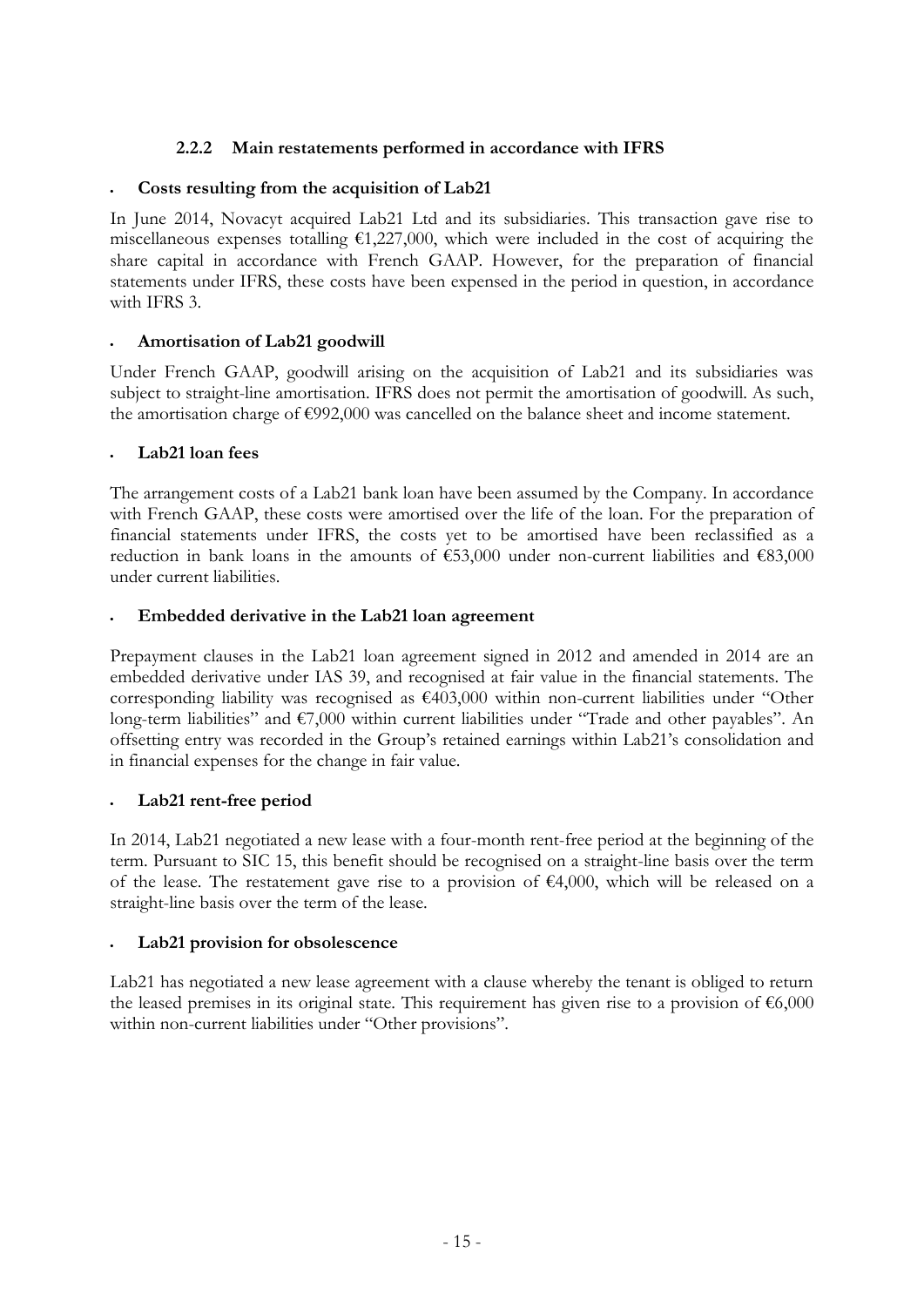#### **Employee benefit obligations**

Novacyt recorded a provision for retirement benefits in accordance with the IAS 19R. Accordingly, actuarial gains and losses of €10,000 were recognised in "Other comprehensive income".

The amount of the provision, i.e. €31,000 as of 31 December 2014, is classified within noncurrent liabilities under "Employee benefits".

## **2.2.3 Equity transition table as of 1 January 2013**

| Amounts in $\epsilon$ thousands          | As of<br>01/01/2013 |
|------------------------------------------|---------------------|
| Equity as per CRC 99-02                  | 1,628               |
| Novacyt provisions for employee benefits | $-15$               |
| <b>Equity under IFRS</b>                 | 1,613               |

# **2.2.4 Equity transition table 31 December 2014**

| Amounts in $\epsilon$ thousands                                          | As of<br>31/12/2014 |
|--------------------------------------------------------------------------|---------------------|
| Equity as per CRC 99-02                                                  | 20,527              |
|                                                                          |                     |
| Impact of restatements on prior years                                    |                     |
| Adjustment of Lab21 acquisition goodwill                                 | 431                 |
| Novacyt provisions for employee benefits                                 | $-17$               |
| Lab21 rent-free period                                                   | $-20$               |
| Lab21 provision for refurbishment of premises (obsolescence)             | - 6                 |
| Fair value of the embedded derivative of the Lab21 loan                  | $-410$              |
| Impact on 2014 profit/ $(\text{loss})$                                   |                     |
| Lab <sub>21</sub> acquisition costs                                      | $-1227$             |
| Reversal of amortisation of Lab21 acquisition goodwill                   | 992                 |
| Novacyt provisions for employee benefits: allowance                      | $-4$                |
| Lab21 rent-free period                                                   | 17                  |
| Change in fair value of the embedded derivative of the Lab21 loan        | 11                  |
| Other impacts on equity                                                  |                     |
| Translation adjustment on the embedded derivative of the Lab21 loar      | $-12$               |
| Provisions Novacyt employee benefit liabilities: actuarial gains and lot | $-10$               |
|                                                                          |                     |

| <b>Equity under IFRS</b> | 20,273 |  |
|--------------------------|--------|--|
|                          |        |  |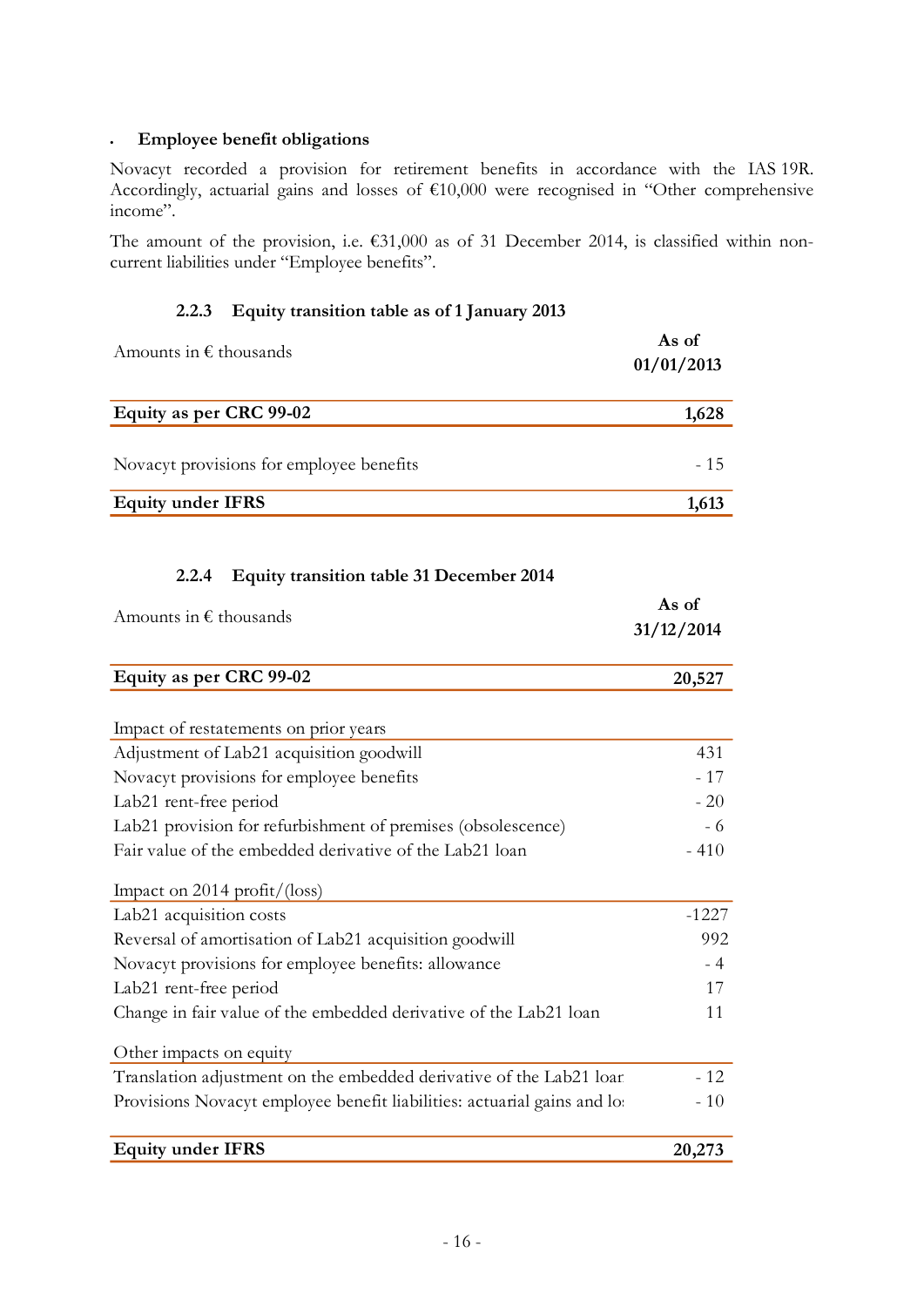## **2.3 TRANSITION OF THE 2014 INCOME STATEMENT**

| Amounts in € thousands                                                   | Fr.<br><b>GAAP</b> | Rent-freeProvision for Discounts<br>period emp. benefits granted |              |                | Loan<br>fees   | Chg. FV<br>loan option exc. items acq. fees amort. EA | Reclass.                 | Lab21          | Canc.                    | <b>IFRS</b>    |                                                                      |
|--------------------------------------------------------------------------|--------------------|------------------------------------------------------------------|--------------|----------------|----------------|-------------------------------------------------------|--------------------------|----------------|--------------------------|----------------|----------------------------------------------------------------------|
| Revenue                                                                  | 4,530              |                                                                  |              | $-5$           |                |                                                       |                          |                |                          |                | 4,526 Revenue                                                        |
| Cost of revenue                                                          | $-2,553$           |                                                                  |              |                |                |                                                       |                          |                |                          |                | - 2,553 Cost of revenue                                              |
| Recurring expenses:                                                      |                    |                                                                  |              |                |                |                                                       |                          |                |                          |                | Recurring expenses:                                                  |
| Sales and marketing                                                      | $-1,183$           |                                                                  | $-1$<br>$-2$ |                |                |                                                       |                          |                |                          |                | - 1,183 Sales and marketing                                          |
| Research and development                                                 | $-465$             |                                                                  |              |                |                |                                                       |                          |                |                          |                | - 467 Research and development                                       |
| General and administrative                                               | $-2,398$           | 16                                                               |              |                | 43             |                                                       |                          |                |                          |                | - 2,339 General and administrative                                   |
| Subsidies                                                                | 172                |                                                                  |              |                |                |                                                       |                          |                |                          |                | 172 Subsidies                                                        |
| Operating profit/(loss)                                                  | $-1,896$           | 16                                                               | $-3$         | $-5$           | 43             |                                                       |                          |                | $\overline{a}$           |                | - 1,844 Recurring operating profit/(loss)                            |
|                                                                          |                    |                                                                  |              |                |                |                                                       |                          | $-616 - 1,226$ |                          |                | - 1,842 Other income and expense                                     |
| Operating profit/(loss)                                                  | $-1,896$           | 16                                                               | $-3$         | $-5$           | 43             | $\overline{a}$                                        | $-616$                   | $-1,226$       | $\overline{\phantom{a}}$ |                | - 3,686 Operating profit/(loss)                                      |
| Net financial income/(expens                                             | $-198$             |                                                                  | $-1$         | 5              | $-43$          | 11                                                    | $-49$<br>49              |                |                          |                | - 49 Net borrowing costs<br>- 177 Other financial income and expense |
| Profit before tax                                                        | $-2,094$           | 16                                                               | $-4$         |                |                | 11                                                    | $-616$                   | $-1,226$       |                          |                | - 3,912 Profit before tax                                            |
| Exceptional income and expense<br>Income tax<br>Amortisation of goodwill | $-616$<br>$-992$   |                                                                  |              |                |                |                                                       | 616                      |                | 992                      |                | - Income tax                                                         |
| Profit after tax                                                         | $-3,702$           | 16                                                               | $-4$         | $\overline{a}$ | $\overline{a}$ | 11                                                    | $\overline{\phantom{a}}$ | $-1,227$       | 992                      |                | - 3,912 Profit after tax                                             |
| Equity associates                                                        |                    |                                                                  |              |                |                |                                                       |                          |                |                          |                |                                                                      |
| Net profit/(loss)                                                        | $-3,702$           | 16                                                               | $-4$         |                |                | 11                                                    | ÷.                       | $-1,227$       | 992                      |                | - 3,912 Total net profit/(loss)                                      |
| Actuarial gains on retirement benefits<br>Translation reserve            |                    |                                                                  | $-10$        |                |                |                                                       |                          |                |                          | $-10$<br>$-21$ |                                                                      |
|                                                                          |                    |                                                                  | $-10$        |                |                |                                                       |                          |                |                          |                | - 3,943 Total comprehensive income                                   |
|                                                                          |                    |                                                                  |              |                |                |                                                       |                          |                |                          |                |                                                                      |
| Attrib. to owners of the comp:                                           | $-3,702$           | 16                                                               | $-20$        | $\blacksquare$ | ٠              | 11                                                    | $\overline{\phantom{0}}$ | $-1,227$       | 992                      |                | - 3,943 Attributable to owners of the company                        |
| Attrib. to non-controlling inte                                          |                    |                                                                  |              |                |                |                                                       |                          |                |                          |                | - Attributable to non-controlling interests                          |

In conjunction with the transition to IFRS, the Group elected to present an income statement by function. However, in accordance with IFRS, the details of expenses by nature of each function are presented in the notes to the income statement.

The above transition table presents the reclassifications and restatements required for presentation in accordance with IFRS. To facilitate the readability of the transition table, operating income and expenses under French GAAP have been grouped together by function, and not by nature as required under French accounting standards.

## **2.3.1 Main reclassifications performed in accordance with IFRS**

## **Reclassification of certain items of revenue from ordinary activities**

Novacyt has reclassified prepayment discounts from financial income to revenue.

## **Reclassifications within operating income and expenses**

Loan fees recognised in bank charges for the preparation of the income statement under French GAAP have been reclassified as financial expenses under IFRS.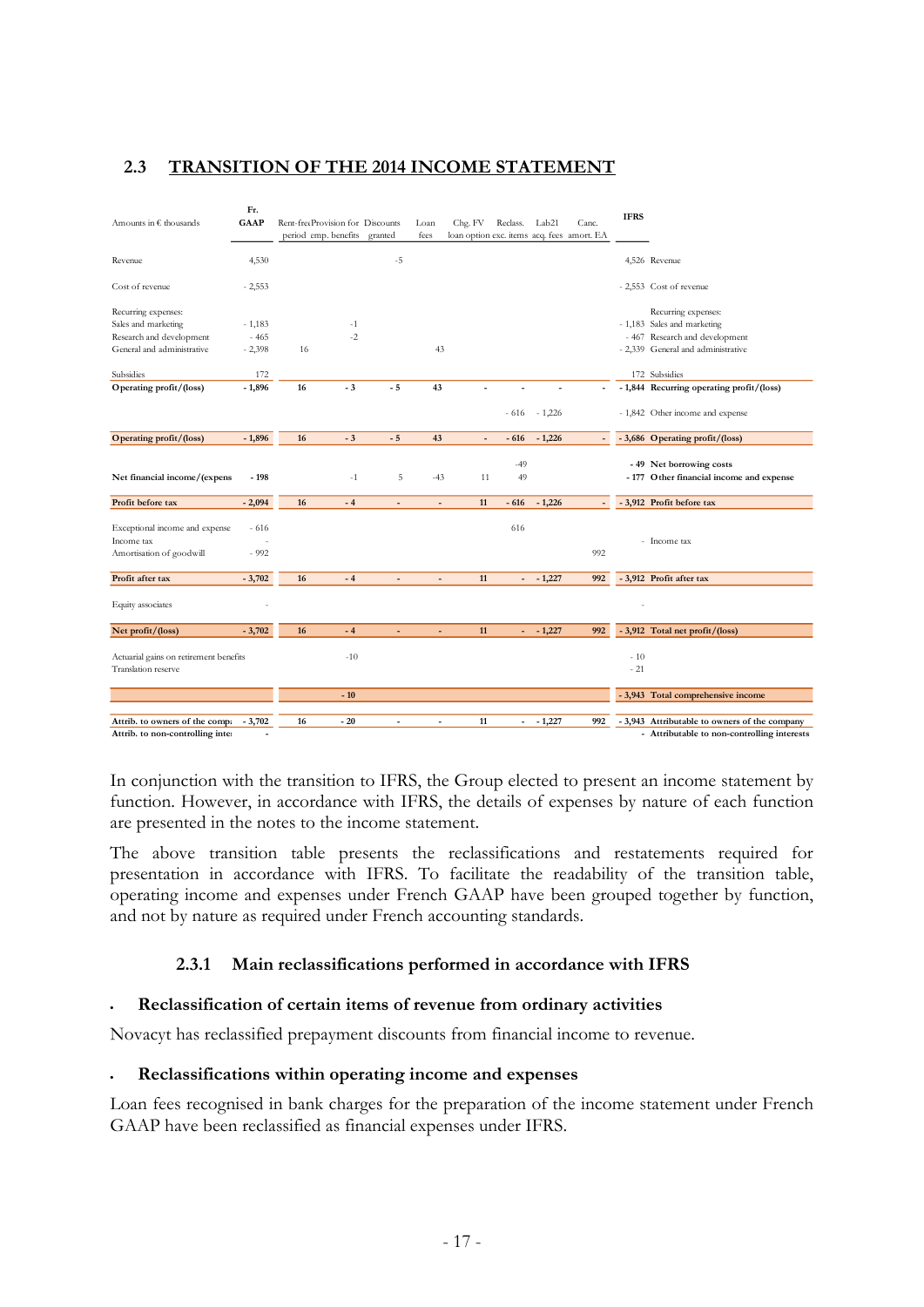## **Reclassification of exceptional income and expenses**

Net exceptional expenses of €616,000 have been reclassified under "Other operating income and expenses".

#### **Reclassification of financial income and expense**

Net financial expenses of  $\epsilon$ 198,000 have been broken down as "Gross borrowing costs" of €49,000 and "Other financial income and expenses" of €177,000.

Other financial expenses includes interest paid on current account advances, foreign exchange gains and losses, change in financial provisions and change in the fair value of the embedded derivative of the Lab21 bank loan.

Gross borrowing costs consist exclusively of loan fees.

## **2.3.2 Main restatements performed in accordance with IFRS**

#### **Recognition of the expense in respect of employee benefits**

The expense in respect of employee benefits, in the amount of  $\epsilon$ 4,000, not recognised in the financial statements under French GAAP, has been recorded in operating expenses under "Personnel expenses" in the amount of €3,000 and under "Other financial income and expense" in the amount of  $\epsilon 1,000$ . The expense of  $\epsilon 10,000$  resulting from actuarial gains or losses is recorded in "Other comprehensive income".

#### **Goodwill**

In accordance with IFRS 3, costs incurred by Novacyt as part of the acquisition of Lab21, i.e. €1,227,000, have been reclassified to "external expenses". Under French GAAP, they were added to the value of securities for the determination of the initial goodwill.

Moreover, the amortisation of goodwill in the amount of €992,000 over the period, recognised in accordance with French GAAP, has been reversed in the income statement prepared in accordance with IFRS.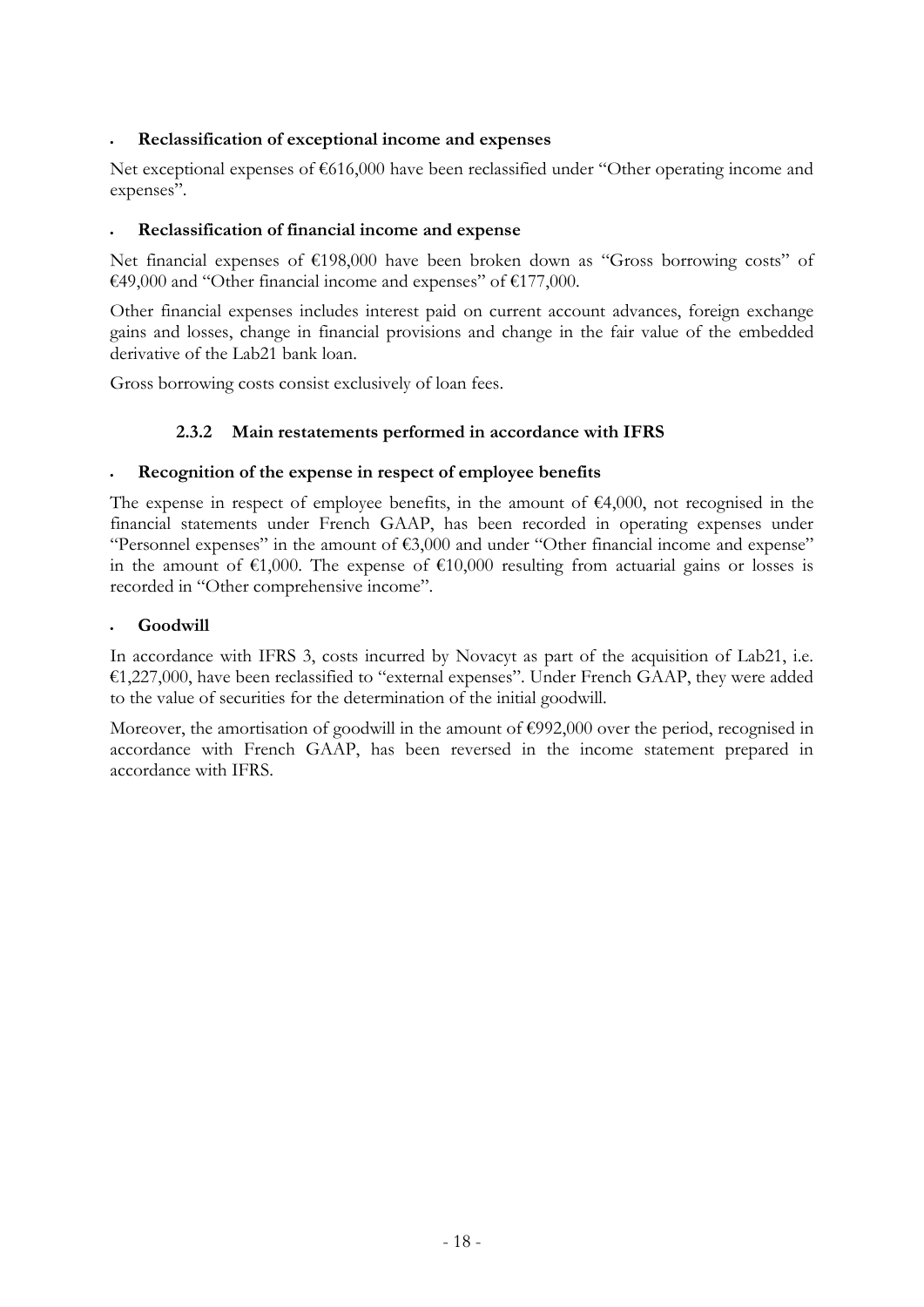## **2.4 TRANSITION TO THE 2014 CASH FLOW STATEMENT**

| Amounts in $\epsilon$ thousands                            | Fr GAAP<br>2014 | Restatements   | <b>IFRS 2014</b> |
|------------------------------------------------------------|-----------------|----------------|------------------|
| Total net profit/(loss) of consolidated companies          | $-3,702$        | $-210$         | $-3,912$         |
| Elimination of depreciation, amortisation and provisions   | 1,028           | $-732$         | 296              |
| Elimination of change in fair value through profit or loss |                 | $-11$          | $-11$            |
| Elimination of capital gains or losses on disposals        | 4               | 14             | 18               |
| Other income and expenses not affecting cash               | 202             | $-202$         |                  |
| <b>Total cash flow</b>                                     | $-2,468$        | $-1,141$       | $-3,609$         |
| Change in debt issuance costs                              | 52              | $-52$          |                  |
| Change in inventories related to operating activities      | $-144$          | $\overline{c}$ | - 142            |
| Change in receivables                                      | 76              | $-31$          | 45               |
| Change in liabilities                                      | 1,614           | $-96$          | 1,518            |
| Taxes paid                                                 |                 | 38             | 38               |
| Net cash from/(used in) operating activities               | $-870$          | $-1,281$       | $-2,151$         |
| Acquisition of fixed assets                                | $-624$          | 78             | $-546$           |
| Change in loans and advances                               |                 | $-12$          | - 12             |
| Disposal of fixed assets                                   | 20              |                | 20               |
| Impact of change in scope                                  | $-354$          | 1,334          | 980              |
| Other cash from/(used in) investing activities             |                 | 150            | 150              |
| Net cash from/(used in) investing activities               | $-958$          | 1,550          | 592              |
| Capital increases/(reductions)                             | 3,152           |                | 3,152            |
| Bond issues                                                | 15              |                | 15               |
| Bond redemptions                                           | $-163$          | 4              | $-159$           |
| Net sales/(purchases) of own shares                        | $-35$           | $-1$           | $-36$            |
| Other movements                                            | 20              | 22             | 42               |
| Net cash from/(used in) financing activities               | 2,989           | 25             | 3,014            |
| Impact of change in exchange rates                         | 24              | 3              | 27               |
| Impact of change in accounting policies                    |                 |                |                  |
| Change in cash                                             | 1,185           | 298            | 1,483            |
| Opening cash and cash equivalents                          | 991             | $-151$         | 840              |
| Closing cash and cash equivalents                          | 2,175           | 152            | 2,327            |

## **2.4.1 Cash flows from/(used in) operating activities**

#### **Depreciation, amortisation and provisions**

"Depreciation, amortisation and provisions" on the elimination of expenses and income not affecting cash flow or not related to operating activities primarily include the impact related to the cancellation of the amortisation of the Lab21 acquisition goodwill in the amount of €992,000 and the impact of change in the fair value of the embedded derivative of the Lab21 bank loan in the amount of €11,000.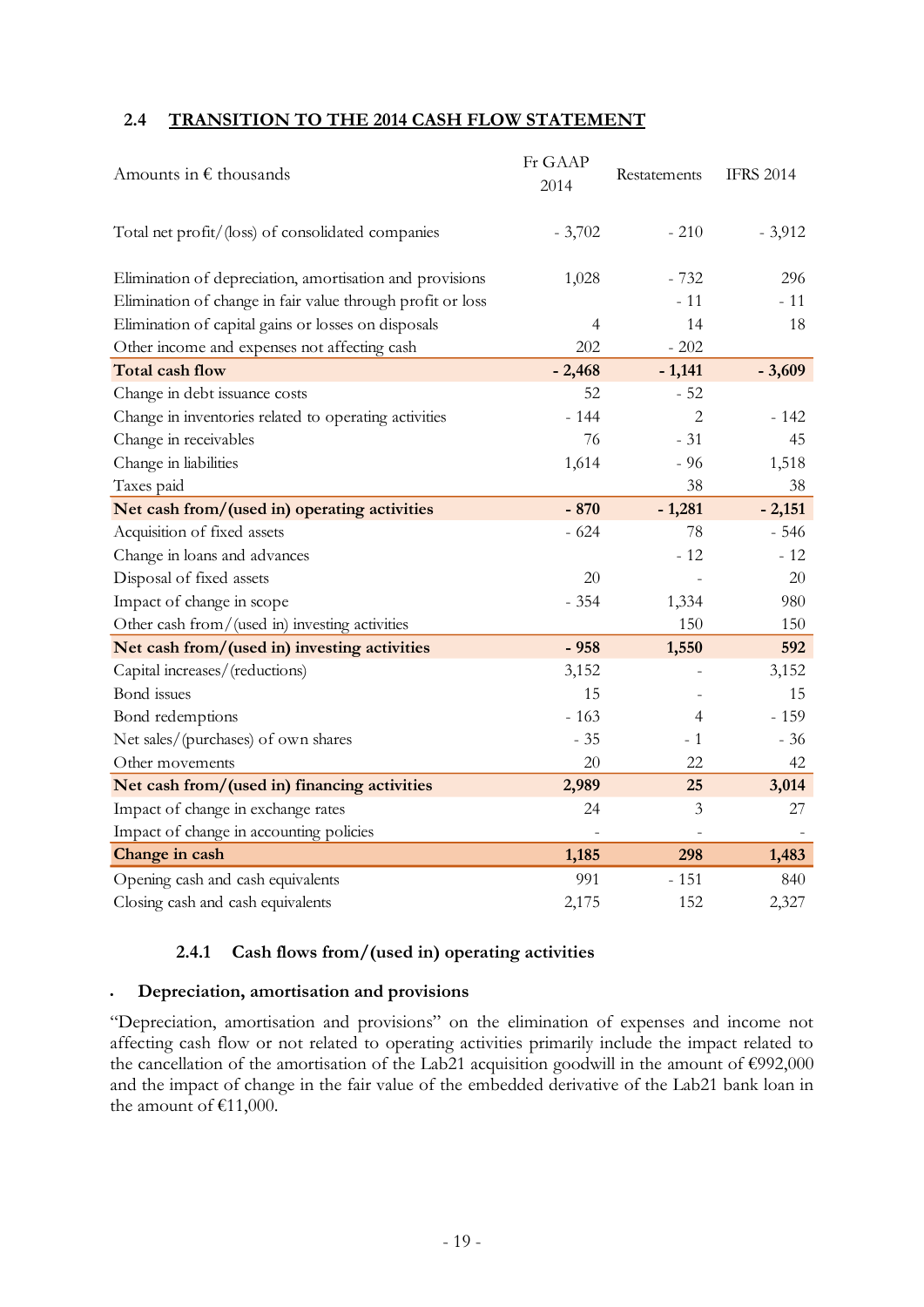#### **Change in working capital related to operating activities**

"Change in current assets" includes the impact resulting from the reclassification of change in guarantee deposits to cash flows related to investing activities in the amount of €69,000.

The straight-line amortisation of the rent-free period obtained by the British subsidiary, Lab21 Ltd, in accordance with IFRS, generated additional income in the amount of  $\text{\textsterling}18,000$ . This impact is offset by a reduction in operating liabilities in the amount of  $\epsilon$ 25,000 and prepaid expenses in the amount of  $\epsilon$ 7,000.

#### **2.4.2 Cash flows from/(used in) investing activities**

#### **Reclassification of term deposit accounts**

Novacyt has invested surplus cash in term deposit accounts earning a fixed interest rate depending on the investment period. There is therefore value risk on the minimum level of remuneration earned, which resulted in the non-inclusion of term deposits in "Cash and cash equivalents" for the preparation of financial statements under IFRS. Consequently, the liquidation of these term deposits in 2014 generated cash flow of €150,000 recognised in "Other cash flows from investing activities".

#### **Reclassification of changes in guarantee deposits**

The change in guarantee deposits, in the amount of €69,000, has been reclassified from "Change in working capital related to operating activities" to "cash flows from investing activities".

#### **Impact of change in scope**

The costs incurred by Novacyt in the process of acquiring UK companies amounted to €1,227,000. Under French GAAP, these costs were recognised under "Impact of changes in scope". IFRS 3 provides that such expenses are not taken into account to determine the acquisition cost; they are therefore classified as cash flows from the Group's investing activities.

The bank loans granted to companies in the British subgroup as of the date of acquisition were deducted in calculating the impact of changes in scope under French GAAP, as they are classified as overdrafts. As they are actually recurring funding secured by trade receivables, they were excluded from the calculation of available cash for the preparation of financial statements under IFRS. This reclassification increases the "Impact of change in scope" in the amount of €106,000.

## **2.4.3 Cash flows from/(used in) financing activities**

#### **Increase in bank funding secured by trade receivables**

The bank loans granted to Group companies were increased by  $\epsilon$ 42,000 over the period. This stream of funding, not identified under French GAAP, being classified as overdrafts, is presented in cash flow under "Other cash flows from financing activities" under IFRS.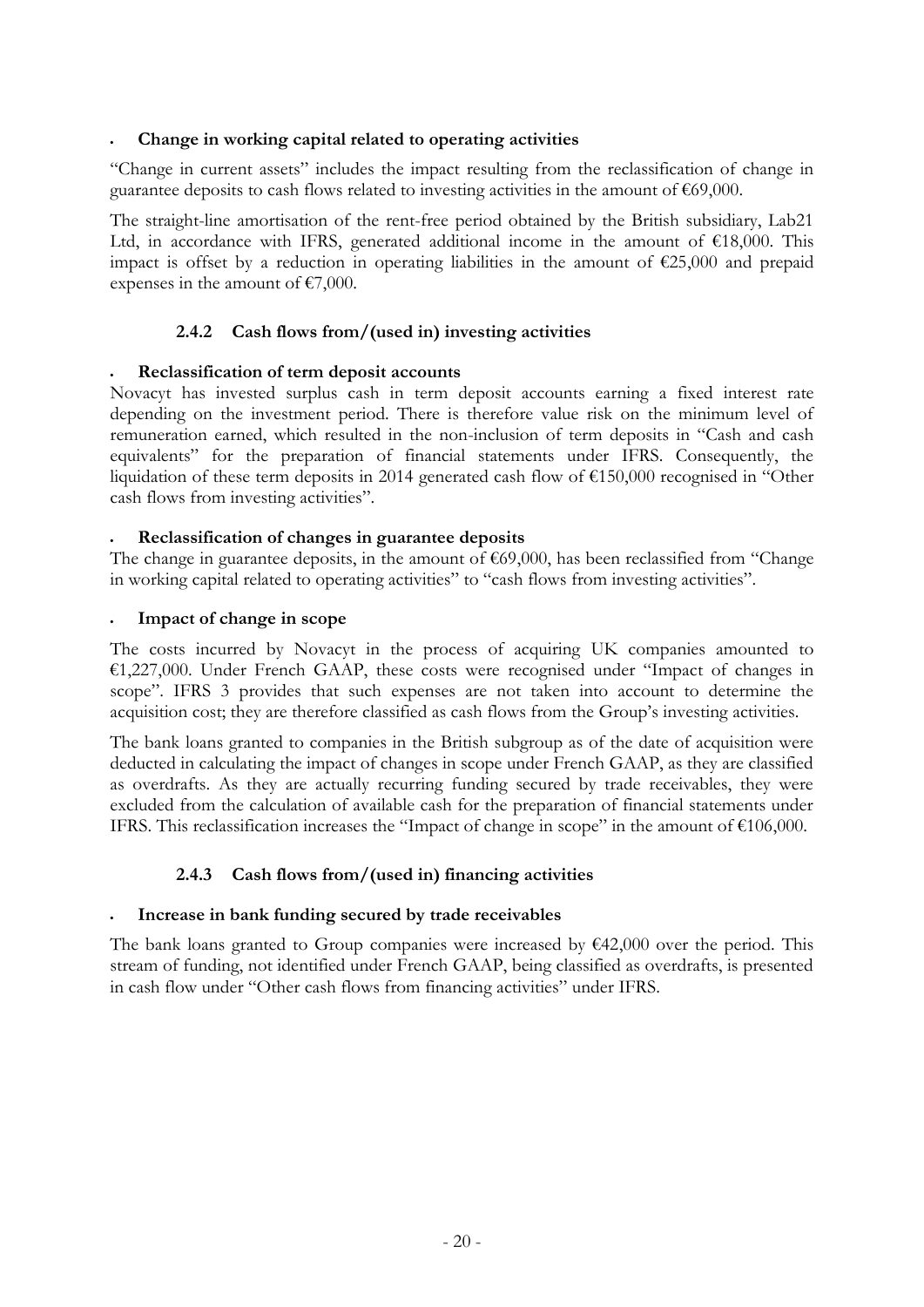## **NOTE 3: SUMMARY OF ACCOUNTING POLICIES APPLIED BY THE GROUP**

The financial statements were prepared primarily on the basis of the historical cost principle, with the exception of optional instruments, for which the fair value model was used.

The preparation of financial statements under IFRS requires management to exercise judgement and to make estimates and assumptions that affect the application of accounting policies and the reported amounts of assets and liabilities, and income and expenses. The underlying estimates and assumptions, made in accordance with the going concern principle, are based on past experience and other factors deemed reasonable in the circumstances. They serve as the basis for the exercise of judgement required in determining the carrying amounts of assets and liabilities that cannot be obtained directly from other sources. Actual amounts may differ from these estimates. The underlying estimates and assumptions are reviewed continuously. The impact of changes in accounting estimates is recognised in the period of the change if it affects only that period, or in the period of the change and subsequent periods if such periods are also affected.

The main areas where assumptions and estimates are material in relation to the consolidated financial statements are the valuation of goodwill resulting from Novacyt's acquisition of the Lab21 group, the valuation and useful lives of operating assets, property, plant and equipment, intangible assets, deferred taxes and trade receivables, and the amount of provisions for risks and other provisions relating to operating activities.

The consequences of the financial crisis, especially as regards the volatility of the capital markets and economic growth, make it difficult to assess a business's medium-term outlook. As such, the consolidated financial statements were established in reference to the immediate environment, notably as regards the estimates presented below.

The accounting policies set out below have been applied consistently to all periods presented in the consolidated financial statements.

## **3.1 BASIS OF CONSOLIDATION**

#### **3.1.1 Going concern**

The 2015 consolidated financial statements were prepared in accordance with the going concern principle.

Cash flow projections for the coming twelve months point to a positive cash position. They take into account the following factors:

- Available cash as of 31 December 2015 in the amount of  $\epsilon$ 1,291,000;
- A capital increase of  $\epsilon$ 2,000,000 subscribed in March 2016;
- A capital increase of  $\text{\textsterling}2,000,000$  subscribed in April 2016;
- A new Kreos loan subscribed in the first quarter of 2016 in the amount of  $\epsilon$ 3,000,000 subject to the acquisition of Primer Design;
- The Kreos bond subscribed in July 2015 in the amount of  $\epsilon$ 3,500,000;
- Flexible funding of up to  $\epsilon$ 5,000,000 through bonds convertible into shares subscribed by the YA Global Master SPV Ltd private equity fund.

Moreover, negotiations are currently underway with third parties in order to obtain new sources of funding that would allow the Group to meet its obligations beyond September 2016.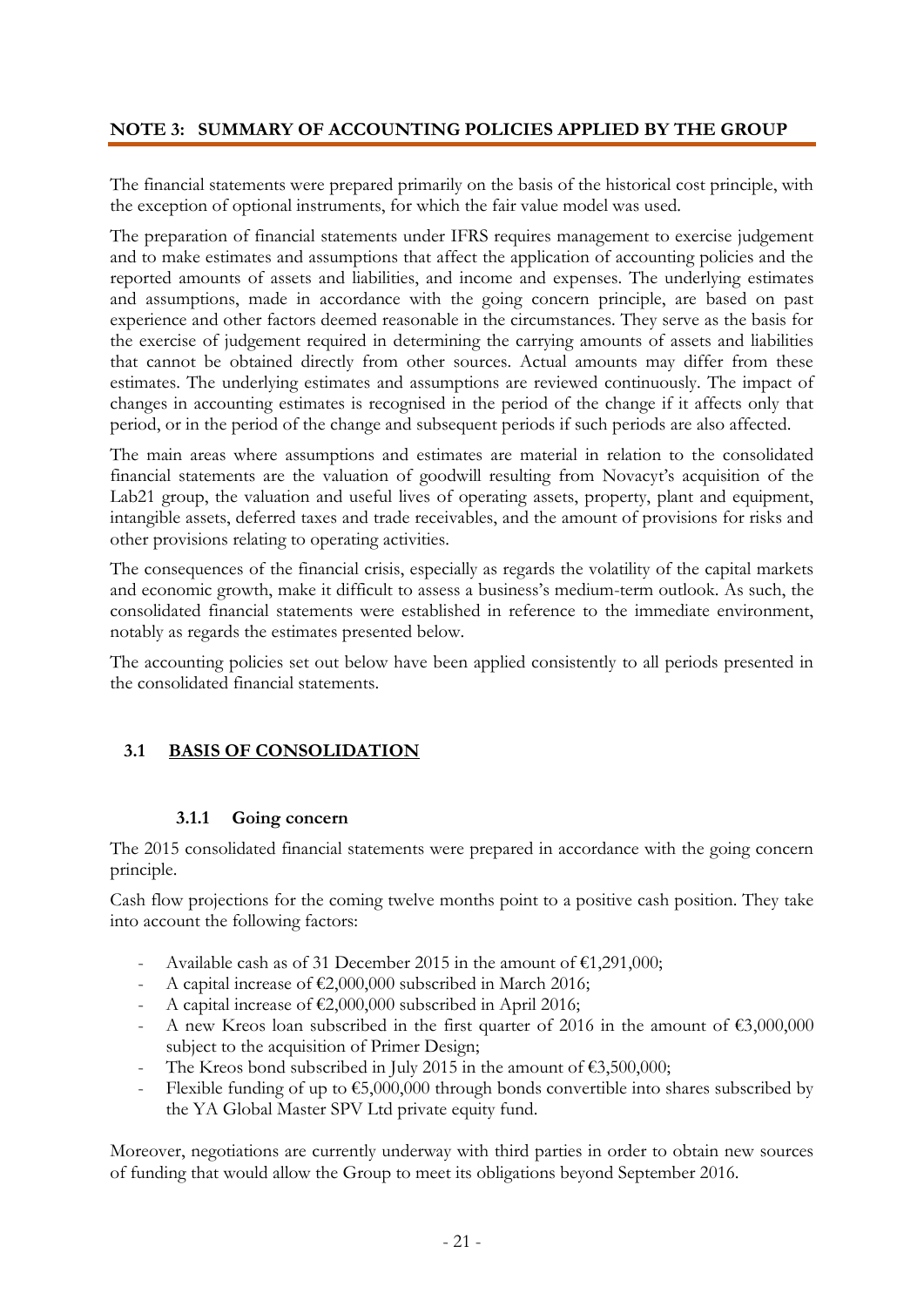No agreement has been reached, and no undertaking can be given as to the successful conclusion of these discussions.

In the event that such discussions were not successful, the use of the going concern principle for the preparation of the financial statements could be questioned as the company might therefore not be able to discharge its liabilities and realize its assets in the normal course of its business. The going concern principle used in the preparation of the accounts may then prove inappropriate.

#### **3.1.2 Scope and method of consolidation**

Novacyt's consolidated financial statements include all companies under its exclusive control. The Company does not exercise joint control or have significant influence over other companies. Subsidiaries are consolidated from the date on which the Group obtains effective control.

Exclusively controlled companies are consolidated by the full consolidation method with recognition of non-controlling interests. Under IFRS 10, an investor controls an investee when it is exposed, or has rights, to variable returns from its involvement with the investee and has the ability to affect those returns through its power over the investee.

The determination of control takes into account potential voting rights that give access to additional voting rights when they are currently exercisable or convertible.

As of 31 December 2015, Novacyt's scope of consolidation included the following companies, all fully consolidated:

| Unit                     | Interest   | Control    | Cons. method |
|--------------------------|------------|------------|--------------|
|                          |            |            |              |
| Biotec Laboratories Ltd  | $100.00\%$ | $100.00\%$ | FC           |
| Lab21 Healthcare Ltd     | $100.00\%$ | $100.00\%$ | FC.          |
| Lab21 Ltd                | $100.00\%$ | $100.00\%$ | FC.          |
| Microgen Bioproducts Ltd | $100.00\%$ | $100.00\%$ | FC           |
| Myconostica Ltd          | $100.00\%$ | $100.00\%$ | FC           |
| Novacyt SA               | $100.00\%$ | $100.00\%$ | FC.          |
| Novacyt Asia             | $100.00\%$ | $100.00\%$ | FC.          |
| Novacyt China            | $100.00\%$ | 100.00%    | FC.          |
| NP Tech Services Ltd     | $100.00\%$ | 100.00%    | FC.          |
| Selah Technologies llc   | $100.00\%$ | 100.00%    | FC           |

The Group established Novacyt China on 29 May 2015. It is owned by Novacyt Asia, a Hong Kong-based company acquired by Novacyt SA on 19 January 2015.

#### **3.1.3 Consolidation rules**

The consolidated financial statements are prepared using uniform accounting policies for transactions and other similar events in similar circumstances.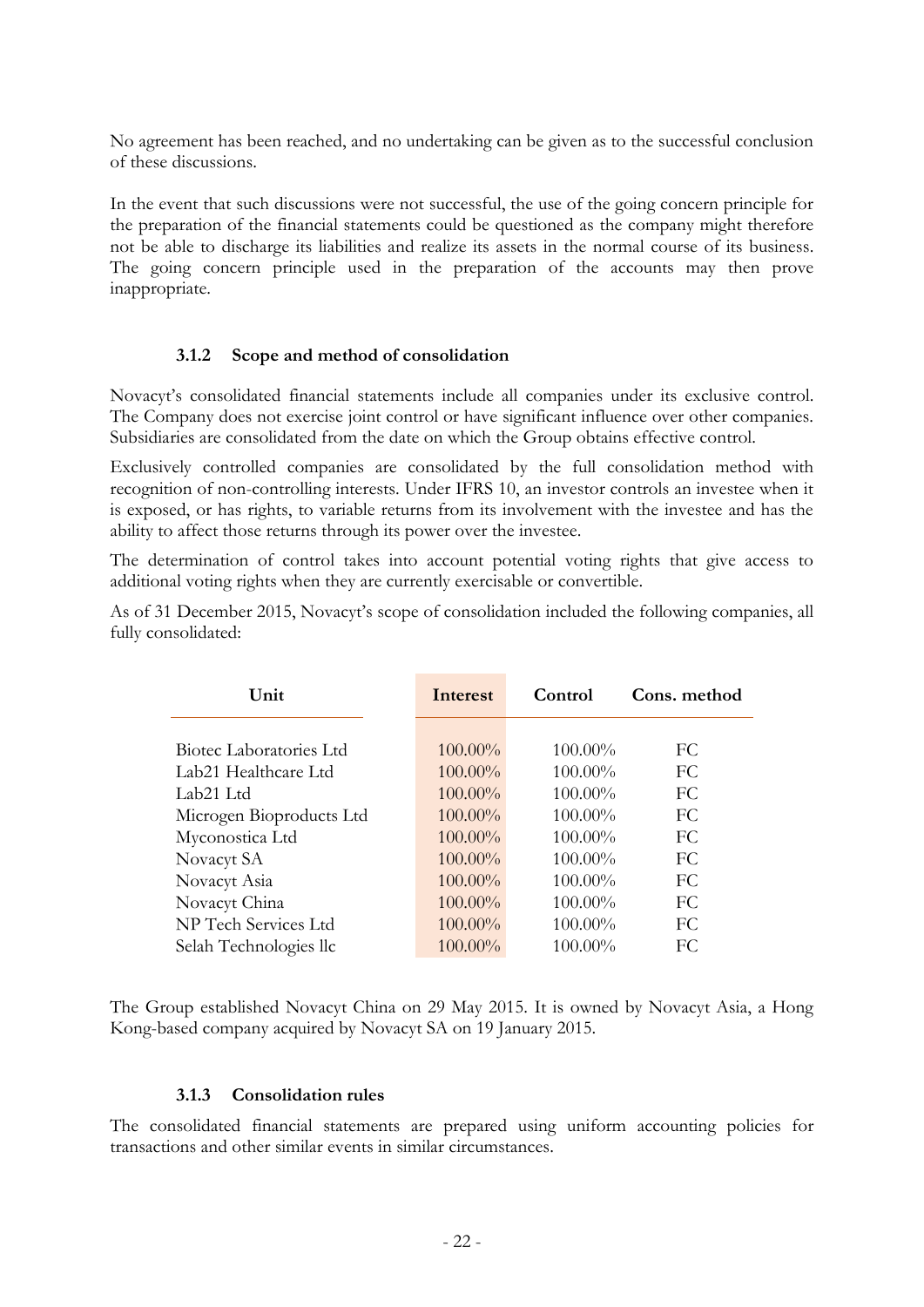#### **Elimination of intercompany transactions**

The intercompany balances arising from transactions between consolidated companies, as well as the transactions themselves, including income, expenses and dividends, are eliminated.

#### **Translation of accounts denominated in foreign currency**

Novacyt's financial statements are presented in euros. The financial statements of companies whose functional currency is not the euro are translated into euros as follows:

- balance sheet items are translated at the closing exchange rate, excluding equity items, which are stated at historical rates:
- transactions in the income statement and statement of cash flows are translated at the average annual exchange rate.

Translation differences on earnings and equity are recognised directly in equity under "Translation reserve" for the portion attributable to the Group. On disposal of a foreign company, the translation differences relating thereto and recorded in equity are recognised in profit or loss.

Exchange differences arising from intragroup balances are recognised as exchange losses or gains in the consolidated income statement. Exceptionally, exchange differences on monetary items for which settlement is neither planned nor likely to occur, and which constitute part of the net investment in a foreign operation, are recognised directly in equity, as exchange differences in other comprehensive income.

## **3.1.4 Business combinations and measurement of goodwill**

#### **Business combinations**

Business combinations are accounted for using the purchase method (see IFRS 3R).

Each time it takes over a company or group of companies, the Group identifies and measures the fair value of all assets acquired and liabilities assumed. The difference between the fair value of the consideration transferred, including the recognised amount of any non-controlling interest in the acquiree and the net amount recognised in respect of the identifiable assets acquired and liabilities assumed, is recognised as goodwill.

Pursuant to IFRS 3R, the Group applies the following principles:

- transaction costs are recognised immediately as operating expenses when incurred;
- in each business combination, the Group determines whether to opt for the "full" or "partial" recognition of goodwill:
	- $\checkmark$  under full goodwill, the interests attributable to non-controlling interests are measured at fair value and a portion of the goodwill arising on the acquisition is assigned to them;
	- $\checkmark$  under partial goodwill, the interests attributable to non-controlling interests are measured up to their share in the net assets of the acquiree, and no goodwill is assigned to them;
- any prospective price adjustment is estimated at fair value at the acquisition date, and the initial assessment may only subsequently be adjusted against goodwill in the event of new information related to facts and circumstances existing at the acquisition date if this assessment occurs within the 12-month allocation period after the acquisition date. Any adjustment of the financial liability recognised in respect of an additional price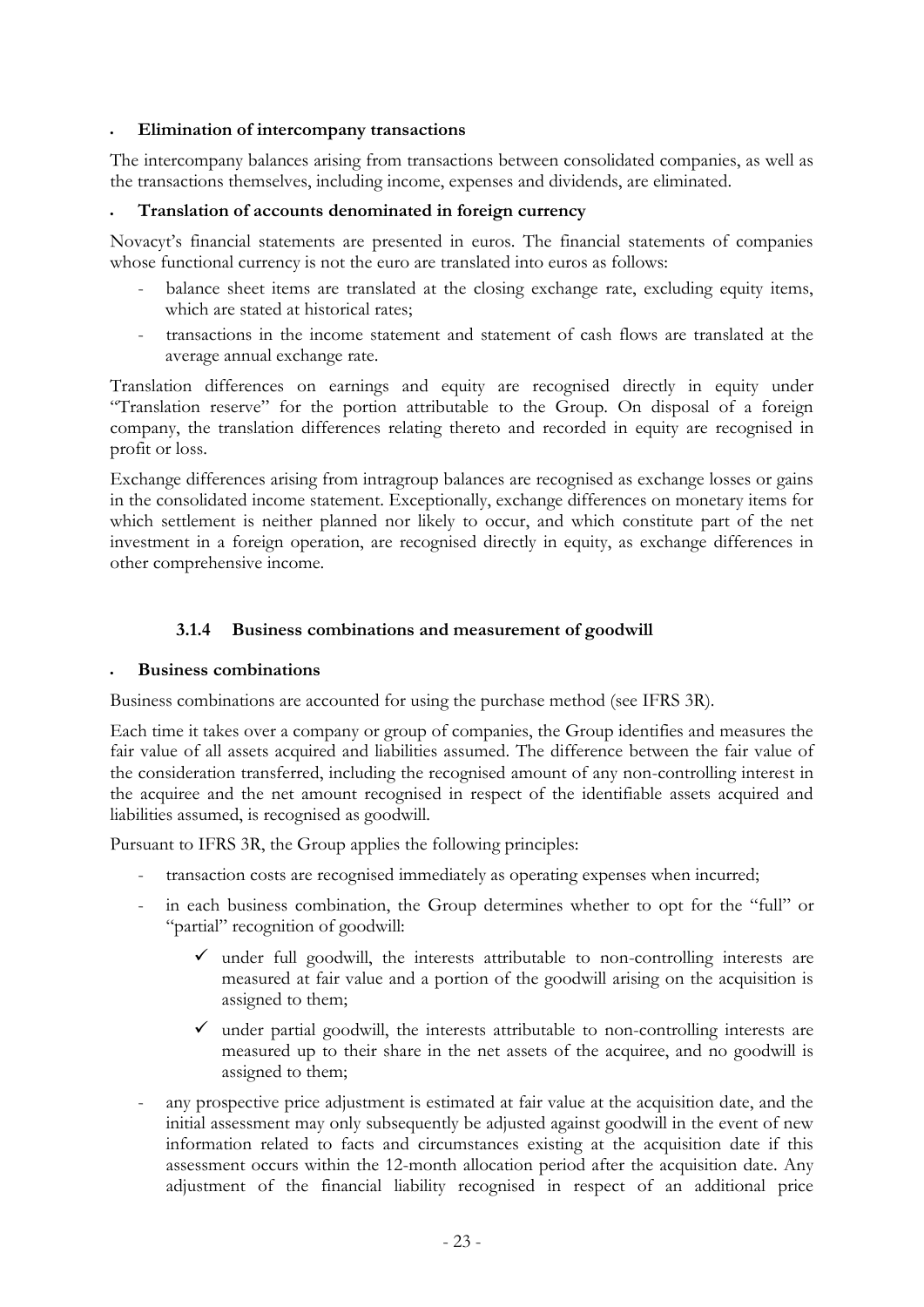subsequent to the interim period or not meeting these criteria is recognised in the Group's comprehensive income;

- if acquired in stages, the achievement of control triggers the remeasurement at fair value of the interest previously held by the Group in profit or loss; loss of control results in the remeasurement of the possible residual interest at fair value in the same way;
- any negative goodwill arising on acquisition is immediately recognised as income;
- any acquisition or disposal of an investment not changing control, performed after the business combination, is treated as a transaction between shareholders and is accounted for directly in equity pursuant to IFRS 10.

For companies acquired during the year, only the results for the period following the acquisition date are included in the consolidated income statement.

## **Measurement of goodwill**

Goodwill is broken down by group of cash-generating units (CGU), each CGU corresponding to a homogenous group generating independent cash flows. In accordance with IFRS 8, none of the CGUs defined by the Group are greater in size than an operating segment.

## **Impairment testing**

Goodwill is not amortised, but is subject to impairment testing when there is an indication of loss of value, and at least once a year at the reporting date.

Such testing consists of comparing the carrying amount of an asset to its recoverable amount. The recoverable amount of an asset or CGU is the greater of its fair value less costs to sell and its value in use. The fair value less costs to sell is the amount obtainable from the sale of an asset or CGU in a transaction at arm's length between knowledgeable, willing parties, less the costs of disposal. Value in use is the present value of future cash flows expected to arise from an asset or a CGU.

It is not always necessary to determine both the fair value of an asset less costs to sell and its value in use. If either of these amounts exceeds the carrying amount of the asset, the asset is not impaired and it is not necessary to estimate the other amount.

## **3.2 FIXED ASSETS**

## **3.2.1 Intangible assets**

Intangible assets consist primarily of patents developed internally. The amount recorded corresponds to the fees paid to the intellectual property office for the protection of patents filed by the Company.

These patents have been recognised in accordance with the following rules:

- Research phase: recognition of expenses in operating expenses;
- Development phase: recognition in assets insofar as the patents are identifiable assets controlled by the Company and from which future economic benefits will arise.

Each patent has been recognised in accordance with its value corresponding to the costs incurred during the development phase. These costs include the fees of an industrial property consultancy.

The event generating amortisation is the start of use, i.e. the filing date of the patent. Patents are amortised on a straight-line basis over 20 years. Protection costs incurred subsequent to the filing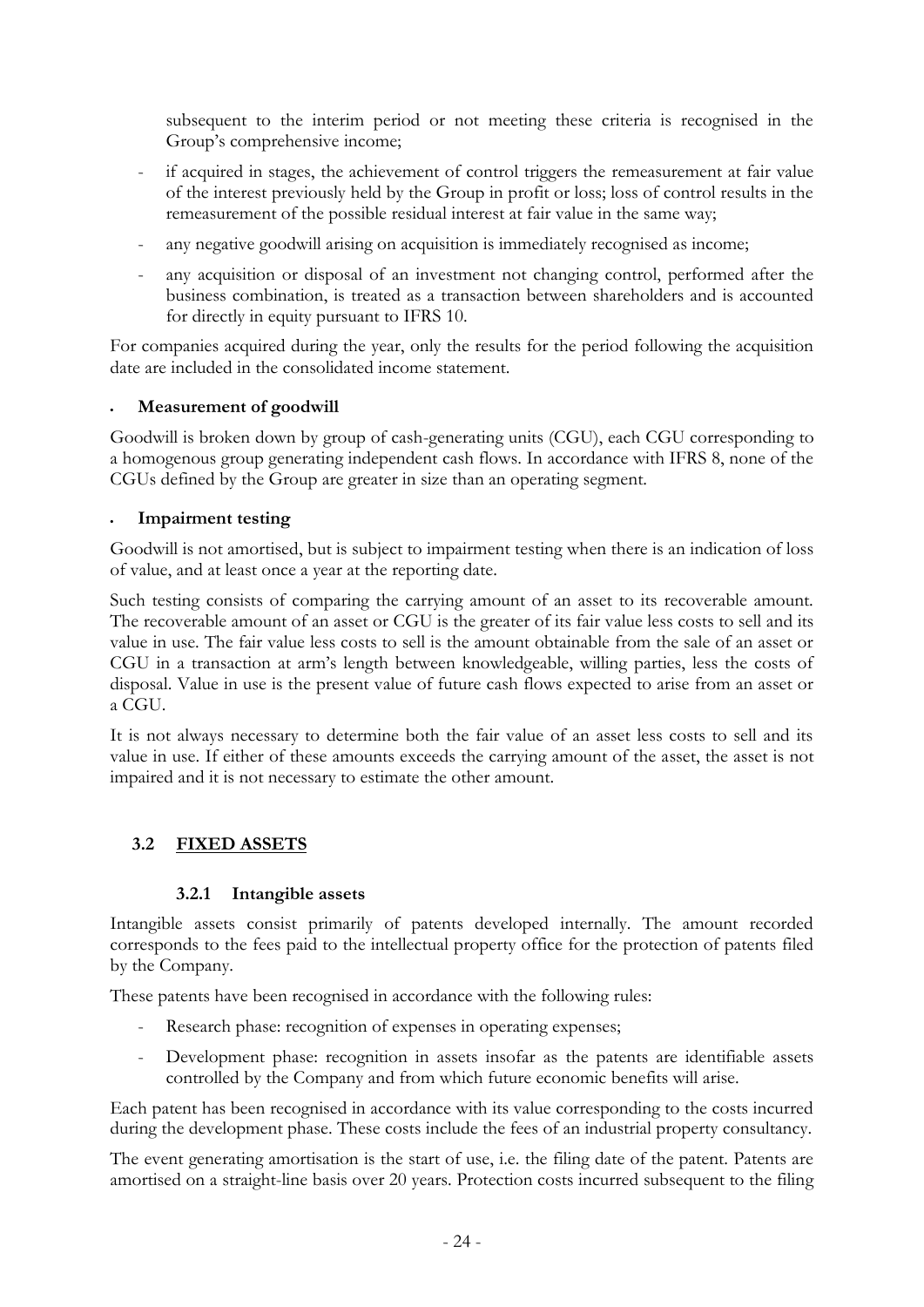of the patent are amortised over the remaining period until the end of the legal protection of the patent to which they relate.

Intangible assets include licences recognised at cost and amortised over useful lives of between 7 and 20 years.

## **3.2.2 Property, plant and equipment**

Items of property, plant and equipment are recognised at their acquisition cost (purchase price plus incidental expenses and acquisition costs). Interest on loans for the acquisition of such assets is not taken into account in determining the acquisition cost.

#### **3.2.3 Assets under construction**

Pursuant to IAS 38, Novacyt capitalises development costs (external costs and personnel expenses), provided that they meet the following criteria:

- the Group has the intention, as well as the financial and technical capacity, to complete the development project,
- the asset will generate future economic benefits, and
- the cost of the intangible asset can be measured reliably.

Assets under construction are not amortised until the development programme has been completed and the asset brought into use. Other research and development expenses not meeting the criteria set out above are expensed directly.

## **3.2.4 Depreciation and amortisation**

Property, plant and equipment and intangible assets are depreciated or amortised on a straightline basis, with major components identified separately where appropriate, based on the following estimated useful lives:

| - Industrial machinery and equipment: | Straight-line basis $-3$ to 6 years |
|---------------------------------------|-------------------------------------|
| - General fittings, improvements:     | Straight-line basis $-3$ to 5 years |
| - Transport equipment:                | Straight-line basis – 5 years       |
| - Office equipment:                   | Straight-line basis $-3$ years      |
| Computer equipment:                   | Straight-line basis $-2$ to 3 years |

The depreciation or amortisation of assets begins when they are ready for use and ceases at their disposal, scrapping or reclassification as assets held for sale in accordance with IFRS 5.

Given the nature of its assets, the Group does not recognise residual value on the items of property, plant and equipment it uses.

Depreciation and amortisation methods and useful lives are reviewed at each reporting date and revised prospectively if necessary.

## **3.2.5 Asset impairment**

Depreciable assets are subject to impairment testing if indications of loss of value are identified at the reporting date. In assessing whether there is any indication that an asset may be impaired, the Company considers the following external and internal indicators: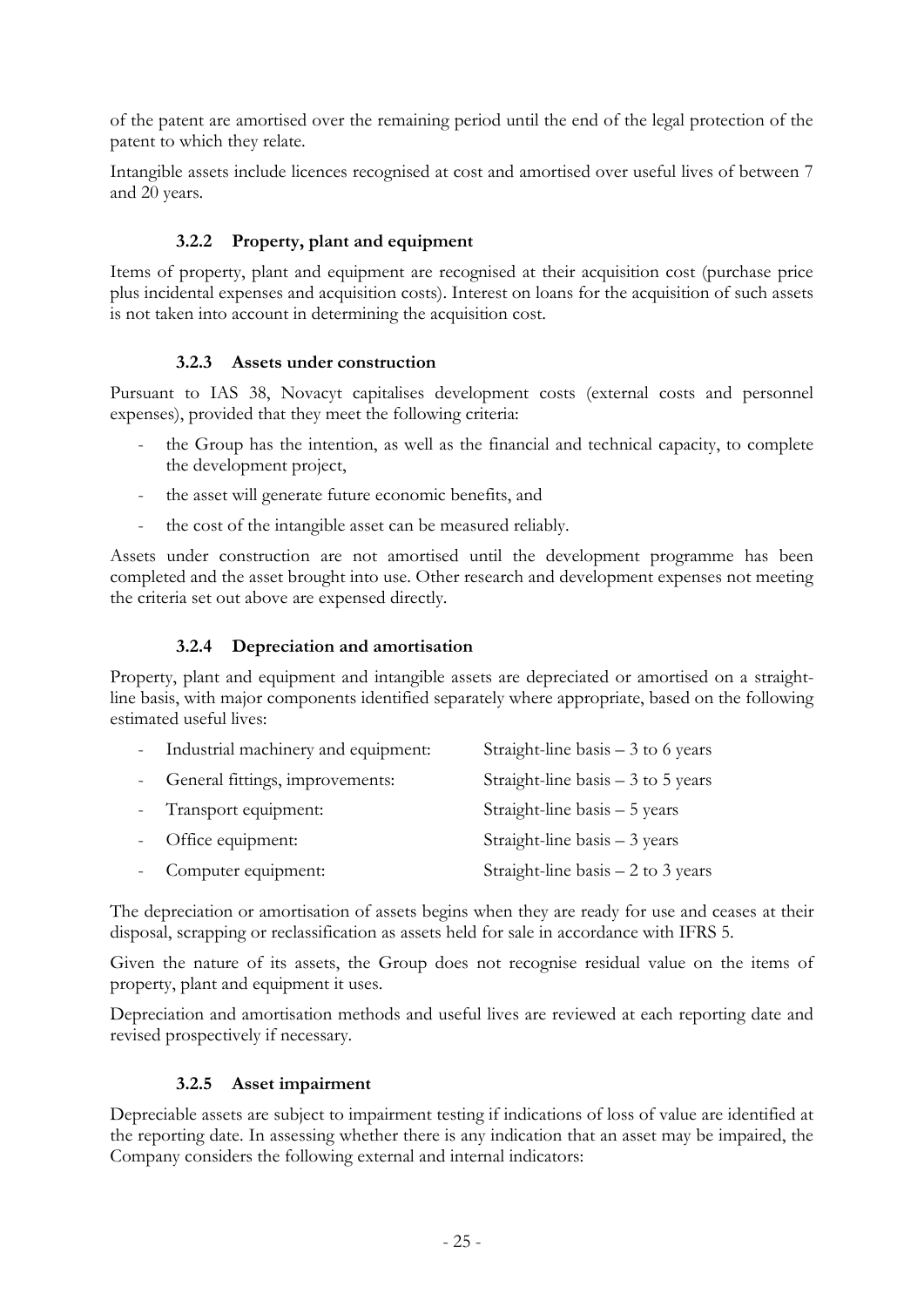#### External indicators:

- drop in the market value of the asset (to a greater extent than would be expected solely from the passage of time or the normal use of the asset);
- significant changes with an adverse effect on the entity, either having taken place during the period or expected to occur in the near future, in the technical, economic or legal environment in which the Company operates or in which the asset is used;
- increases in market interest rates or other market rates of return during the year when it is likely that such increases will significantly reduce the market value and/or value in use of the asset.

#### Internal indicators:

- existence of indication of obsolescence or physical damage of an asset unforeseen in the depreciation or amortisation schedule;
- significant changes in the way the asset is used;
- weaker-than-expected performance by the asset;
- significant reduction in the level of cash flow generated by the asset.

If there is an indication of impairment, the recoverable amount of the asset is compared with its carrying amount. The recoverable amount is the greater of fair value less costs to sell and value in use. Value in use is the present value of future cash flows expected to arise from an asset over its estimated useful life.

The carrying amount of an asset is its gross value less, for depreciable fixed assets, accumulated depreciation and impairment losses.

In the event of loss of value, an impairment charge is recognised in profit or loss. With the exception of goodwill, impairment is reversed in the event of a change in the estimate of the recoverable value or if indications of loss of value disappear. Impairment is recognised under "Depreciation, amortisation and provisions for impairment of property, plant and equipment and intangible assets" in the income statement.

Intangible assets not subject to amortisation are tested for impairment at least once a year.

## **3.3 LEASES**

Novacyt's leases are analysed on the basis of their substance and financial reality, and are classified either as operating leases or finance leases.

#### **Finance leases**

A finance lease is a lease that transfers substantially all the risks and rewards incidental to ownership of an asset to the lessee. It is treated as the acquisition of an asset by the lessee, financed by a loan granted by the lessor.

The group has not concluded any such contracts.

## **Operating leases**

An operating lease is a contract that does not transfer substantially all the risks and rewards incidental to ownership to the lessee. Lease payments under an operating lease are expensed on a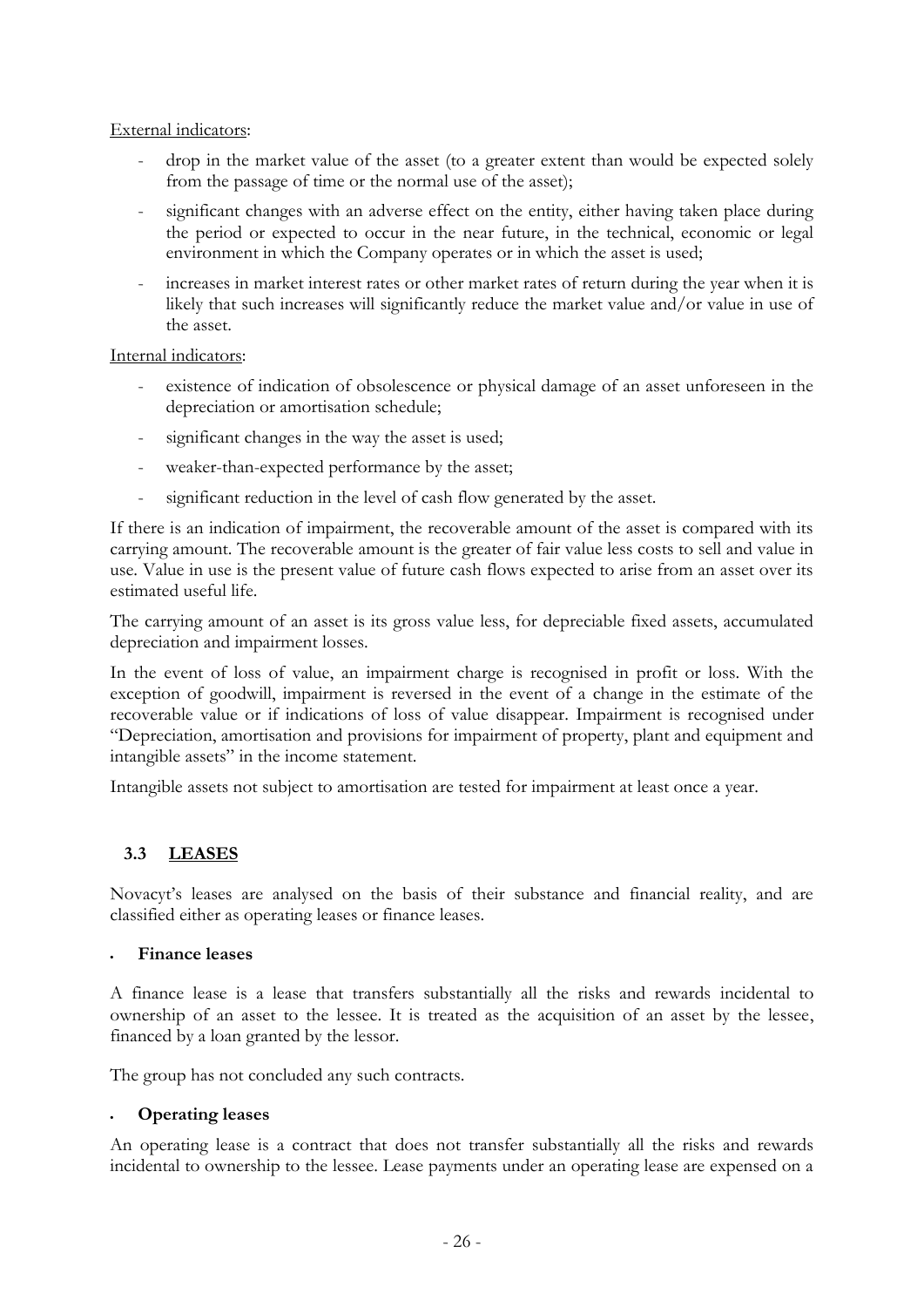straight-line basis over the entire lease term, even if payments are not made with the same regularity.

## **3.4 TRADE RECEIVABLES**

Trade receivables are recognised upon transfer of ownership, which generally corresponds to delivery for sales of goods and the rendering of the service for services.

Trade receivables are recognised at face value. Where appropriate, they are impaired by way of provisions to account for prospective collection difficulties. Provisions for impairment are determined by comparing the acquisition cost and the likely realisable value.

## **3.5 MARKETABLE SECURITIES**

Marketable securities are recognised as assets at their acquisition cost. The acquisition cost of marketable securities is the purchase price.

Provisions for potential impairment are determined by comparing the acquisition cost with the likely trading value for unlisted securities, and with the market price for listed securities.

#### **3.6 CASH AND CASH EQUIVALENTS**

Cash equivalents are held in order to meet short-term cash commitments rather than for investment or other purposes. For an investment to qualify as a cash equivalent, it must be readily convertible into a known amount of cash and be subject to an insignificant risk of change in value. Cash and cash equivalents comprise cash funds, current bank accounts and marketable securities (cash UCITS, negotiable debt securities, etc.) that can be liquidated or sold within a very short time (generally less three months at the acquisition date) and which have a negligible risk of change in value. All such items are measured at fair value; any adjustments are recognised in profit or loss.

#### **3.7 FINANCIAL LIABILITIES**

Borrowings are initially recognised at fair value. They are subsequently accounted for using the amortised cost method, based on the effective interest rate. Under this principle, any arranging costs are carried in the balance sheet item relating to the relevant borrowings and amortised in financial expense over the life of the loan.

#### **3.8 PROVISIONS**

In accordance with IAS 37 "Provisions, Contingent Liabilities and Contingent Assets", a provision is recognised when the Group has an obligation as of the reporting date in respect of a third party and it is probable or certain that it will trigger an outflow of resources to this third party, without at least equivalent consideration from the said third party. Provisions for risks and charges cover the amount corresponding to the best estimate of the future outflow of resources required to settle the obligation.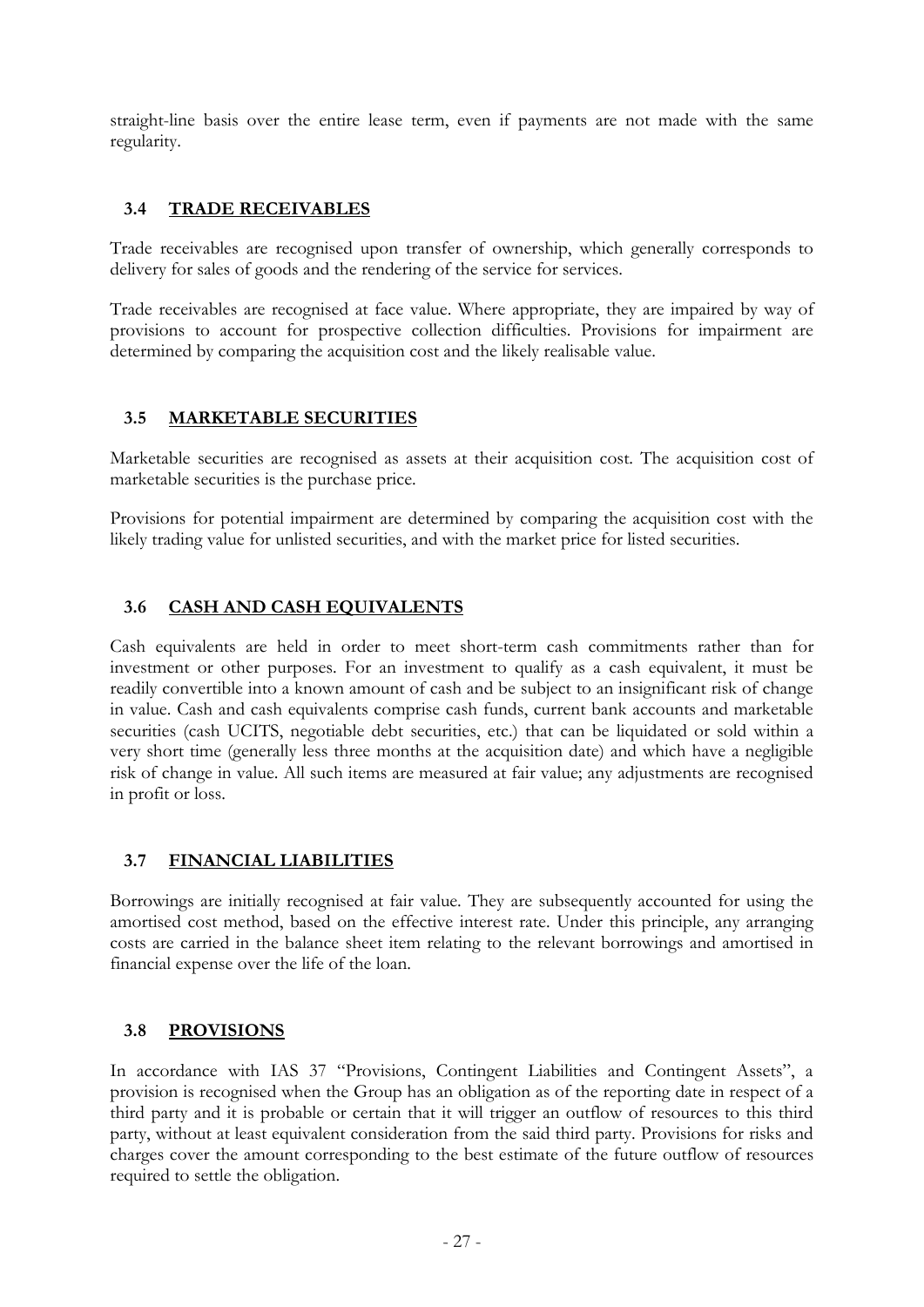They consist of provisions for restoration of leased premises and a provision for industrial relations litigation.

## **3.9 EMPLOYEE BENEFITS**

The Group's employees receive short-term benefits (paid leave, sick leave, etc.), long-term benefits (service medals, seniority bonus, etc.) and post-employment benefits via defined contribution or defined benefit plans (retirement benefits, pensions, etc.).

For defined contribution plans, payments made by the Group are expensed in the period to which they relate.

Post-employment benefits relate mainly to retirement bonuses, and solely cover Novacyt employees. They are the subject of a calculation performed by an actuary, based on the following parameters:

- retirement at the age of 64 for managers,
- retirement at the age of 62 for non-managers,
- wage increases at a rate of 3% per annum, i.e. the long-term inflation rate plus 1%,
- discount rate of  $3.2\%$  in 2013,  $1.75\%$  in 2014 and  $2\%$  in 2015, in line with the average rate of private sector bonds issued in euros (blue chip) for durations equivalent to the commitments in question,
- staff turnover based on the Group's actual experience: projection of 0.4 resignations over the next 12 months,
- life expectancy based on the Insee 2009-2011, 2010-2012 and 2011-2013 mortality tables,
- average rate of social security contributions of 36.52% in 2013, 42.20% in 2014 and 42.56% in 2015.

Rights expressed as months of wages resulting from the application of national agreements and the "Pharmaceuticals, pharmacy, veterinary products: production & trade" collective agreement. These contributions are expensed when due.

## **3.10 DISCONTINUED OPERATIONS AND ASSETS HELD FOR SALE**

Discontinued operations and assets held for sale are restated in accordance with IFRS 5. There were no discontinued operations or assets held for sale during the periods presented.

## **3.11 CONSOLIDATED REVENUE**

The applicable standard is IAS 18 "Revenue".

#### **Novacyt's activity**

Revenue from "sales of goods" consists primarily of the sale of machines (automated equipment, accessories and spare parts to distributors and industrial partners or sold directly to laboratories or hospitals). Revenue is recognised upon transfer of the risks and rewards incidental to ownership, which corresponds to the date on which the machines are delivered to the distributor or the end customer in case of direct sales.

Revenue from "production sold" is the activity involving the distribution of consumables such as bottles and settling systems.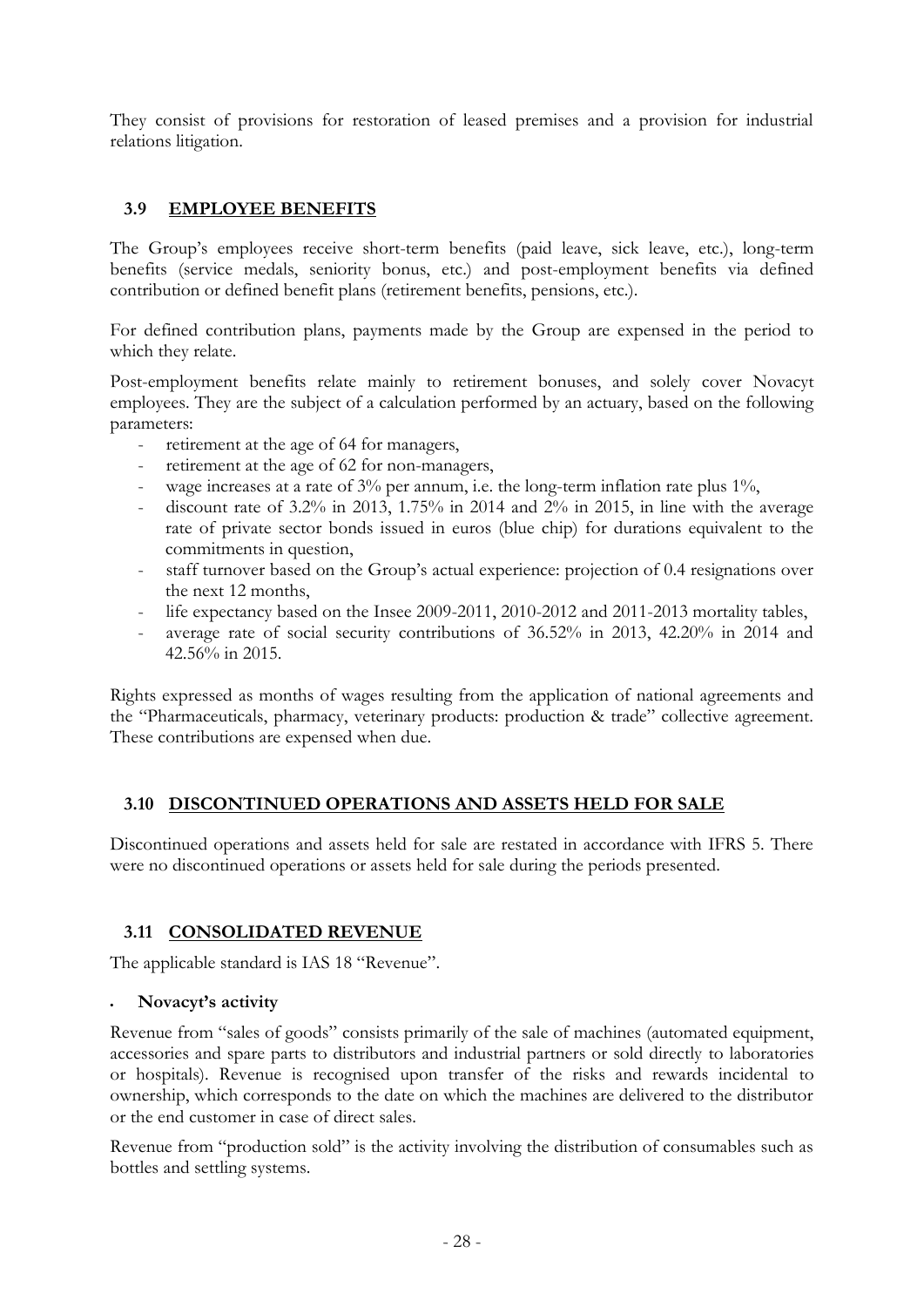#### **The activity of Lab21 and its subsidiaries**

Lab21 provides laboratory-based diagnostic services. Revenue is recognised when the service is rendered (diagnosis made).

Lab21's subsidiaries manufacture and sell reagents and kits for bacterial and blood tests.

Revenue is recognised upon delivery of products sold and, where appropriate, after formal customer acceptance.

## **3.12 CURRENT AND DEFERRED TAX**

The tax expense for the year comprises current tax and deferred tax.

A deferred tax asset is recognised for deductible temporary differences and the carry-forward of tax losses and tax credits insofar as their future utilisation appears probable and determinable in time.

## **3.13 TREATMENT OF TAX CREDITS**

Industrial and commercial companies that record research expenditure are entitled to a tax credit in France, which is the case of Novacyt. The tax credit is calculated per calendar year and deducted from the tax payable by the company in respect of the year during which research expenses were incurred. Tax credits that cannot be deducted from tax expense are refunded to the company. The granting of the tax credit is independent of the Group's tax position. Novacyt has accordingly elected to treat it as a subsidy. It appears in an item covering grants in the income statement.

In France, the law amending the 2012 budget introduced a new tax credit from 1 January 2013, known as the competitiveness and employment tax credit (*crédit d'impôt pour la compétitivité et l'emploi* – CICE). Its calculation is based on a portion of the salaries paid to employees of French companies. It is paid by the state, regardless of the position of the entity in respect of corporation tax. It has been decided to classify this income as a reduction in personnel expenses.

## **3.14 EARNINGS PER SHARE**

The Group reports basic and diluted earnings per common share. Basic earnings per share is calculated by dividing the profit attributable to common shareholders of the Company by the weighted average number of common shares outstanding during the period. Diluted earnings per share is determined by adjusting the profit attributable to common shareholders by the weighted average number of common shares outstanding, taking into account the effects of all potential dilutive common shares, including options.

## **3.15 SEGMENT REPORTING**

Pursuant to IFRS 8, an operating segment is a component of an entity:

that engages in business activities from which it may earn revenues and incur expenses (including revenues and expenses relating to transactions with other components of the same entity);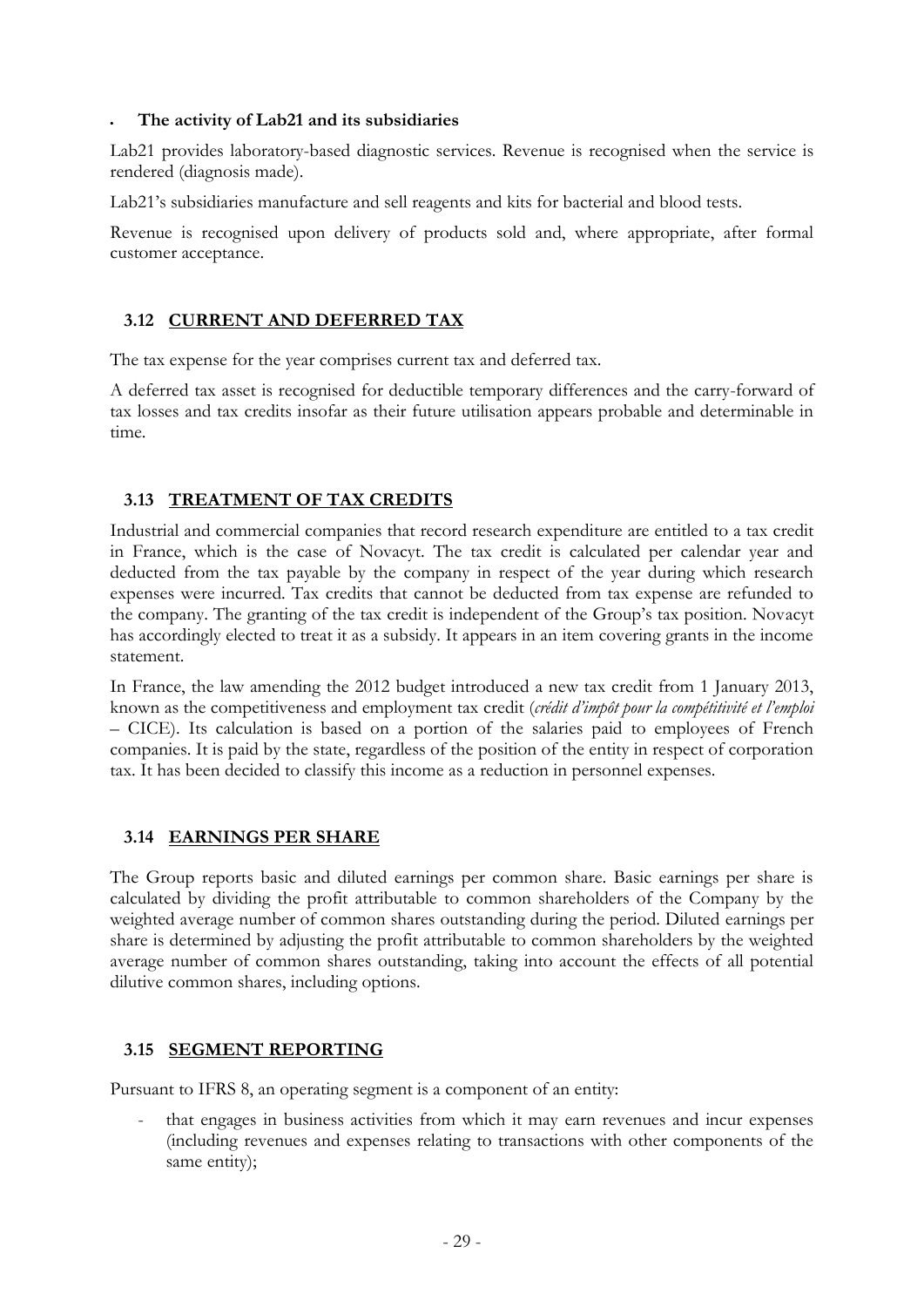- whose operating results are regularly reviewed by the entity's chief operating decision maker to make decisions regarding the allocation of resources to the segment and assess its performance;
- for which discrete financial information is available.

The Group has identified two operating segments, whose performances and resources are monitored separately:

#### **Cytology**

This segment corresponds to the sale of instruments (automated equipment, accessories and spare parts to distributors and commercial partners or sold directly to laboratories or hospitals) and consumables (mainly vials and preservative solutions) in the field of cytology. This is Novacyt's core activity.

#### **Diagnostics**

This segment corresponds to clinical laboratory testing services, and the manufacture and distribution of diagnostic kits and reagents for bacterial and blood tests. This is the activity conducted by Lab21 and its subsidiaries.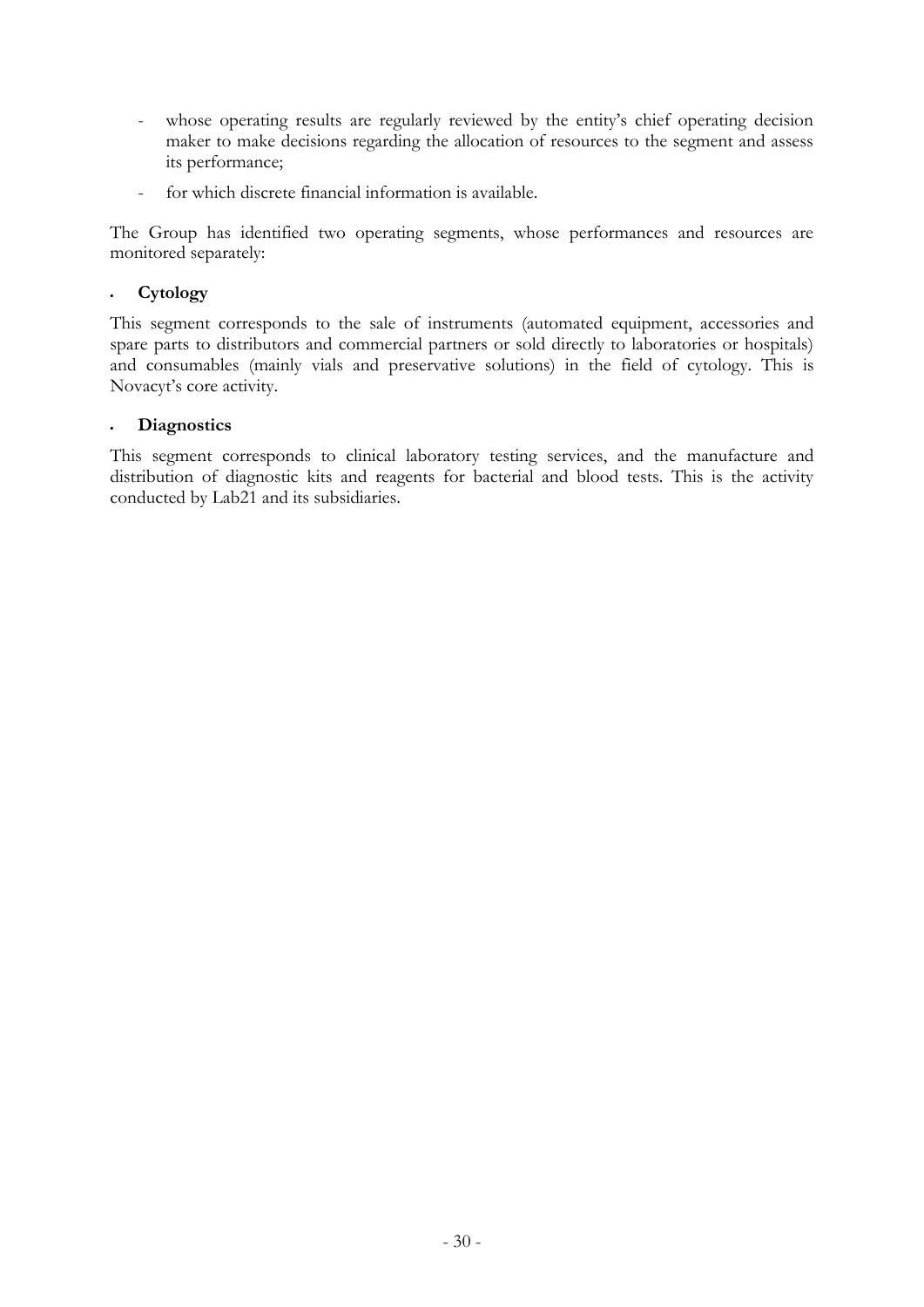#### **NOTE 4: NOTES TO THE BALANCE SHEET AS OF 31 DECEMBER 2015, 2014 AND 2013**

## **4.1 GOODWILL**

Goodwill is the difference recognised, upon consolidation of a company, between the acquisition cost of its shares and the corresponding share of adjusted equity, after measurement and allocation to intangible assets or property, plant and equipment of any items relating thereto.

The Lab21 Ltd subgroup is deemed to have entered the scope of consolidation on 30 June 2014. Goodwill totalling €19,042,000 was identified, breaking down as follows:

| - Purchase price of securities:                                     | €18,847,000 |
|---------------------------------------------------------------------|-------------|
| - Share of Lab21's restated equity and goodwill as of 30 June 2014: | €4,099,000  |
| - Goodwill:                                                         | €19,042,000 |

The deadline for the identification and measurement of assets and liabilities has expired. The gross amount of goodwill will therefore no longer be changed.

Goodwill is subject to impairment testing when there is an indication of loss of value.

The drop in the stock price of Novacyt and the losses generated by the Group are impairment indicators.

The goodwill resulting from the acquisition of the Lab21 group of companies was tested for impairment on the basis of a multicriteria approach:

- Implementation of the DCF (Discounted Cash Flows) methodology with the following main assumptions:
	- o 5-year business plan;
	- o Sales growth rate after the 5-year forecast period of 1,5 %;
	- o Discount rate of 16 % corresponding to the rate of return expected by the market for an equivalent investment, irrespective of funding sources;
- Application of the method using market multiples for comparable listed companies.

The implementation of these various approaches has led to the identification of a goodwill impairment of  $\epsilon$ 9,786,000, bringing its carrying value to its recoverable amount of  $\epsilon$ 9,256,000.

The impairment charge above will be recognized in the period. It will never be reversed.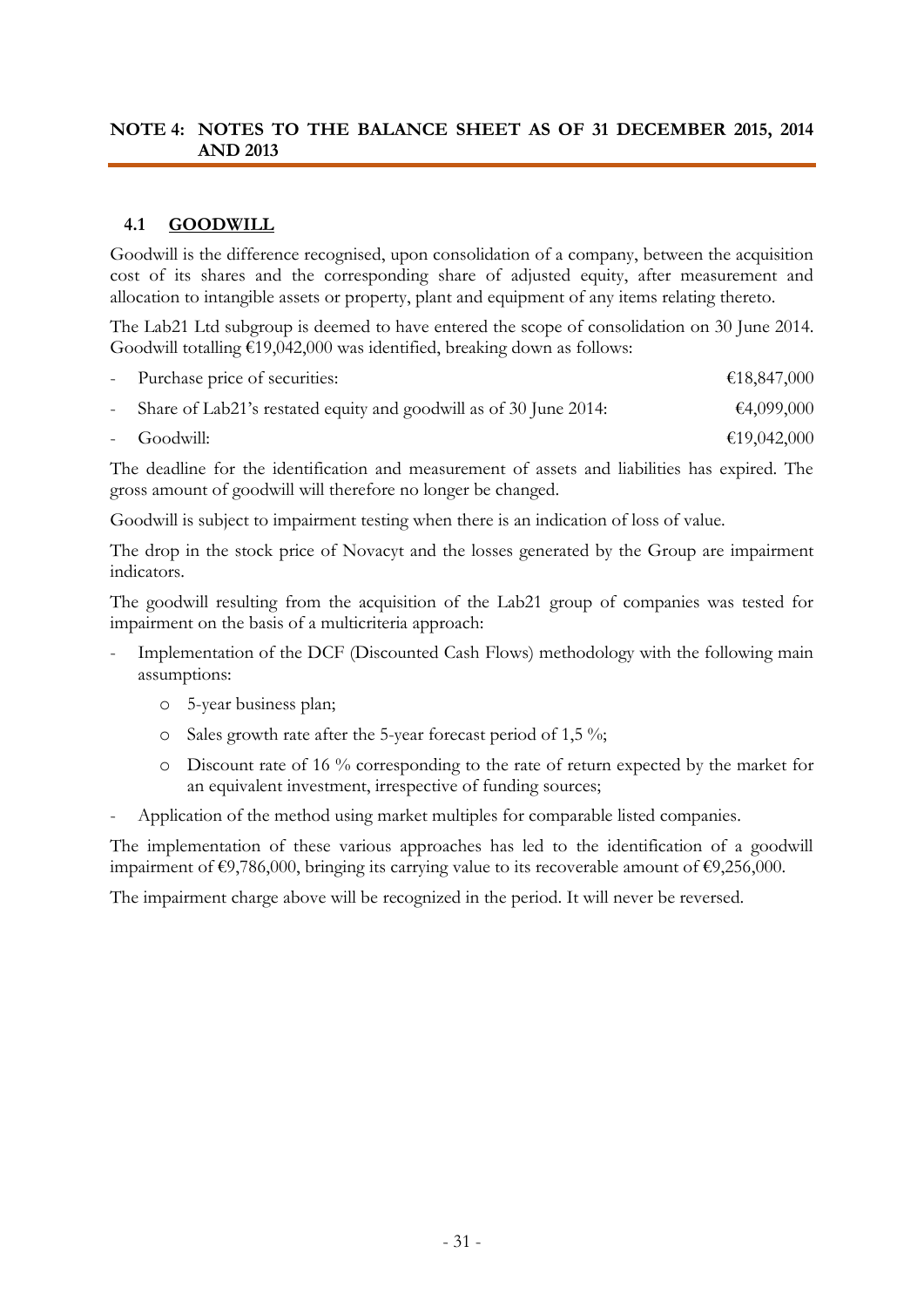#### **Sensitivity of the value resulting from the application of the DCF methodology to the underlying assumptions**

The table below shows the percentages of variation of the goodwill recoverable values depending upon the variation of the discount rate (WACC) and the growth rate:

|             |        |         | Growth rate |          |
|-------------|--------|---------|-------------|----------|
|             |        | $1.0\%$ | $1.5\%$     | $2.0\%$  |
|             | 15%    | 14%     | $21\%$      | 29%      |
| <b>WACC</b> | 16%    | $-6\%$  | 100%        | $6\%$    |
|             | $17\%$ | $-23\%$ | $-18\%$     | $-1.3\%$ |

The table below shows the percentages of variation of the goodwill recoverable values depending upon the variation of the discount rate (WACC) and the percentages of EBITDA:

|            |        | Variation of EBITDA |         |         |  |  |  |  |
|------------|--------|---------------------|---------|---------|--|--|--|--|
|            |        | $0\%$               | $-2\%$  | $-4\%$  |  |  |  |  |
|            | 15%    | $21\%$              | 16%     | $11\%$  |  |  |  |  |
| <b>WAC</b> | 16%    | 100%                | $-5\%$  | $-9\%$  |  |  |  |  |
|            | $17\%$ | $-18%$              | $-22\%$ | $-26\%$ |  |  |  |  |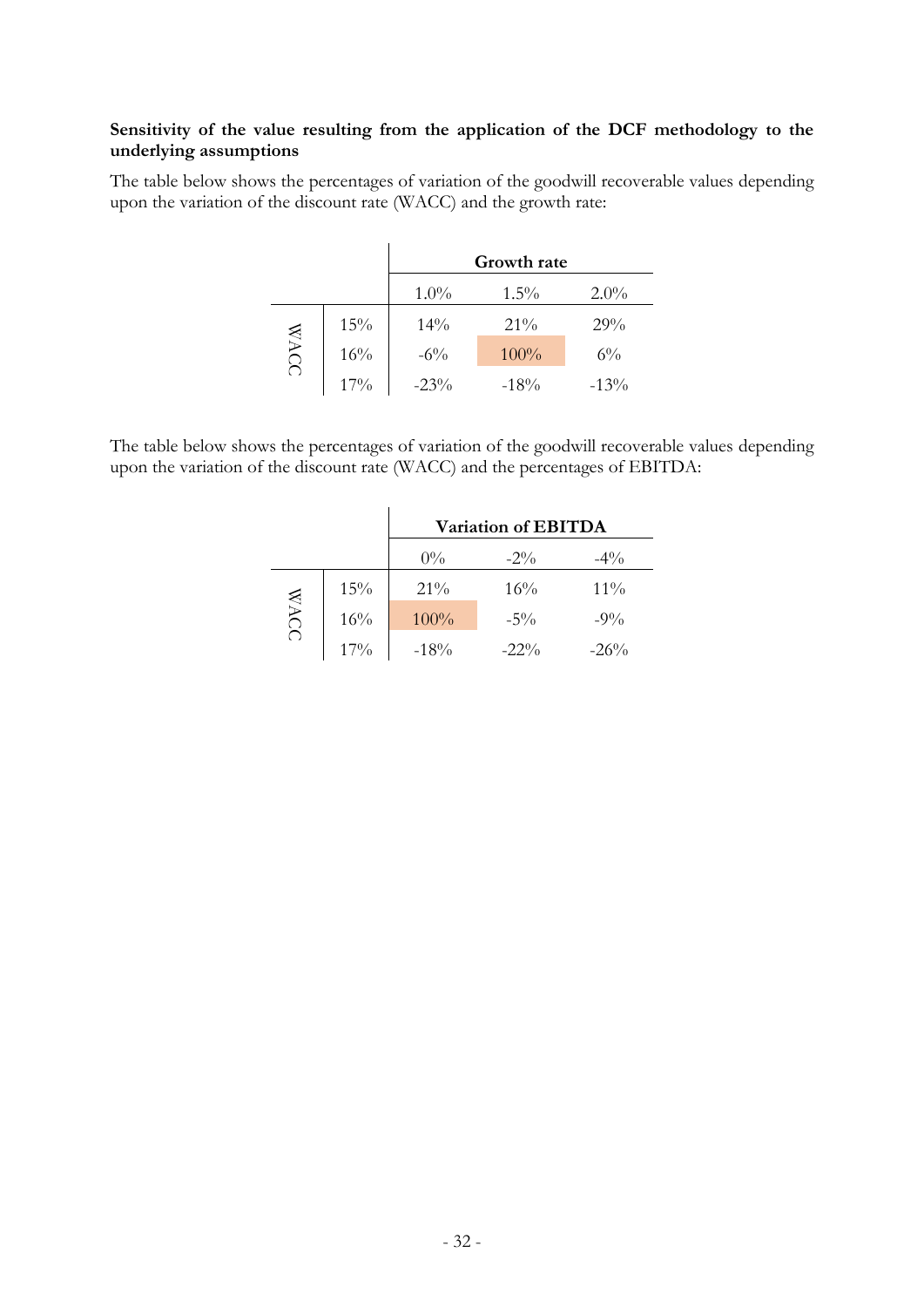# **4.2 PROPERTY, PLANT AND EQUIPMENT AND INTANGIBLE ASSETS**

# **4.2.1 Intangible assets**

| Amounts in $\epsilon$ thousands                  | As of<br>01/01/2015 | <b>Acquisitions Disposals</b> |                          | Allowances<br>for the year | Change in<br>exchange<br>rates | Change in<br>scope | As of<br>31/12/2015 |
|--------------------------------------------------|---------------------|-------------------------------|--------------------------|----------------------------|--------------------------------|--------------------|---------------------|
| Development costs                                |                     | 189                           |                          |                            | $-3$                           |                    | 186                 |
| Concessions, patents and similar rights          | 1,452               | 98                            |                          |                            | $\overline{2}$                 |                    | 1,552               |
| Software                                         | 108                 | 37                            | $-4$                     |                            | 6                              |                    | 147                 |
| Other intangible assets                          | 3                   |                               |                          |                            |                                |                    | 3                   |
| Intangible assets                                | 1,562               | 324                           | $-4$                     |                            | 5                              | -                  | 1,887               |
| Amt/Imp. concessions, patents and similar rights | $-355$              |                               |                          | $-114$                     | $-1$                           |                    | $-470$              |
| Amt/Imp. software                                | $-108$              |                               | $\overline{4}$           | $-7$                       | - 6                            |                    | $-117$              |
| Amt/Imp. other intangible assets                 | $-3$                |                               |                          |                            |                                |                    | $-3$                |
| Dep./Imp. property, plant and equipment          | - 466               | ٠                             | 4                        | $-121$                     | $-7$                           |                    | $-590$              |
| Total net amount                                 | 1,097               | 324                           | $\overline{\phantom{a}}$ | $-121$                     | $-3$                           | ۰                  | 1,297               |

| Amounts in $\epsilon$ thousands                  | As of<br>01/01/2014 | <b>Acquisitions Disposals</b> |                | Allowances<br>for the year | Change in<br>exchange<br>rates | Change in<br>scope | As of<br>31/12/2014 |
|--------------------------------------------------|---------------------|-------------------------------|----------------|----------------------------|--------------------------------|--------------------|---------------------|
|                                                  |                     |                               |                |                            |                                |                    |                     |
| Concessions, patents and similar rights          | 1,279               | 143                           | $-1$           |                            |                                | 30                 | 1,452               |
| Software                                         |                     |                               |                |                            | 3                              | 105                | 108                 |
| Other intangible assets                          | 3                   |                               |                |                            | $\overline{\phantom{a}}$       | ۰                  | 3                   |
| Intangible assets                                | 1,282               | 143                           | $-1$           |                            | $\overline{4}$                 | 135                | 1,562               |
|                                                  |                     |                               |                |                            |                                |                    |                     |
| Amt/Imp. concessions, patents and similar rights | $-228$              |                               |                | $-124$                     |                                | $-2$               | $-355$              |
| Amt/Imp. software                                |                     |                               |                |                            | $-3$                           | $-105$             | $-108$              |
| Amt/Imp. other intangible assets                 | $-3$                |                               |                |                            |                                |                    | $-3$                |
| Amt/Imp. Intangible assets                       | $-231$              | $\blacksquare$                | $\blacksquare$ | $-124$                     | $-3$                           | $-107$             | $-466$              |
|                                                  |                     |                               |                |                            |                                |                    |                     |
| Total net amount                                 | 1,051               | 143                           | $-1$           | $-124$                     | 1                              | 28                 | 1,097               |
|                                                  |                     |                               |                |                            |                                |                    |                     |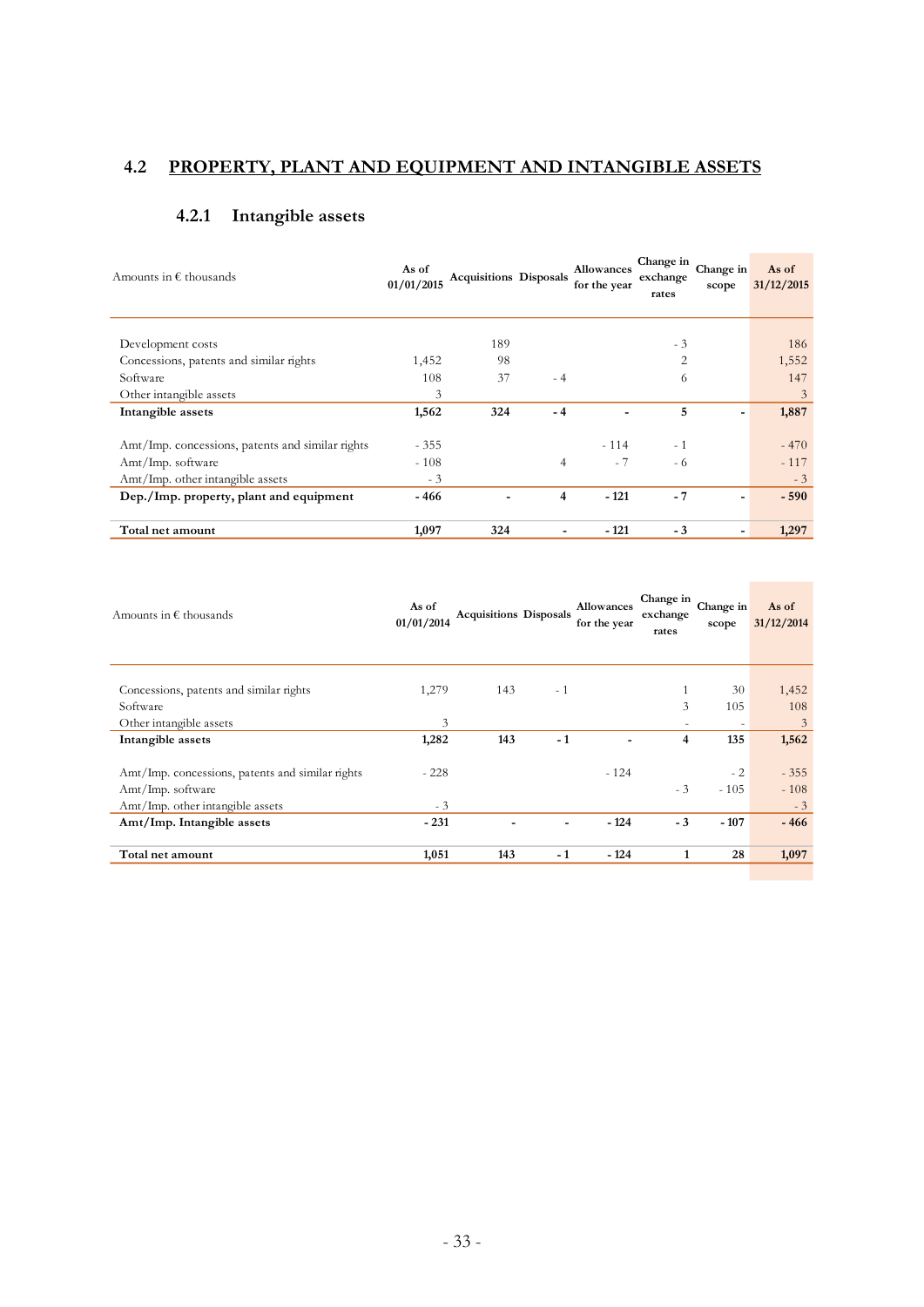# **4.2.2 Property, plant and equipment**

# Change in property, plant and equipment

| Amounts in $\epsilon$ thousands                 | As of<br>01/01/2015      | Acquisition Disposal |                | <b>Allowances</b><br>for the year | Change in<br>exchange<br>rates | Change in<br>scope | Reclass.<br>and<br>retirement | As of<br>31/12/2015 |
|-------------------------------------------------|--------------------------|----------------------|----------------|-----------------------------------|--------------------------------|--------------------|-------------------------------|---------------------|
| Technical facilities, equipment and tools       | 1,382                    | 150                  | - 6            |                                   | 30                             |                    | 200                           | 1,757               |
| Office equipment                                | 41                       | 8                    |                |                                   | $\overline{2}$                 |                    |                               | 51                  |
| Transport equipment                             | 105                      | 18                   | $-50$          |                                   |                                |                    |                               | 73                  |
| Computer equipment                              | 366                      | 34                   | $-137$         |                                   | 21                             |                    |                               | 283                 |
| Other property, plant and equipment             | 224                      | 21                   |                |                                   | 11                             |                    |                               | 255                 |
| PP&E under construction                         | 427                      | 85                   |                |                                   |                                |                    | $-164$                        | 348                 |
| Advances and deposits on PP&E                   |                          |                      |                |                                   |                                |                    |                               |                     |
| Property, plant and equipment                   | 2,545                    | 316                  | $-193$         |                                   | 63                             | ٠                  | 36                            | 2,767               |
| Dep./Imp. tech. facilities, equipment and tools | $-1,073$                 |                      | $\overline{c}$ | $-122$                            | $-25$                          |                    |                               | $-1,218$            |
| Dep./Imp. office equipment                      | $-38$                    |                      |                | $-1$                              | $-2$                           |                    |                               | $-42$               |
| Dep./Imp. transport equipment                   | $-46$                    |                      | 32             | $-17$                             |                                |                    |                               | $-31$               |
| Dep./Imp. computer equipment                    | $-332$                   |                      | 136            | $-33$                             | $-19$                          |                    |                               | $-249$              |
| Dep./Imp. other PP&E                            | $-174$                   |                      |                | $-13$                             | - 9                            |                    |                               | $-197$              |
| Dep./Imp. PP&E under construction               | $-348$                   |                      |                | $\overline{\phantom{a}}$          |                                |                    | $\overline{a}$                | $-348$              |
| Imp. advances and downpayments on PP&E          | $\overline{\phantom{a}}$ |                      |                |                                   |                                |                    |                               |                     |
| Dep./Imp. PP&E                                  | $-2,012$                 | $\blacksquare$       | 170            | $-186$                            | $-55$                          |                    | $\overline{\phantom{0}}$      | $-2,084$            |
| Total net amount                                | 533                      | 316                  | $-23$          | $-186$                            | 8                              | ۰                  | 36                            | 683                 |

| Amounts in $\epsilon$ thousands           | As of<br>01/01/2014 | <b>Acquisitions</b> Disposals |       | <b>Allowances</b><br>for the year | Change in<br>exchange<br>rates | Change in<br>scope | Reclass.<br>and<br>retirement | As of<br>31/12/2014 |
|-------------------------------------------|---------------------|-------------------------------|-------|-----------------------------------|--------------------------------|--------------------|-------------------------------|---------------------|
|                                           |                     |                               |       |                                   |                                |                    |                               |                     |
| Technical facilities, equipment and tools | 631                 | 287                           | $-4$  |                                   | 14                             | 453                |                               | 1,382               |
| Office equipment                          | 2                   | 1                             |       |                                   |                                | 36                 |                               | 41                  |
| Transport equipment                       | 104                 | 26                            | $-25$ |                                   |                                |                    |                               | 105                 |
| Computer equipment                        | 27                  | $\overline{\phantom{a}}$      | $-4$  |                                   | 10                             | 333                |                               | 366                 |
| Other property, plant and equipment       | 32                  | $\overline{4}$                |       |                                   | 5                              | 182                |                               | 223                 |
| PP&E under construction                   |                     | 90                            |       |                                   |                                |                    | 337                           | 427                 |
| Advances and deposits on PP&E             | 337                 |                               |       |                                   |                                |                    | $-337$                        |                     |
| Property, plant and equipment             | 1,133               | 408                           | $-33$ |                                   | 31                             | 1,004              |                               | 2,544               |
| Dep./Imp. tech. facilities, equipment and | $-590$              |                               |       | $-48$                             | $-13$                          | $-423$             |                               | $-1,073$            |
| Dep./Imp. office equipment                | $-1$                |                               |       |                                   | $-1$                           | $-36$              |                               | $-38$               |
| Dep./Imp. transport equipment             | $-31$               |                               | 6     | $-21$                             |                                |                    |                               | $-46$               |
| Dep./Imp. computer equipment              | $-15$               |                               | 3     | $-21$                             | $-9$                           | $-291$             | ٠                             | $-332$              |
| Dep./Imp. other PP&E                      | $-4$                |                               |       | $-8$                              | $-3$                           | $-158$             |                               | $-174$              |
| Dep./Imp. PP&E under construction         |                     |                               |       | $-11$                             |                                |                    | $-337$                        | $-348$              |
| Imp. advances and downpayments on PP&     | $-337$              |                               |       |                                   |                                |                    | 337                           |                     |
| Dep./Imp. PP&E                            | $-978$              |                               | 9     | $-109$                            | $-26$                          | $-908$             |                               | $-2,012$            |
| Total net amount                          | 155                 | 408                           | $-24$ | $-109$                            | 5                              | 96                 | -                             | 532                 |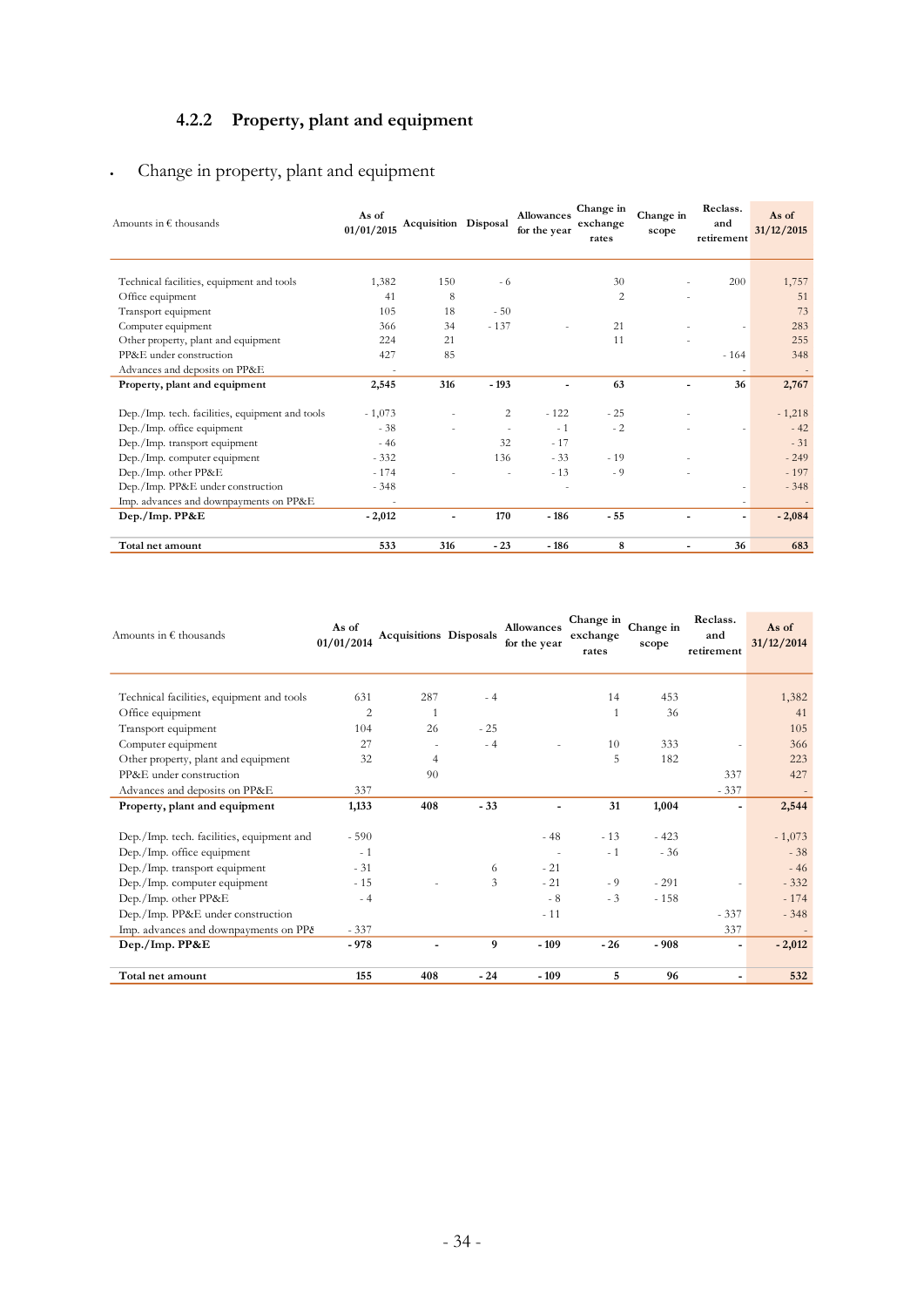## **4.3 NON-CURRENT FINANCIAL ASSETS**

2015

| Amounts in $\epsilon$ thousands    | As of<br>01/01/2015 |                          | <b>Increases Reductions</b> | Change in<br>scope       | Change in<br>exchange<br>rates | As of<br>31/12/2015 |
|------------------------------------|---------------------|--------------------------|-----------------------------|--------------------------|--------------------------------|---------------------|
| Guarantee deposits with lessors    | 15                  | $\overline{\phantom{a}}$ | -                           |                          |                                | 16                  |
| Liquidity contract                 | 27                  | 1 2 7 4                  | 1 1 1 3                     | $\overline{\phantom{a}}$ | ٠                              | 188                 |
| Total non-current financial assets | 42                  | 1274                     | 1 1 1 3                     |                          |                                | 204                 |
|                                    |                     |                          |                             |                          |                                |                     |

#### $\cdot$  2014

| Amounts in $\epsilon$ thousands    | As of<br>01/01/2014      |                          | Increases Reductions           | Change in<br>scope | Change in<br>exchange<br>rates | As of<br>31/12/2014 |
|------------------------------------|--------------------------|--------------------------|--------------------------------|--------------------|--------------------------------|---------------------|
| Guarantee deposits with lessors    | $\overline{\phantom{0}}$ | $\overline{\phantom{a}}$ | $\overline{\phantom{0}}$       | 15                 | $\theta$                       | 15                  |
| Liquidity contract                 | 15                       | 77                       | 65<br>$\sim$                   |                    | -                              | 27                  |
| Total non-current financial assets | 15                       | 77                       | 65<br>$\overline{\phantom{0}}$ | 15                 | $\bf{0}$                       | 42                  |
|                                    |                          |                          |                                |                    |                                |                     |

#### **4.4 DEFERRED TAX ASSETS**

As of 31 December 2015, each of the Group's major companies had tax loss carry-forwards. Their period of use is unlimited. However, no deferred tax assets have been recognised in the financial statements since visibility as to when it will be possible to utilise the loss carryforwards against taxable profits is insufficient.

The following table shows the deferred tax assets not presented in the balance sheet.

| Amounts in $\epsilon$ thousands        | As of           | As of<br>$31/12/2015$ 31/12/2014 |
|----------------------------------------|-----------------|----------------------------------|
|                                        |                 |                                  |
| Novacyt                                | 4,076           | 2,841                            |
| Lab <sub>21</sub>                      | 4,445           | 5,657                            |
| Healthcare                             | 1,118           | 1,107                            |
| Microgen                               | $\qquad \qquad$ | 2,263                            |
| Total unrecognised deferred tax assets | 9,639           | 11,868                           |
|                                        |                 |                                  |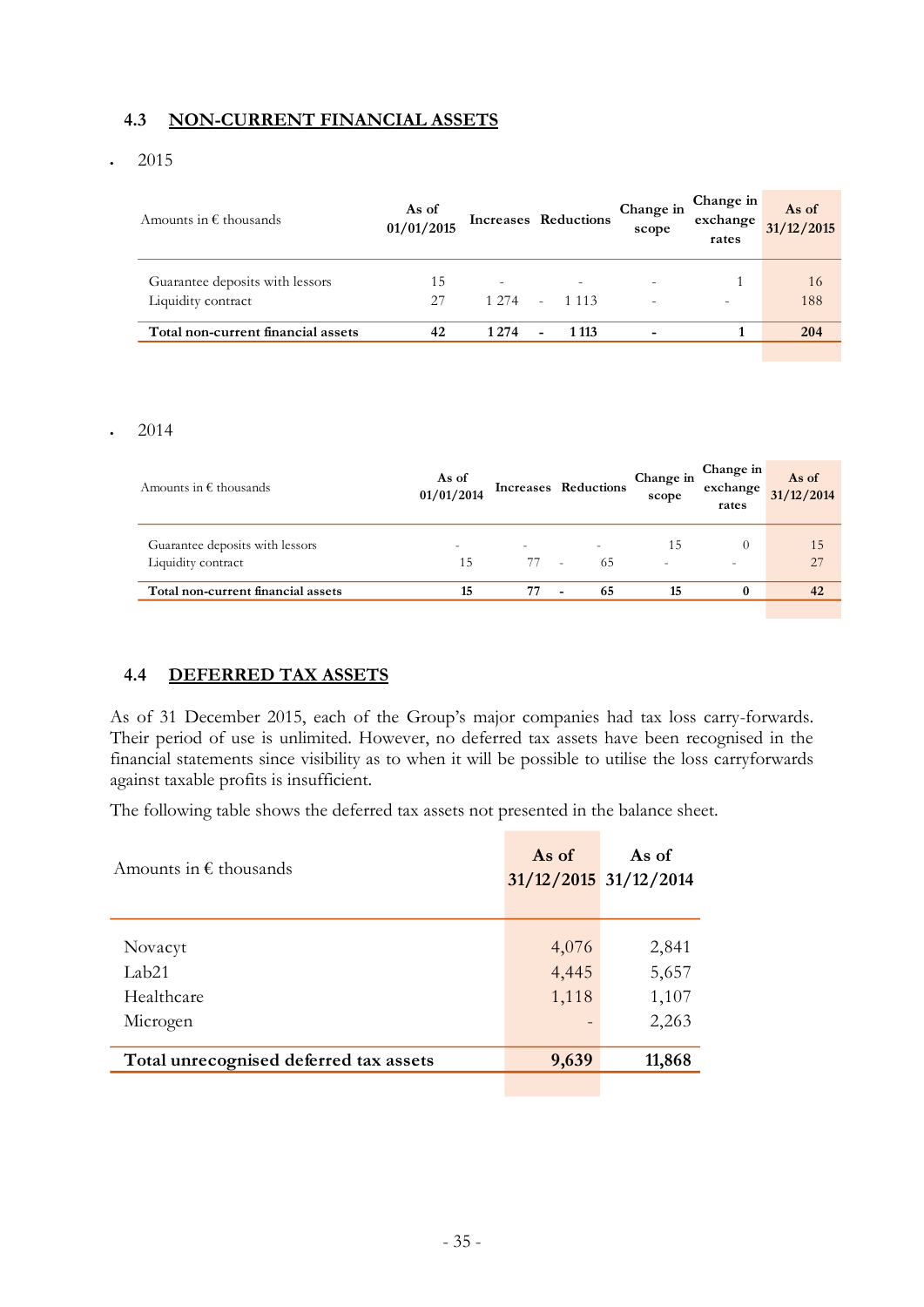# **4.5 TRADE AND OTHER RECEIVABLES**

Trade and other receivables

| Amounts in $\epsilon$ thousands           | As of  | As of<br>31/12/2015 31/12/2014 01/01/2014 | As of |
|-------------------------------------------|--------|-------------------------------------------|-------|
| Trade and other receivables               | 1,651  | 1,412                                     | 350   |
| Impairment of trade and other receivables | $-174$ | $-148$                                    | $-35$ |
| Invoices not yet issued                   | 20     |                                           |       |
| $Current account - assets - current$      | 1      |                                           |       |
| Employee and social security receivables  | 6      | 8                                         |       |
| Tax receivables (excluding income tax)    | 286    | 580                                       | 76    |
| Trade receivables                         | 42     |                                           | 4     |
| Other receivables                         | 168    | 116                                       |       |
| Impairment of other receivables           | $-122$ | $-116$                                    |       |
| Total trade and other receivables         | 1,878  | 1,851                                     | 397   |

Aged analysis of trade receivables as of 31 December 2015, net of provisions for impairment

| Amounts in $\epsilon$ thousands     | Not due or<br>$< 90 \text{ days}$ |    | 90-120 days 120-360 days $>$ 360 days | Total |
|-------------------------------------|-----------------------------------|----|---------------------------------------|-------|
| Trade receivables net of provisions | 1.370                             | 20 | 82                                    | .47   |

Aged analysis of trade receivables as of 31 December 2014, net of provisions for impairment

| Amounts in $\epsilon$ thousands     | Not due or<br>$< 90 \text{ days}$ |    | 90-120 days 120-360 days $>$ 360 days | Total |
|-------------------------------------|-----------------------------------|----|---------------------------------------|-------|
| Trade receivables net of provisions | 1.121                             | 40 | 83                                    | 1,262 |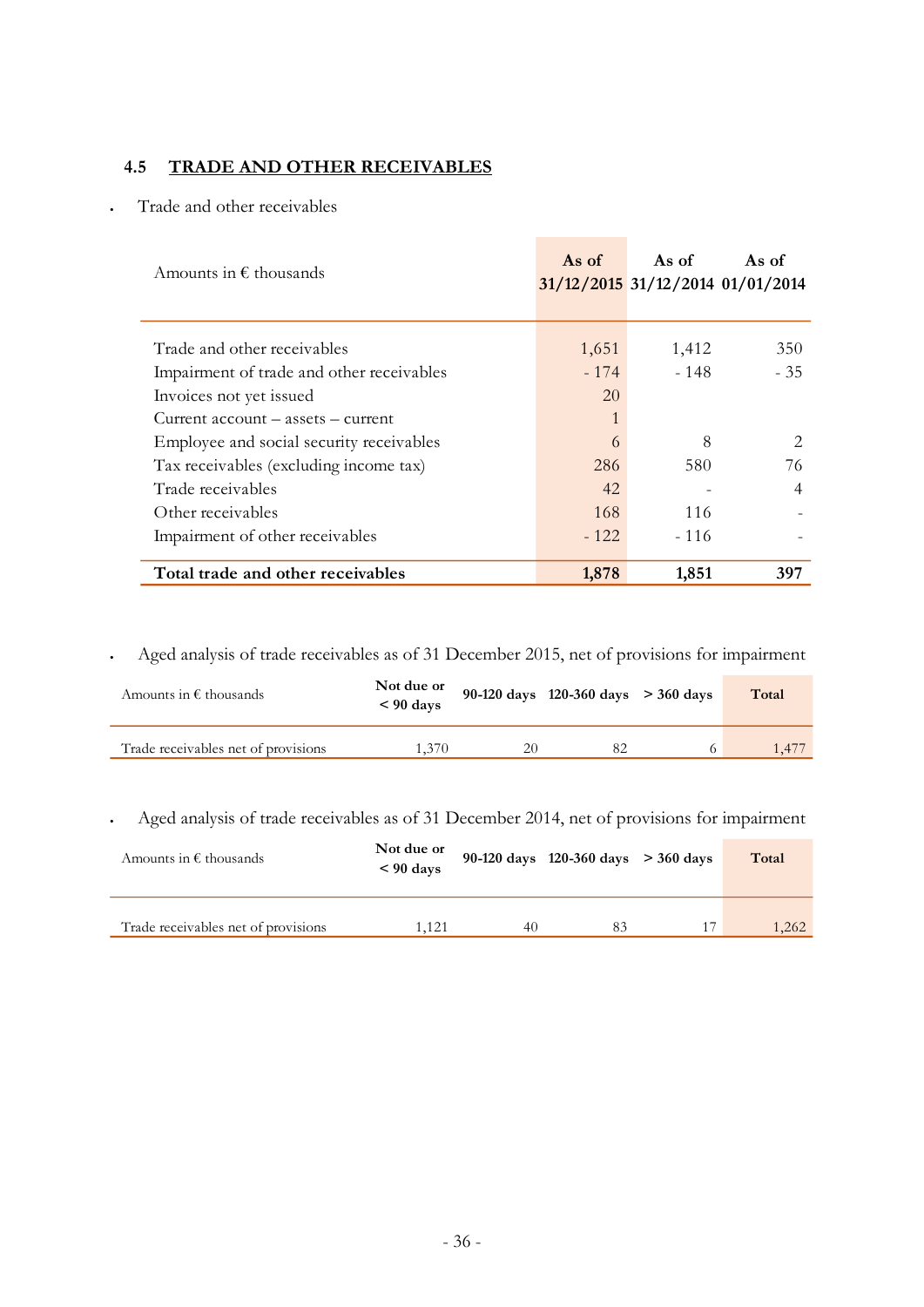# **4.6 OTHER CURRENT ASSETS**

"Other current assets" consists of prepaid expenses.

| Amounts in $\epsilon$ thousands                          | As of     | As of<br>$31/12/2015$ $31/12/2014$ $01/01/2014$ | As of |
|----------------------------------------------------------|-----------|-------------------------------------------------|-------|
| Debt issuance fees – current portion<br>Prepaid expenses | 50<br>350 | 176                                             | 27    |
| Total other current assets                               | 400       | 176                                             | 27    |
|                                                          |           |                                                 |       |

# **4.7 CASH AND CASH EQUIVALENTS**

The net cash available to the Group includes the following items:

| Amounts in $\epsilon$ thousands           | As of          | As of                            | As of |
|-------------------------------------------|----------------|----------------------------------|-------|
|                                           |                | 31/12/2015 31/12/2014 01/01/2014 |       |
|                                           |                |                                  |       |
| Marketable securities – cash equivalents  | 1,150          |                                  |       |
| Current interest on marketable securities | $\overline{4}$ |                                  |       |
| Available cash                            | 527            | 2,327                            | 840   |
| Cash and cash equivalents                 | 1,681          | 2,327                            | 840   |
| Bank overdrafts                           |                |                                  |       |
| Accrued interest                          |                |                                  |       |
| Other cash position items                 |                |                                  |       |
| Net cash                                  | 1,681          | 2,327                            | 840   |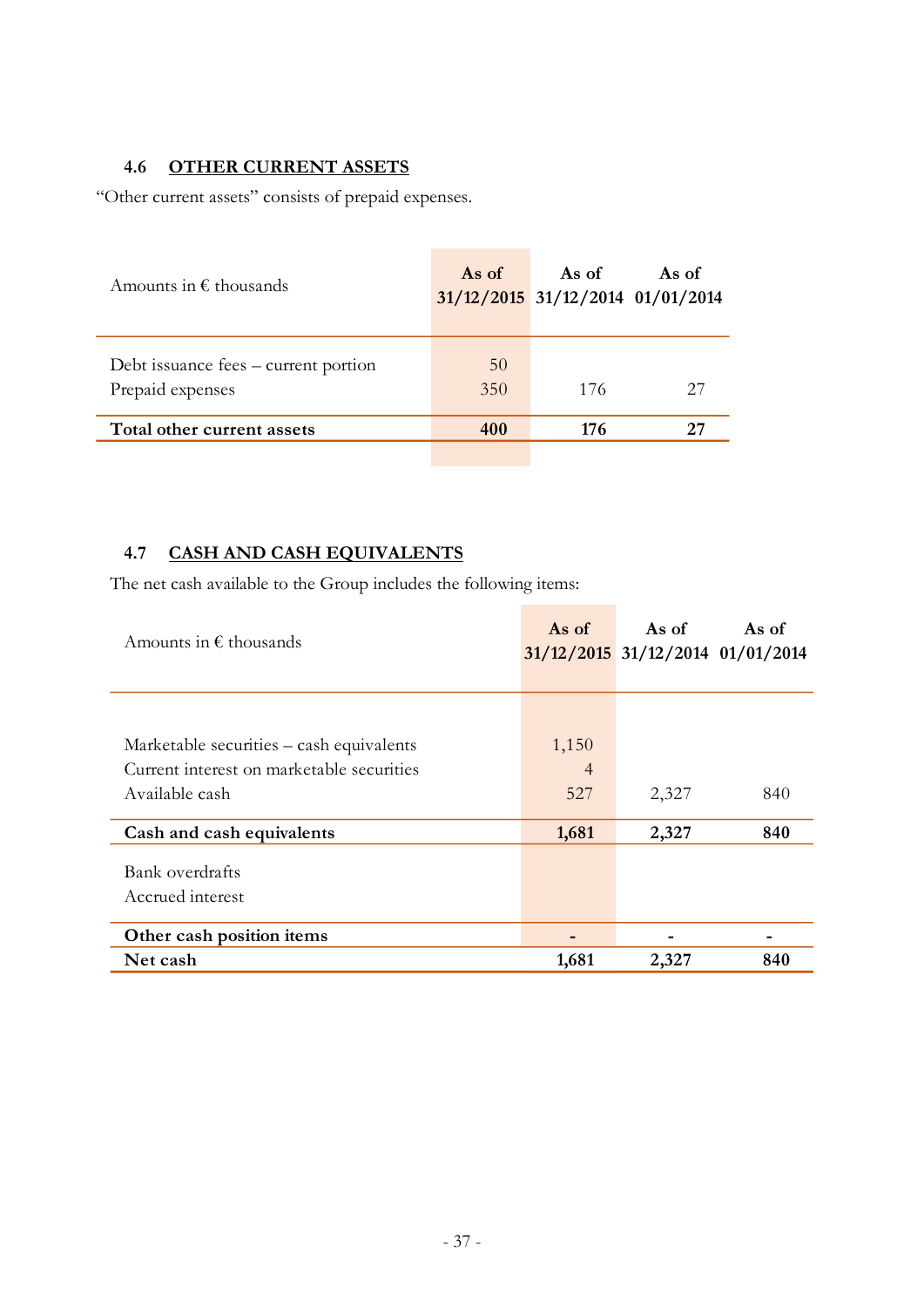#### **4.8 BORROWINGS**

The following tables show financial liabilities carried at amortised cost.

#### Maturities as of 31 December 2015

| Amounts in $\epsilon$ thousands      |       | $1$ year 2-5 years $>$ 5 years |                          | Total |
|--------------------------------------|-------|--------------------------------|--------------------------|-------|
|                                      |       |                                |                          |       |
| Convertible bonds                    | 1,183 | 2,103                          | $\overline{\phantom{a}}$ | 3,286 |
| Bank loans                           | 87    | $\overline{\phantom{a}}$       | $\overline{\phantom{a}}$ | 87    |
| Financing of trade bills             | -     | $\overline{\phantom{a}}$       | $\overline{\phantom{a}}$ |       |
| Accrued interest and bank overdrafts |       |                                |                          |       |
| Total borrowings                     | 1,270 | 2,103                          |                          | 3,373 |

As of 31 December 2015, the Group's financing primarily comprised the bond issued by Kreos Capital IV Ltd in the amount of  $63,500,000$  at an interest rate of 12.5%. The bond was subscribed on 15 July 2015 for a period of three years, with a first redemption due on 1 February 2016.

At the end of July 2015, the Group also secured flexible three-year bond financing in a maximum amount of €5,000,000 through a private placement subscribed by the YA Global Master SPV Ltd private equity fund. The funds are released in tranches of  $£250,000$ , corresponding to one issuance right giving rise to the subscription of 25 bonds convertible into shares with warrants (OCABSA). The Group had exercised one issuance right as of 31 July 2015. As of 31 December 2015, all resulting 25 OCABSA were converted into shares.

#### Schedule by maturity as of 31 December 2014

| Amounts in $\epsilon$ thousands                                         | $\leq 1$ year |                          | 2-5 years $>$ 5 years | Total |
|-------------------------------------------------------------------------|---------------|--------------------------|-----------------------|-------|
| Bank loans                                                              | 282           | 588                      |                       | 870   |
|                                                                         |               |                          | ٠                     |       |
| Financing of trade bills                                                | 151           | $\overline{\phantom{a}}$ | ۰                     | 151   |
| Accrued interest and bank overdrafts                                    |               |                          |                       |       |
| Total borrowings                                                        | 433           | 588                      |                       | 1,021 |
| Embedded derivative of the Lab21 loan (classified as other liabilities) | $\theta$      | 403                      |                       | 409   |

The non-current portion of the derivative liability embedded in Lab21 Ltd's bank debt was recorded in "Other long-term liabilities" in the consolidated balance sheet. The current portion of the derivative liability was recorded in "Trade and other payables".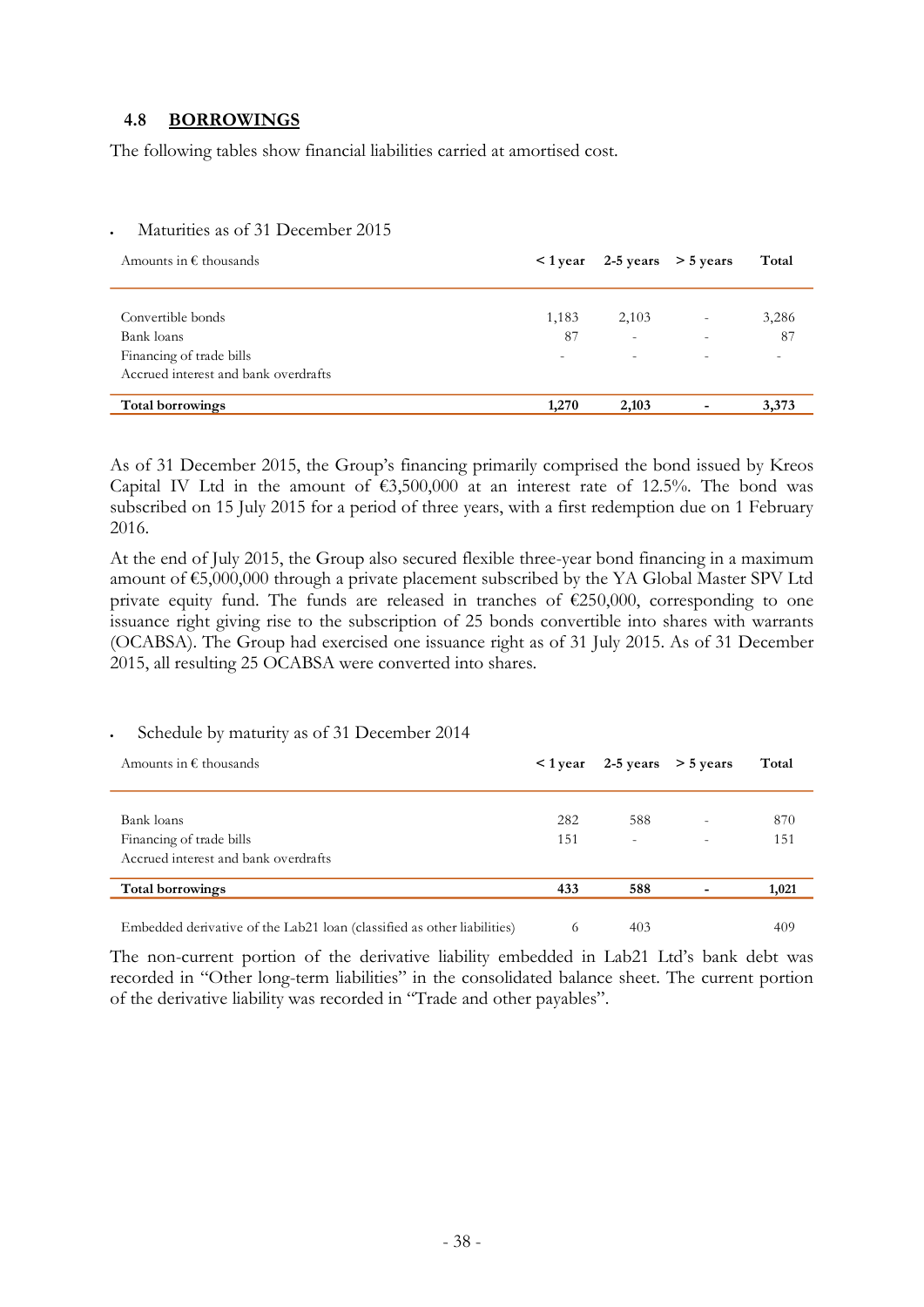# **4.9 PROVISIONS**

| Amounts in $\epsilon$ thousands        | As of<br>01/01/2015 | Increase |                                | Change in<br>Reduction exchange<br>rates | Change in<br>scope | As of<br>31/12/2015 |
|----------------------------------------|---------------------|----------|--------------------------------|------------------------------------------|--------------------|---------------------|
|                                        |                     |          |                                |                                          |                    |                     |
| Employee benefit liabilities           | 31                  | 9        | ۰                              |                                          |                    | 40                  |
| Provisions for restoration of premises | 122                 | 22       | 48<br>٠                        | 7                                        | ۰                  | 103                 |
| Non-current provisions                 | 153                 | 31       | 48<br>-                        | 7                                        |                    | 143                 |
| Provisions for litigation              | 96                  |          | 30<br>$\overline{\phantom{0}}$ |                                          |                    | 66                  |
| Provisions (current portion)           | 96                  |          | 30<br>-                        |                                          |                    | 66                  |

# Nature of and change in provisions for risks and charges in 2015

# Nature of and change in provisions for risks and charges in 2014

| Amounts in $\epsilon$ thousands        | As of<br>01/01/2014 |    | Increase Reduction exchange | Change in<br>rates | Change in<br>scope | As of<br>31/12/2014 |
|----------------------------------------|---------------------|----|-----------------------------|--------------------|--------------------|---------------------|
|                                        |                     |    |                             |                    |                    |                     |
| <b>Employee benefits</b>               | 17                  | 14 | ٠                           |                    |                    | 31                  |
| Provisions for restoration of premises | ٠                   |    | ٠                           | 3                  | 119                | 122                 |
|                                        |                     |    |                             |                    |                    |                     |
| Non-current provisions                 | 17                  | 14 |                             | 3                  | 119                | 153                 |
|                                        |                     |    |                             |                    |                    |                     |
| Provisions for litigation              | 30                  | 66 |                             |                    |                    | 96                  |
| Provisions (current portion)           | 30                  | 66 |                             |                    |                    | 96                  |

# **4.10 TRADE AND OTHER PAYABLES**

| Amounts in $\epsilon$ thousands                         | As of | As of | As of<br>$31/12/2015$ 31/12/2014 01/01/2014 |
|---------------------------------------------------------|-------|-------|---------------------------------------------|
|                                                         |       |       |                                             |
| Trade payables                                          | 1,816 | 2,133 | 231                                         |
| Accrued invoices                                        | 638   | 1,601 | 65                                          |
| Social security liabilities                             | 384   | 306   | 121                                         |
| Tax liabilities                                         | 82    | 148   | 14                                          |
| Other liabilities                                       | 49    | 119   |                                             |
| Associate current account liabilities                   |       | 68    |                                             |
| Embedded derivative of the Lab21 loan (current portion) |       | 6     |                                             |
| Total trade and other payables                          | 2,968 | 4,381 | 431                                         |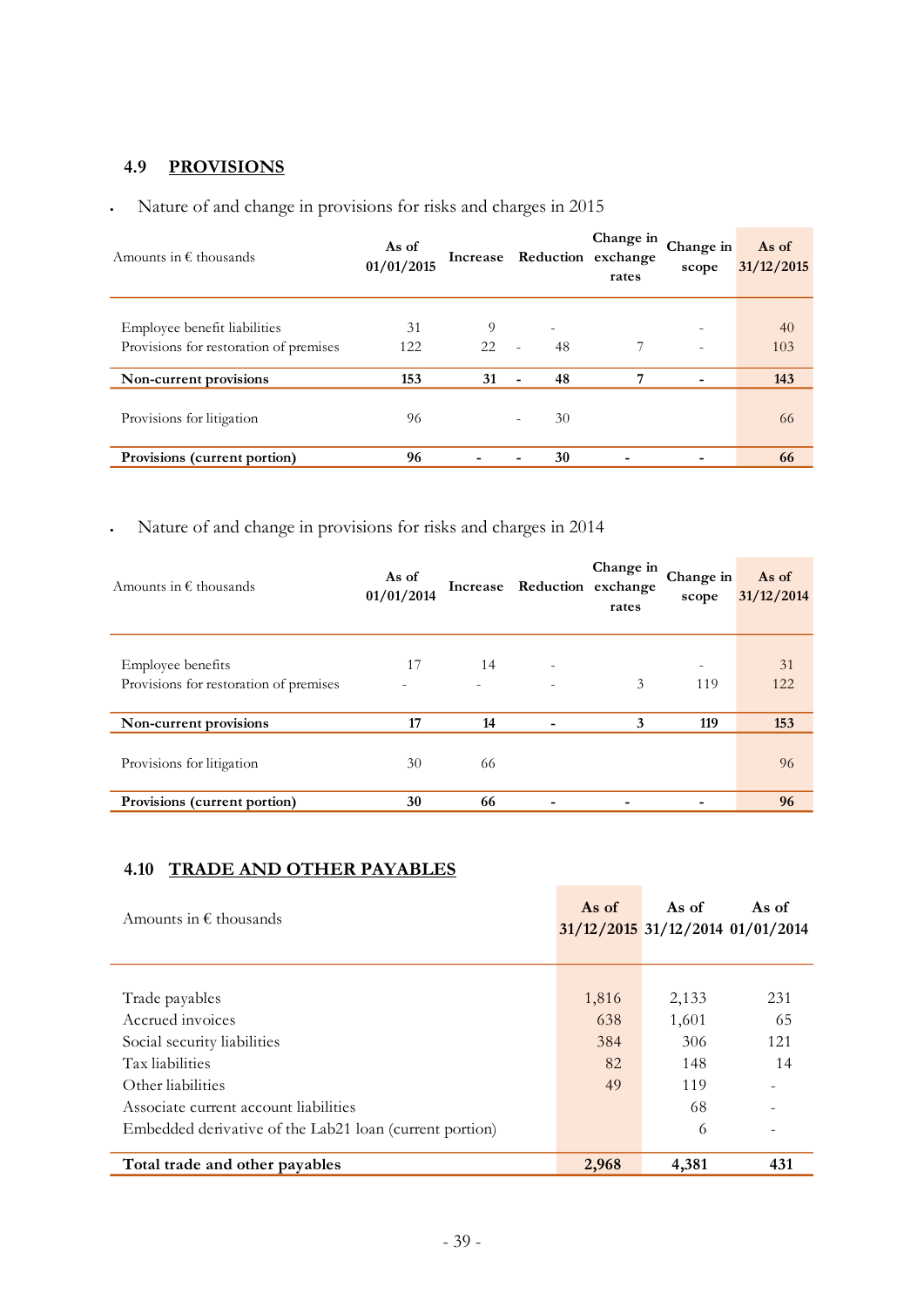# **4.11 OTHER CURRENT LIABILITIES**

| Amounts in $\epsilon$ thousands                                  | As of | As of      | As of<br>31/12/2015 31/12/2014 01/01/2014 |
|------------------------------------------------------------------|-------|------------|-------------------------------------------|
| Customers – advances received<br>Debts on acquisitions of assets |       | 120<br>189 | 184                                       |
| Deferred income                                                  | 30    | 12         |                                           |
| Total other current liabilities                                  | 30    | 321        | 190                                       |

# **4.12 BREAKDOWN OF FINANCIAL INSTRUMENTS BY CATEGORY**

2015

| Amounts in $\epsilon$ thousands                        | Carrying<br>amount | through<br>profit or<br>loss | Fair value Borrowings<br>at<br>amortised<br>cost |
|--------------------------------------------------------|--------------------|------------------------------|--------------------------------------------------|
| Non-current financial assets                           | 204                |                              | 204                                              |
| Other long-term assets                                 | 56                 |                              | 56                                               |
| Trade and other receivables                            | 1878               |                              | 1878                                             |
| Other current assets                                   | 400                |                              | 400                                              |
| Marketable securities and other short-term investments | 1 1 6 4            | 1 1 6 4                      |                                                  |
| Available cash                                         | 527                | 527                          |                                                  |
| Assets                                                 | 4 2 3 0            | 1691                         | 2 5 3 8                                          |
|                                                        |                    |                              |                                                  |
| Borrowings and other long-term financial liabilities   | 3 2 8 6            |                              | Р<br>3 2 8 6                                     |
| Trade and other payables (excluding derivatives)       | 2 9 6 8            |                              | 2 9 6 8                                          |
| Other current liabilities                              | 30                 |                              | 30                                               |
| Liabilities                                            | 6 2 8 4            |                              | 6 2 8 4                                          |
|                                                        |                    |                              |                                                  |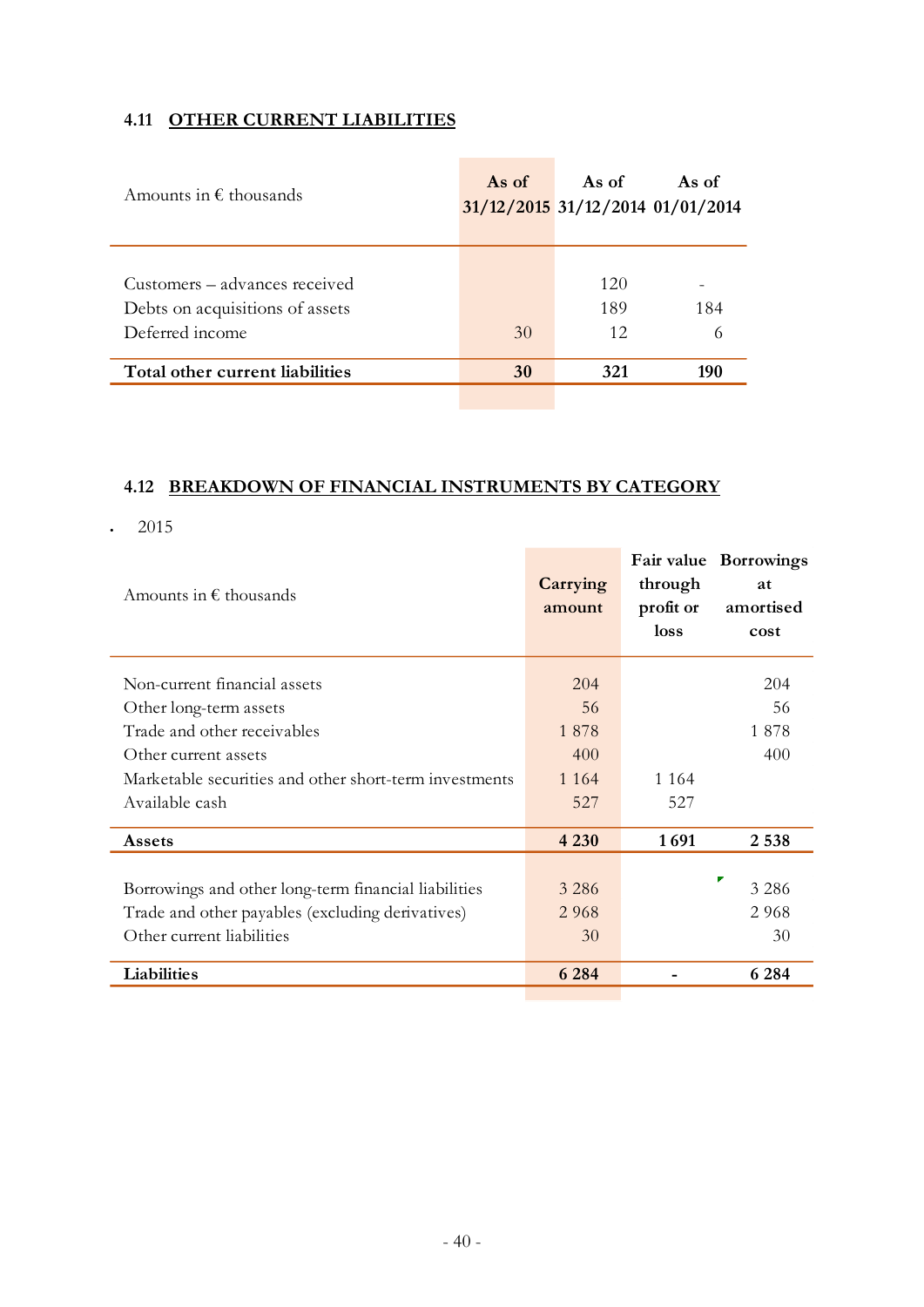$\cdot$  2014

| Amounts in $\epsilon$ thousands                                                                                                                                                                                    | Carrying<br>amount                | through<br>profit or<br>loss | Fair value Borrowings<br>at<br>amortised<br>cost |
|--------------------------------------------------------------------------------------------------------------------------------------------------------------------------------------------------------------------|-----------------------------------|------------------------------|--------------------------------------------------|
| Non-current financial assets                                                                                                                                                                                       | 42                                |                              | 42                                               |
| Other long-term assets                                                                                                                                                                                             | 35                                |                              | 35                                               |
| Trade and other receivables                                                                                                                                                                                        | 1851                              |                              | 1851                                             |
| Other current assets                                                                                                                                                                                               | 176                               |                              | 176                                              |
| Marketable securities and other short-term investments                                                                                                                                                             | 10                                | 10                           |                                                  |
| Available cash                                                                                                                                                                                                     | 2 3 2 7                           | 2 3 2 7                      |                                                  |
| Assets                                                                                                                                                                                                             | 4 4 4 1                           | 2 3 3 7                      | 2 1 0 4                                          |
| Borrowings and other long-term financial liabilities<br>Other long-term liabilities<br>Trade and other payables (excluding derivatives)<br>Embedded derivative of the Lab21 bank loan<br>Other current liabilities | 588<br>402<br>4 3 7 5<br>6<br>321 | 402<br>6                     | 588<br>4 3 7 5<br>321                            |
| Liabilities                                                                                                                                                                                                        | 5 6 9 2                           | 408                          | 5 2 8 3                                          |

**Contract Contract**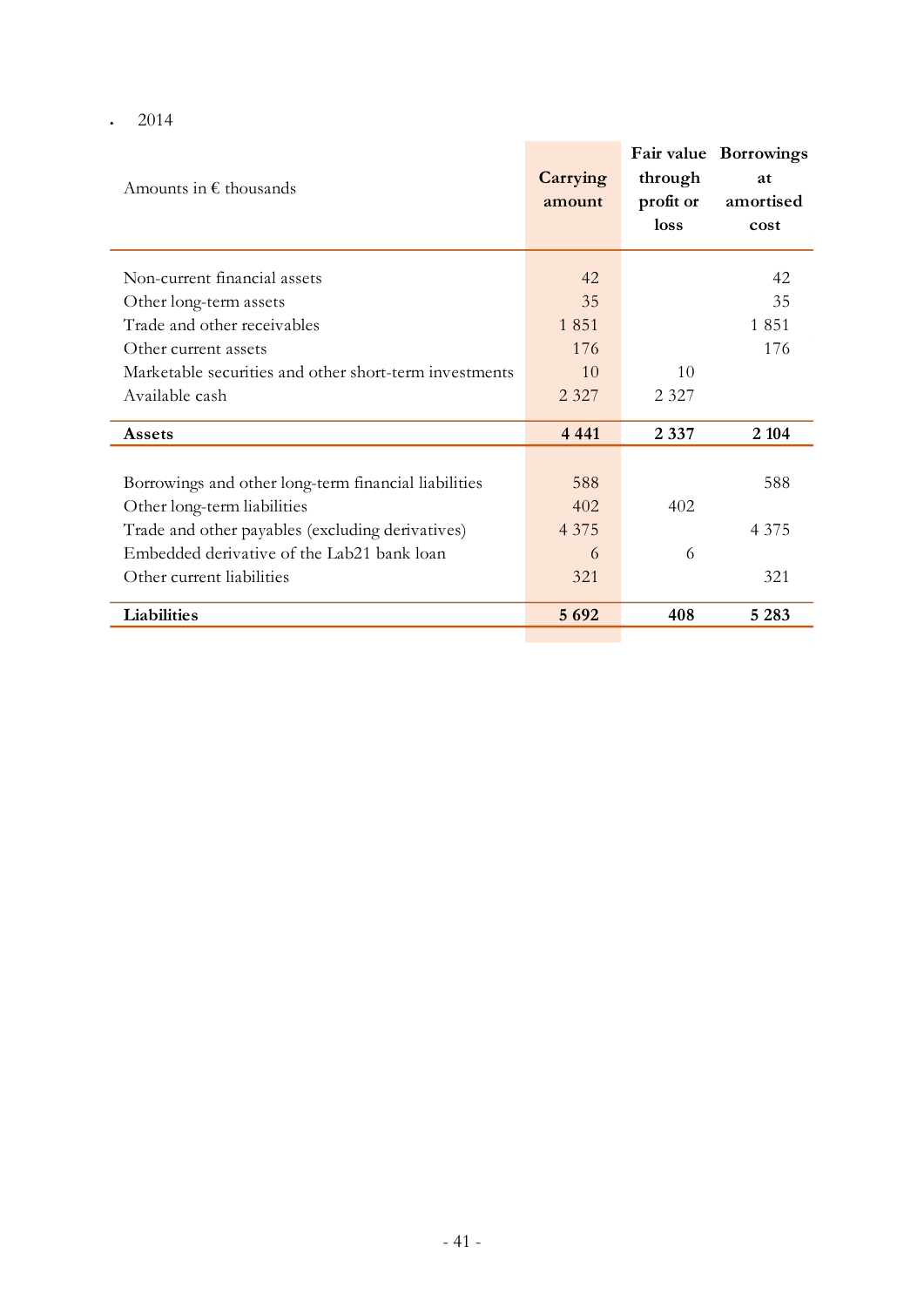## **5.1 REVENUE**

The table below shows revenue from ordinary operations:

| Amounts in $\epsilon$ thousands        | As of   | As of<br>$31/12/2015$ $31/12/2014$ $31/12/2013$ | As of   |
|----------------------------------------|---------|-------------------------------------------------|---------|
|                                        |         |                                                 |         |
|                                        |         |                                                 |         |
| Manufactured goods                     | 7 3 8 4 | 2 4 0 1                                         | 750     |
| Services                               | 939     | 460                                             | 16      |
| Traded goods                           | 271     | 1 5 2 4                                         | 380     |
| Other                                  | 299     | 166                                             | 8       |
| Rebates, discounts, reductions granted |         | 25                                              |         |
|                                        |         |                                                 |         |
| Revenue                                | 8892    | 4 5 2 6                                         | 1 1 5 4 |
|                                        |         |                                                 |         |

# **5.2 COST OF SALES**

The table below shows the main expense items by nature comprising "Cost of sales":

| Amounts in $\epsilon$ thousands                                          | As of   | As of<br>$31/12/2015$ $31/12/2014$ | As of<br>31/12/2013 |
|--------------------------------------------------------------------------|---------|------------------------------------|---------------------|
|                                                                          |         |                                    |                     |
| Purchase and movement in inventories of raw materials and other supplies | 3 3 0 0 | 1965                               | 241                 |
| Purchase and movement in inventories of traded goods                     | 182     | 149                                | 321                 |
| Movement in finished goods and work in progress                          | 117     | 192<br>$\overline{\phantom{a}}$    | 3                   |
| Change in stock provision                                                | 18      | 25<br>÷                            |                     |
| Non-stock items and supplies                                             | 39      | 32                                 |                     |
| Freight costs                                                            | 115     | 137                                | 23                  |
| Direct labour                                                            | 1 0 9 5 | 447                                |                     |
| Other                                                                    | 21      | 41                                 |                     |
|                                                                          |         |                                    |                     |
| Cost of sales                                                            | 4 6 17  | 2 5 5 3                            | 588                 |
|                                                                          |         |                                    |                     |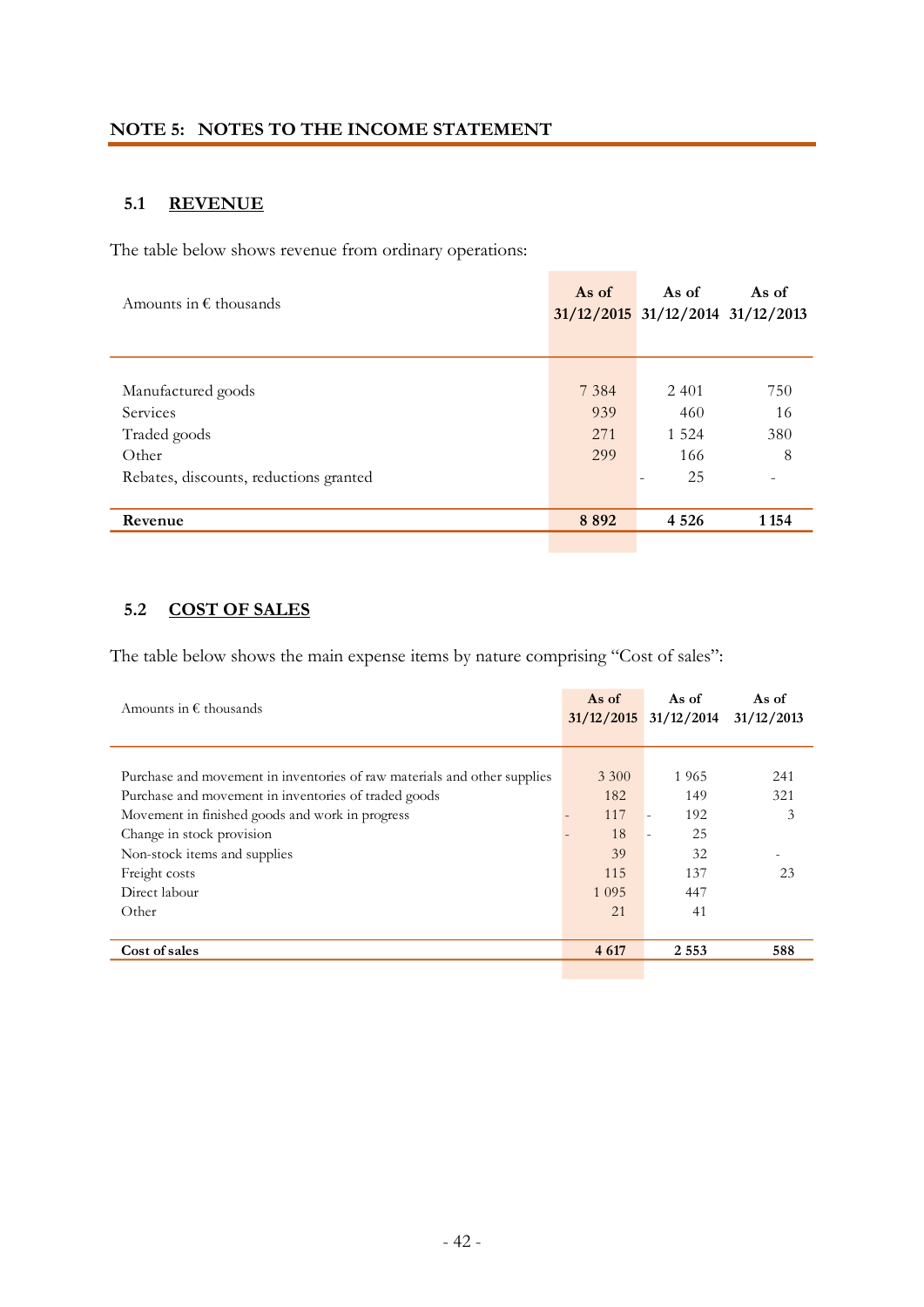#### **5.3 SALES AND MARKETING EXPENSES**

The table below shows the main items of expenses by nature that comprise "Sales and marketing expenses":

| Amounts in $\epsilon$ thousands                         | As of<br>31/12/2015 | As of<br>31/12/2014 | As of<br>31/12/2013 |
|---------------------------------------------------------|---------------------|---------------------|---------------------|
|                                                         |                     |                     |                     |
| Remuneration of intermediaries and fees                 | 230                 | 323                 | 219                 |
| Advertising costs                                       | 161                 | 131                 | 60                  |
| Transport of sales                                      | 249                 | 129                 |                     |
| Employee compensation and social security contributions | 1,372               | 549                 | 212                 |
| Travel and representation expenses                      | 136                 | 30                  |                     |
| Other sales and marketing expenses                      | 137                 | 21                  |                     |
|                                                         |                     |                     |                     |
| Sales and marketing expenses                            | 2,285               | 1,183               | 491                 |
|                                                         |                     |                     |                     |

## **5.4 RESEARCH AND DEVELOPMENT EXPENSES**

Research and development expenses consist entirely of wages and social security contributions relative to dedicated employees.

| Amounts in $\epsilon$ thousands                                           | As of     | As of<br>$31/12/2015$ $31/12/2014$ $31/12/2013$ | As of |
|---------------------------------------------------------------------------|-----------|-------------------------------------------------|-------|
| Employee compensation and social security contributions<br>Other expenses | 536<br>52 | 467                                             | 438   |
| Research and development expenses                                         | 588       | 467                                             | 438   |
|                                                                           |           |                                                 |       |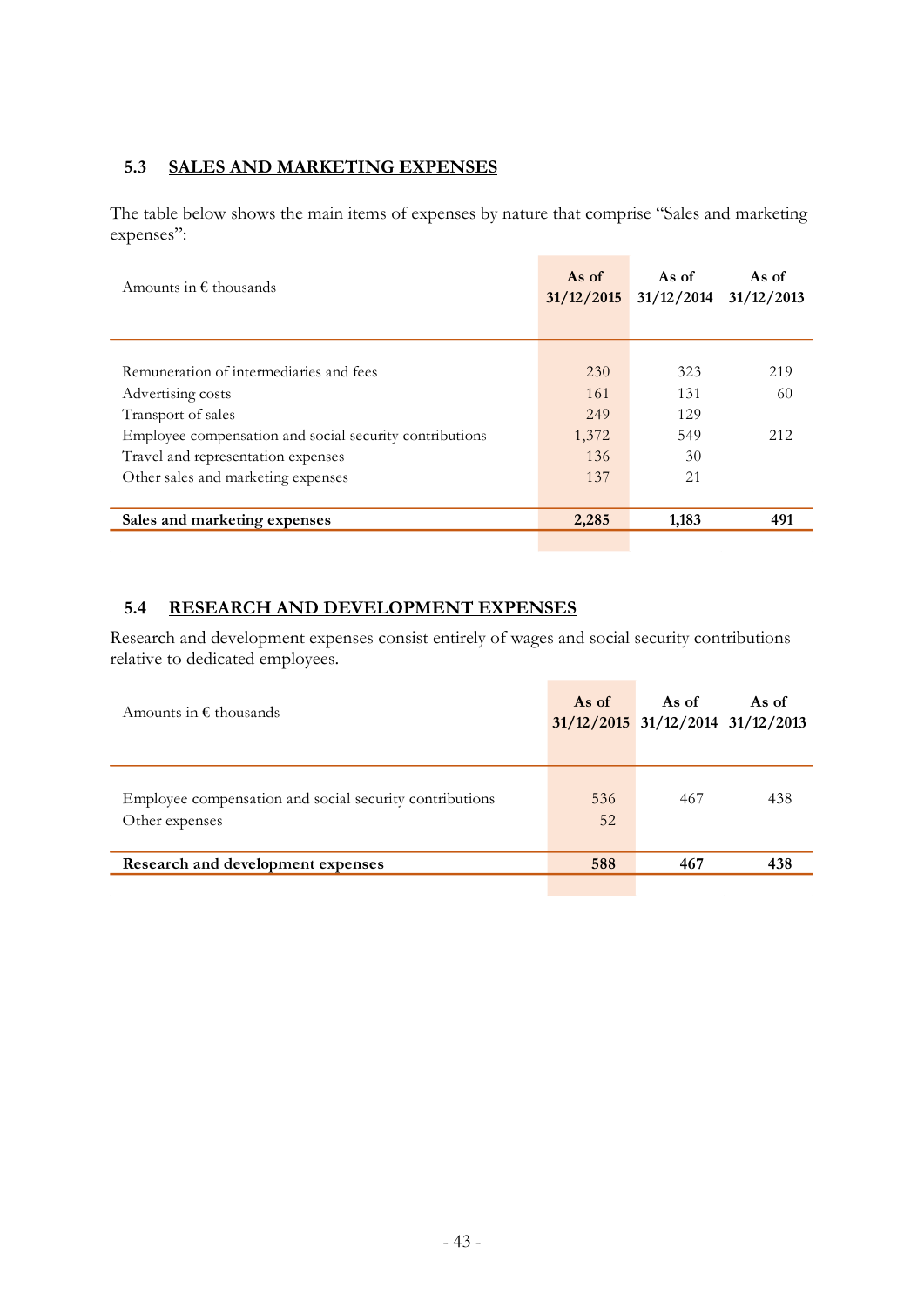# **5.5 GENERAL AND ADMINISTRATIVE EXPENSES**

The table below shows the main items of expenses by nature that comprise "General and administrative expenses":

| Amounts in $\epsilon$ thousands                                    | As of | As of<br>$31/12/2015$ $31/12/2014$ $31/12/2013$ | As of |
|--------------------------------------------------------------------|-------|-------------------------------------------------|-------|
|                                                                    |       |                                                 |       |
|                                                                    |       |                                                 |       |
| Purchases of studies                                               | 23    | 28                                              | 58    |
| Purchases of non-stored raw materials and supplies                 | 122   | 63                                              | 5     |
| Lease and similar payments                                         | 381   | 203                                             | 64    |
| Maintenance and repairs                                            | 156   | 79                                              | 12    |
| Insurance premiums                                                 | 115   | 55                                              | 25    |
| Remuneration of intermediaries and fees                            | 912   | 433                                             | 251   |
| Travel and representation expenses                                 | 439   | 2.2.1                                           | 85    |
| Postal charges                                                     | 15    | 24                                              | 12    |
| <b>Banking services</b>                                            | 90    | 53                                              | 9     |
| Other external expenses                                            | 147   | 111                                             |       |
| Employee compensation and social security contributions            | 1,991 | 813                                             | 245   |
| Allowances to and reversals of depreciation, amortisation and pro- | 308   | 188                                             | 201   |
| Other general and administrative expenses                          | 86    | 67                                              |       |
|                                                                    |       |                                                 |       |
| General and administrative expenses                                | 4,785 | 2,339                                           | 969   |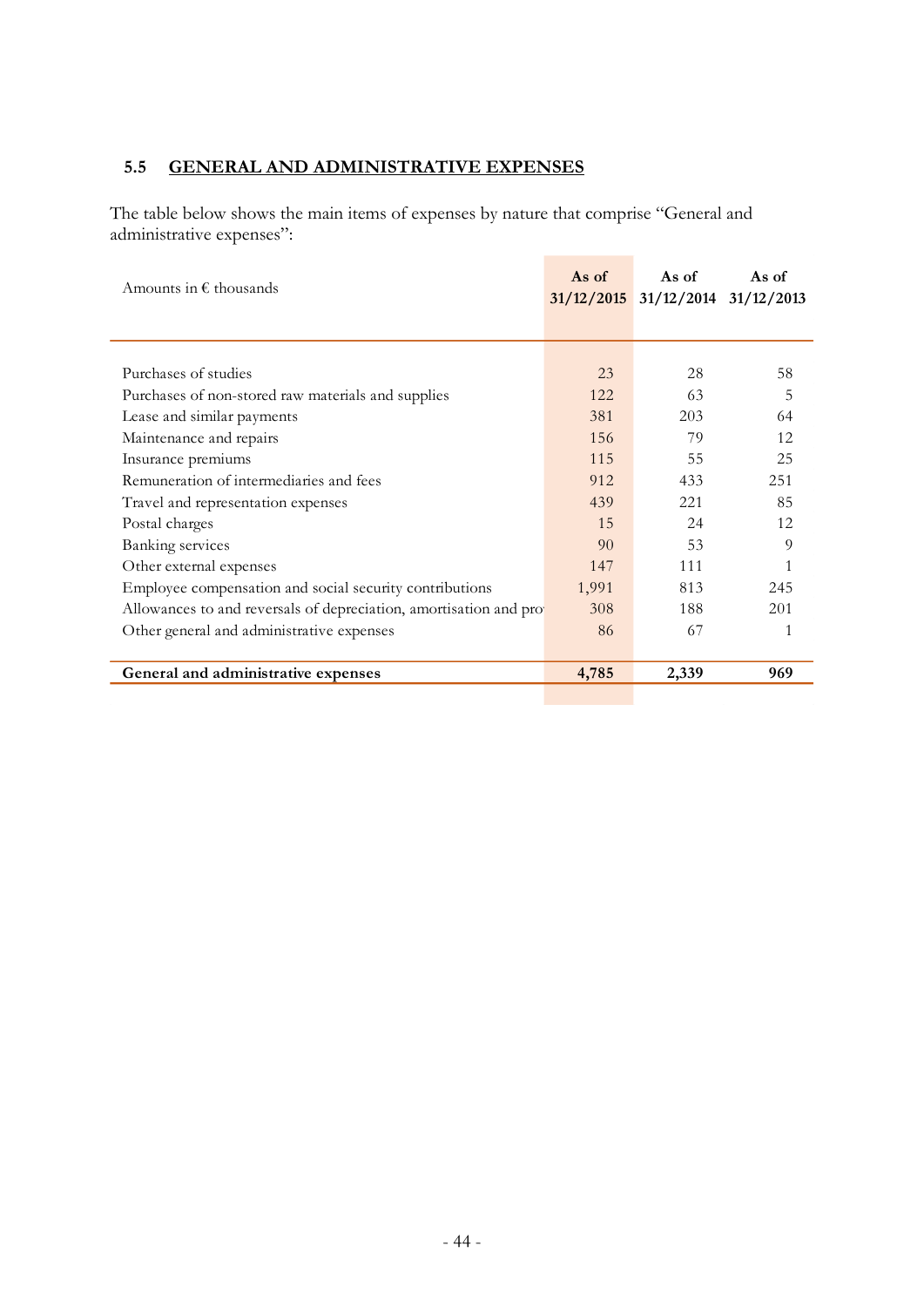## **5.6 OTHER OPERATING INCOME AND EXPENSES**

| Amounts in $\epsilon$ thousands                           | As of   | As of                            | As of<br>$31/12/2015$ $31/12/2014$ $31/12/2013$ |
|-----------------------------------------------------------|---------|----------------------------------|-------------------------------------------------|
| Lab <sub>21</sub> acquisition costs                       | 70      | 1 2 2 7                          |                                                 |
| Personnel expenses                                        | 36      |                                  |                                                 |
| Exceptional bonuses paid to employees                     |         | 545<br>$\overline{\phantom{0}}$  |                                                 |
| Loss on bad debts                                         |         | 202                              |                                                 |
| Provision for industrial relations dispute                |         | 66                               | 30                                              |
| Depreciation of fixed assets                              |         | 11                               | 337                                             |
| Goodwill impairment                                       | 9 7 8 6 |                                  |                                                 |
| Other exceptional expenses                                | 188     | 25<br>$\overline{\phantom{a}}$   |                                                 |
| Other operating expenses                                  | 10 080  | 2076<br>$\overline{\phantom{a}}$ | 367                                             |
| Proceeds from disposals of fixed assets                   | 40      | 20                               |                                                 |
| Reversal of provision for bad debt                        |         | 202                              |                                                 |
| Reversal of provision for industrial relations litigation | 30      |                                  |                                                 |
| Other exceptional income                                  | 60      | 12                               | 427                                             |
| Other operating profit/(loss)                             | 130     | 234                              | 427                                             |

Other exceptional expenses in 2015 consist primarily of fees incurred for work related to the transition to IFRS and other specific work.

Other exceptional income in 2013 consist primarily of:

- Cancellation of an unclaimed and out-of-date supplier payable in the amount of  $€107,000;$
- The abandonment of OSEO innovation subsidies in the amount of  $€318,000$ .

## **5.7 NET BORROWING COSTS**

| Amounts in $\epsilon$ thousands                                | As of | As of | As of<br>31/12/2015 31/12/2014 01/01/2014 |
|----------------------------------------------------------------|-------|-------|-------------------------------------------|
| Income from cash and cash equivalents<br>Gross borrowing costs | 947   | 49    | 16                                        |
| Net borrowing costs                                            | 946   | 49    | 16<br>$\blacksquare$                      |
| Other financial income and expense                             | 224   |       | 15                                        |

Interest expense (discounting cost) on retirement benefits in the amount of €546 as of 31 December 2014 is included in "Other financial income and expenses".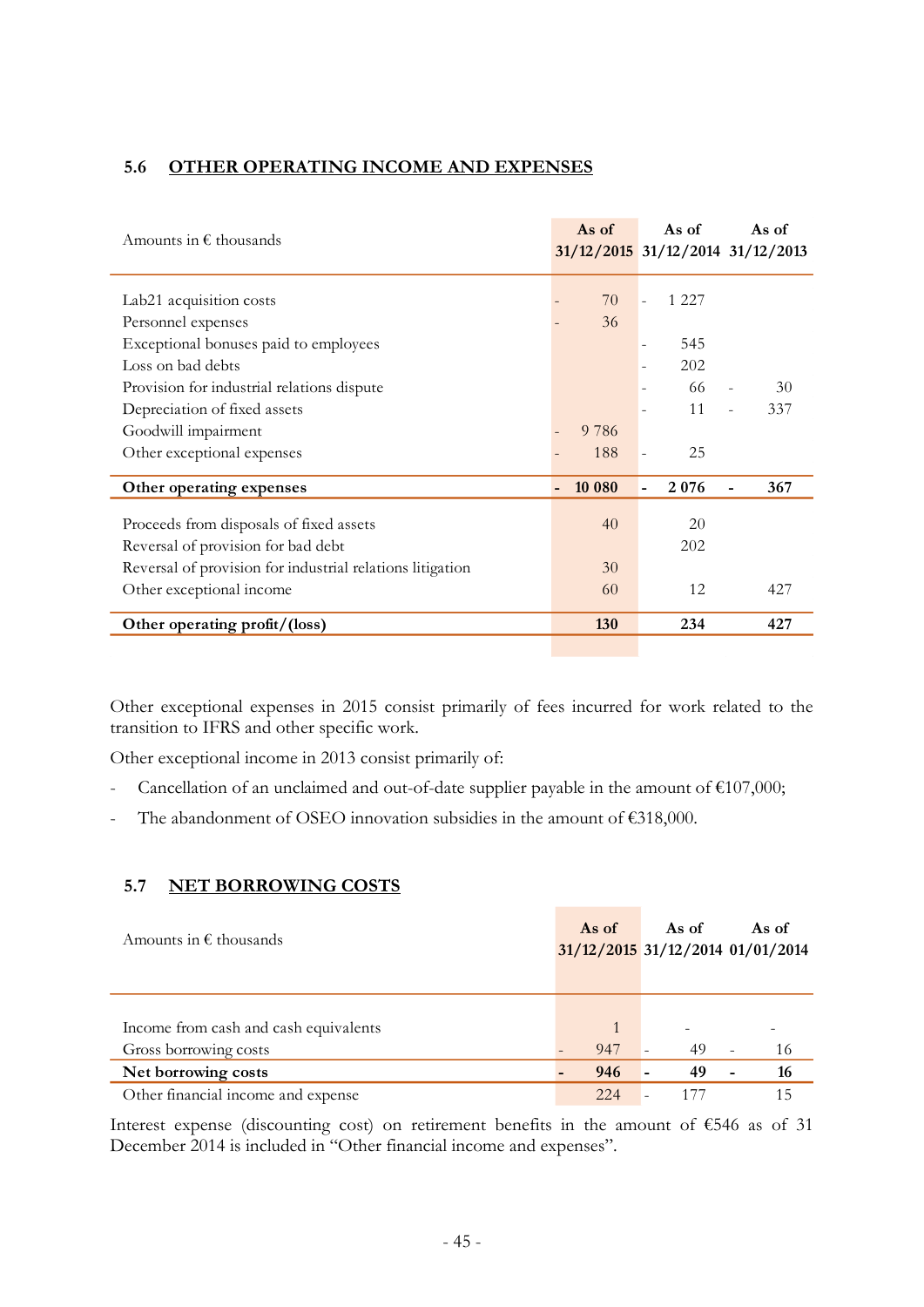## **5.8 OTHER FINANCIAL INCOME AND EXPENSE**

| Amounts in $\epsilon$ thousands                         | As of | As of          | As of<br>31/12/2015 31/12/2014 01/01/2014 |
|---------------------------------------------------------|-------|----------------|-------------------------------------------|
|                                                         |       |                |                                           |
| Other financial expense                                 | 52    | 154            | 119                                       |
| Other financial income                                  | 5     | $\overline{2}$ |                                           |
| Exchange gains                                          | 25    | 14             | 3                                         |
| Exchange losses                                         | 194   | 43             | 3                                         |
| Losses on financed assets (excluding cash equivalents)  |       | 7              |                                           |
| Reversals of financial provisions                       | 1     |                | 129                                       |
| Income from financial assets excluding cash equivalents |       |                |                                           |
| Fair value of the embedded derivative of the Lab21 loan | 439   | 11             |                                           |
|                                                         |       |                |                                           |
| Other financial income and expense                      | 224   | 177            | 15                                        |

#### **5.9 INCOME TAX**

As of 31 December 2015, Novacyt had a tax loss carry-forward of €12,227,000, whose period of use is unlimited. As of the same date, the British subsidiaries had accumulated tax losses amounting to  $f(26,683,000)$ . However, no deferred tax assets have been recognised in the accounts since visibility as to when it will be possible to utilise the loss carry-forwards against taxable profits is insufficient.

#### **5.10 EARNINGS PER SHARE**

Earnings per share is calculated based on the weighted average number of shares outstanding during the period. Diluted earnings per share is calculated based on the weighted average number of shares outstanding and the number of shares issuable as a result of the conversion of dilutive financial instruments.

| Amounts in $\epsilon$ thousands                         | As of<br>31/12/2015 | As of<br>31/12/2014 |
|---------------------------------------------------------|---------------------|---------------------|
|                                                         |                     |                     |
| Net profit/(loss) attributable to owners of the company | 13,908              | 3,912               |
| Impact of dilutive instruments                          |                     |                     |
| Net profit/(loss) attributable to owners of the company | 13,908              | 3,912               |
|                                                         |                     |                     |
| Weighted average number of shares                       | 6,787,588           | 4,438,033           |
| Impact of dilutive instruments                          |                     |                     |
| Weighted average number of diluted shares               | 6,787,588           | 4,438,033           |
|                                                         |                     |                     |
| Earnings per share (in euros)                           | 2.05                | 0.88                |
| Diluted earnings per share (in euros)                   | 2.05                | 0.88                |
|                                                         |                     |                     |

Pursuant to IAS 33, options whose exercise price is higher than the value of the Novacyt security were not taken into account in determining the effect of dilutive instruments.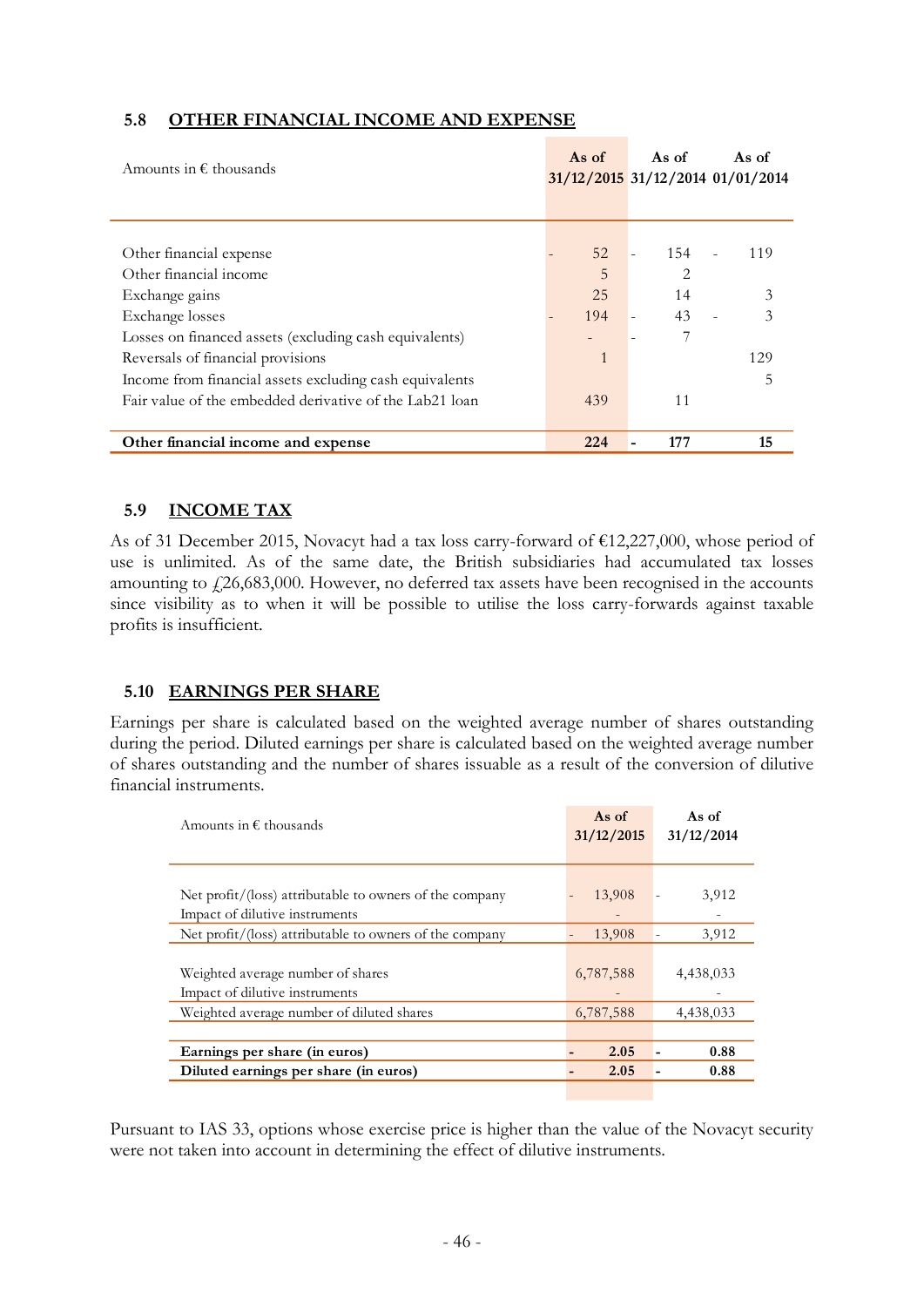# **5.11 OPERATING SEGMENTS**

# **5.11.1 Breakdown of revenue by operating segment and geographic area**

 $\cdot$  2015

| Amounts in $\epsilon$ thousands | Cytology | Diagnostics | Total |
|---------------------------------|----------|-------------|-------|
|                                 |          |             |       |
| Geographical area               |          |             |       |
| Africa                          |          | 349         | 349   |
| Europe                          | 1,057    | 3,861       | 4,917 |
| Asia-Pacific                    | 148      | 1,827       | 1,976 |
| America                         |          | 667         | 667   |
| Middle East                     | 103      | 881         | 984   |
| Revenue                         | 1,308    | 7,585       | 8,892 |

 $\cdot$  2014

| Amounts in $\epsilon$ thousands | Cytology | <b>Diagnostics</b> | Total |
|---------------------------------|----------|--------------------|-------|
|                                 |          |                    |       |
| Geographical area               |          |                    |       |
| Africa                          | 55       | 622                | 677   |
| Europe                          | 876      | 1,649              | 2,525 |
| Asia-Pacific                    | 75       | 661                | 736   |
| America                         |          | 592                | 592   |
| Middle East                     |          |                    |       |
| Revenue                         | 1,006    | 3,524              | 4,530 |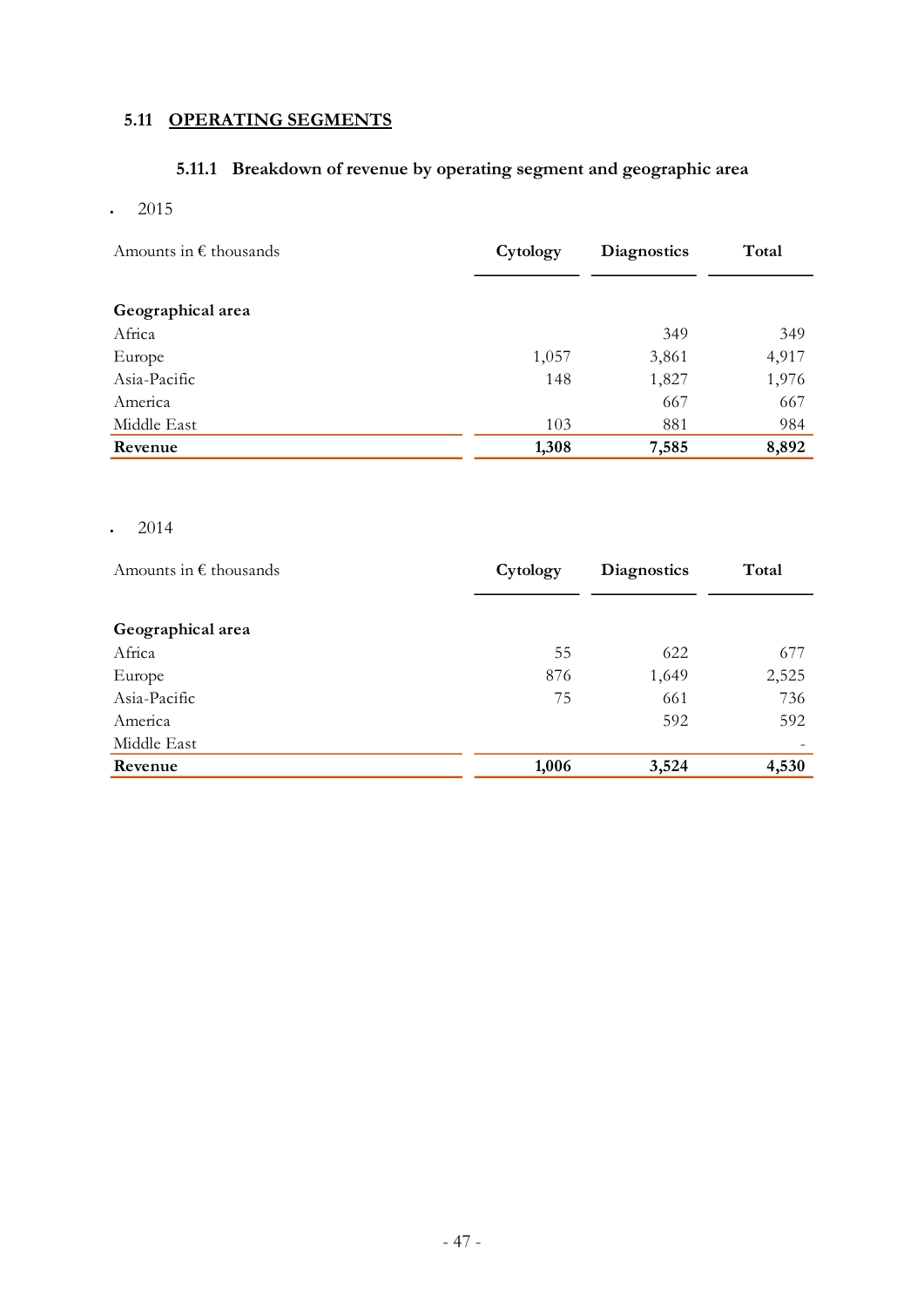# **5.11.2 Breakdown of revenue by operating segment**

 $\cdot$  2015

| Amounts in $\epsilon$ thousands                     | Cytology  | <b>Diagnostics</b> | Total     |
|-----------------------------------------------------|-----------|--------------------|-----------|
| Revenue                                             | 1,308     | 7,584              | 8,892     |
| Cost of revenue                                     | $-671$    | $-3,946$           | $-4,617$  |
| Recurring expenses:                                 |           |                    |           |
| Sales and marketing expenditure                     | $-727$    | $-1,558$           | $-2,285$  |
| Research and development                            | $-450$    | $-138$             | $-588$    |
| General and administrative                          | $-1,608$  | $-3,177$           | $-4,785$  |
| Subsidies                                           | 148       |                    | 148       |
| Recurring operating profit/(loss)                   | $-2,000$  | $-1,235$           | $-3,235$  |
| Other operating income and expenses                 | $-10,137$ | 187                | $-9,950$  |
| Operating profit/(loss)                             | $-12,137$ | $-1,048$           | $-13,185$ |
| Income from cash and cash equivalents               |           |                    | 1         |
| Gross borrowing costs                               | $-221$    | $-726$             | $-947$    |
| Net borrowing costs                                 | $-221$    | $-726$             | $-49$     |
| Other financial income and expense                  | $-33$     | 257                | 224       |
| Profit before tax                                   | $-12,391$ | $-1,517$           | $-13,010$ |
| Income tax                                          |           |                    | $-1$      |
| Profit after tax                                    | $-12,391$ | $-1,517$           | $-13,908$ |
| Results of operations held for sale or discontinued |           |                    |           |
| Total net profit/(loss)                             | $-12,391$ | $-1,517$           | $-13,908$ |
| Attributable to owners of the company               | $-12,391$ | $-1,517$           | $-13,908$ |
| Attributable to non-controlling interests           |           |                    |           |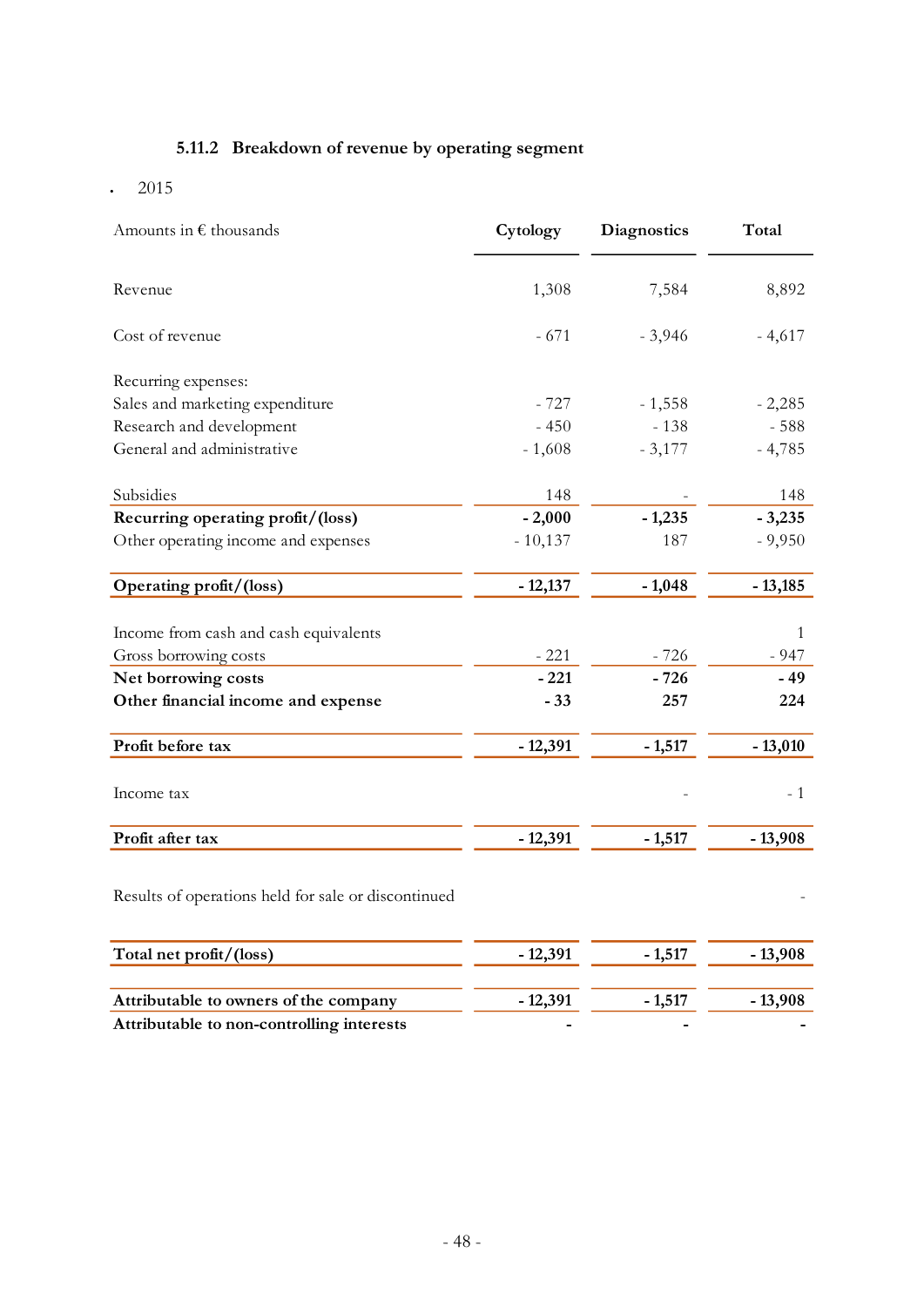#### 2014

| Amounts in $\epsilon$ thousands                     | Cytologie | Diagnostic | Total    |
|-----------------------------------------------------|-----------|------------|----------|
| Revenue                                             | 1,006     | 3,520      | 4,526    |
| Cost of revenue                                     | $-601$    | $-1,952$   | $-2,553$ |
| Recurring expenses:                                 |           |            |          |
| Sales and marketing expenditure                     | $-493$    | $-690$     | $-1,183$ |
| Research and development                            | $-448$    | $-19$      | $-467$   |
| General and administrative                          | $-1,012$  | $-1,327$   | $-2,339$ |
| Subsidies                                           | 172       |            | 172      |
| Recurring operating profit/(loss)                   | $-1,376$  | $-468$     | $-1,844$ |
| Other operating income and expenses                 | $-1,295$  | $-547$     | $-1,842$ |
| Operating profit/(loss)                             | $-2,671$  | $-1,015$   | $-3,686$ |
| Income from cash and cash equivalents               |           |            |          |
| Gross borrowing costs                               | $-5$      | $-44$      | $-49$    |
| Net borrowing costs                                 | $-5$      | $-44$      | $-49$    |
| Other financial income and expense                  | $-105$    | $-72$      | $-177$   |
| Profit before tax                                   | $-2,781$  | $-1,131$   | $-3,912$ |
| Income tax                                          |           |            |          |
| Profit after tax                                    | $-2,781$  | $-1,131$   | $-3,912$ |
| Results of operations held for sale or discontinued |           |            |          |
| Total net profit/(loss)                             | $-2,781$  | $-1,131$   | $-3,912$ |
| Attributable to owners of the company               | $-2,781$  | $-1,131$   | $-3,912$ |
| Attributable to non-controlling interests           |           |            |          |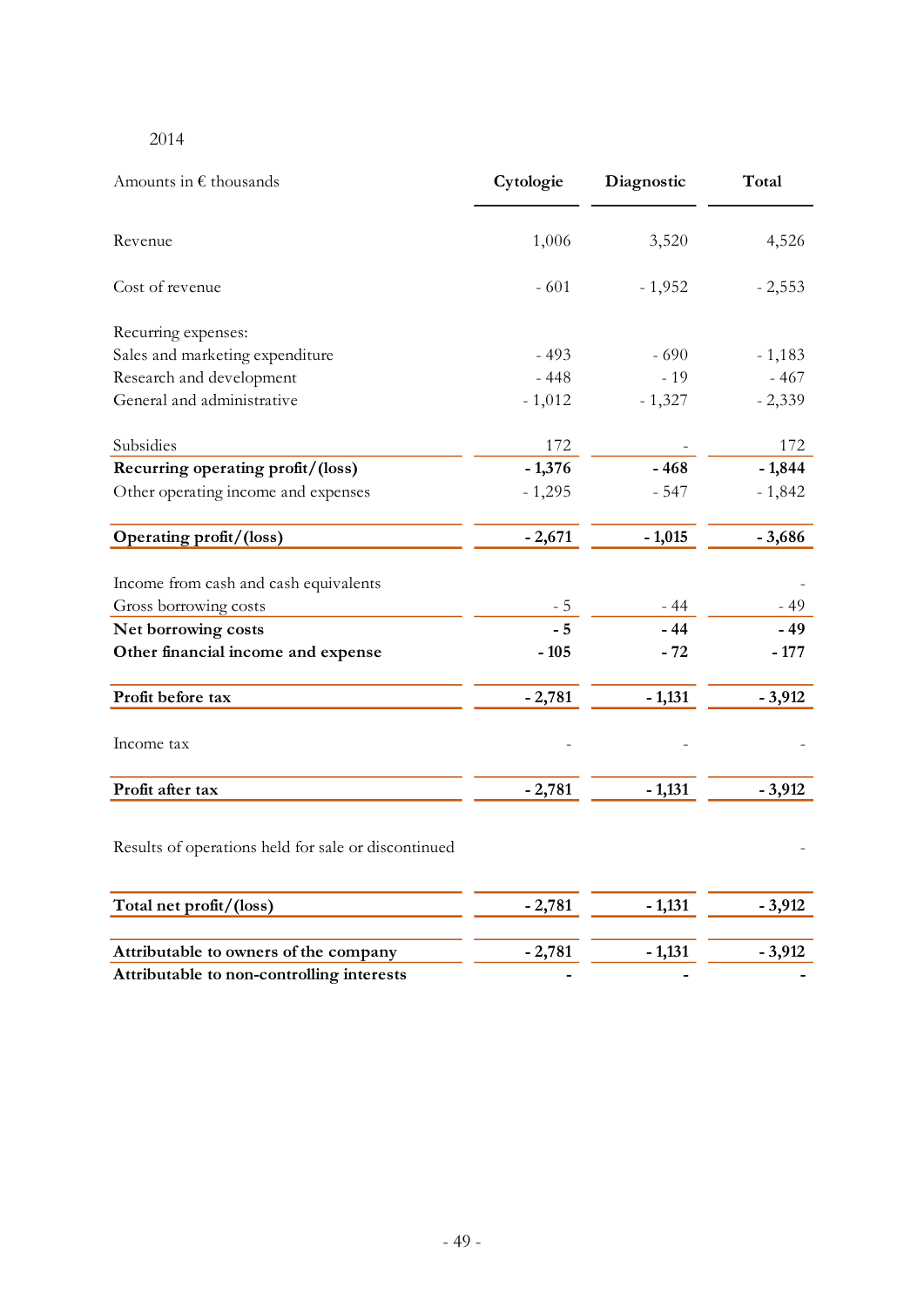# **5.11.3 Workforce**

The breakdown of employees between the two segments as of the reporting date is as follows:

|                         | As of $31/12/2015$ As of $31/12/2014$ |         |
|-------------------------|---------------------------------------|---------|
| Cytology<br>Diagnostics | 10<br>57                              | O<br>52 |
| Total                   | 67                                    | 61      |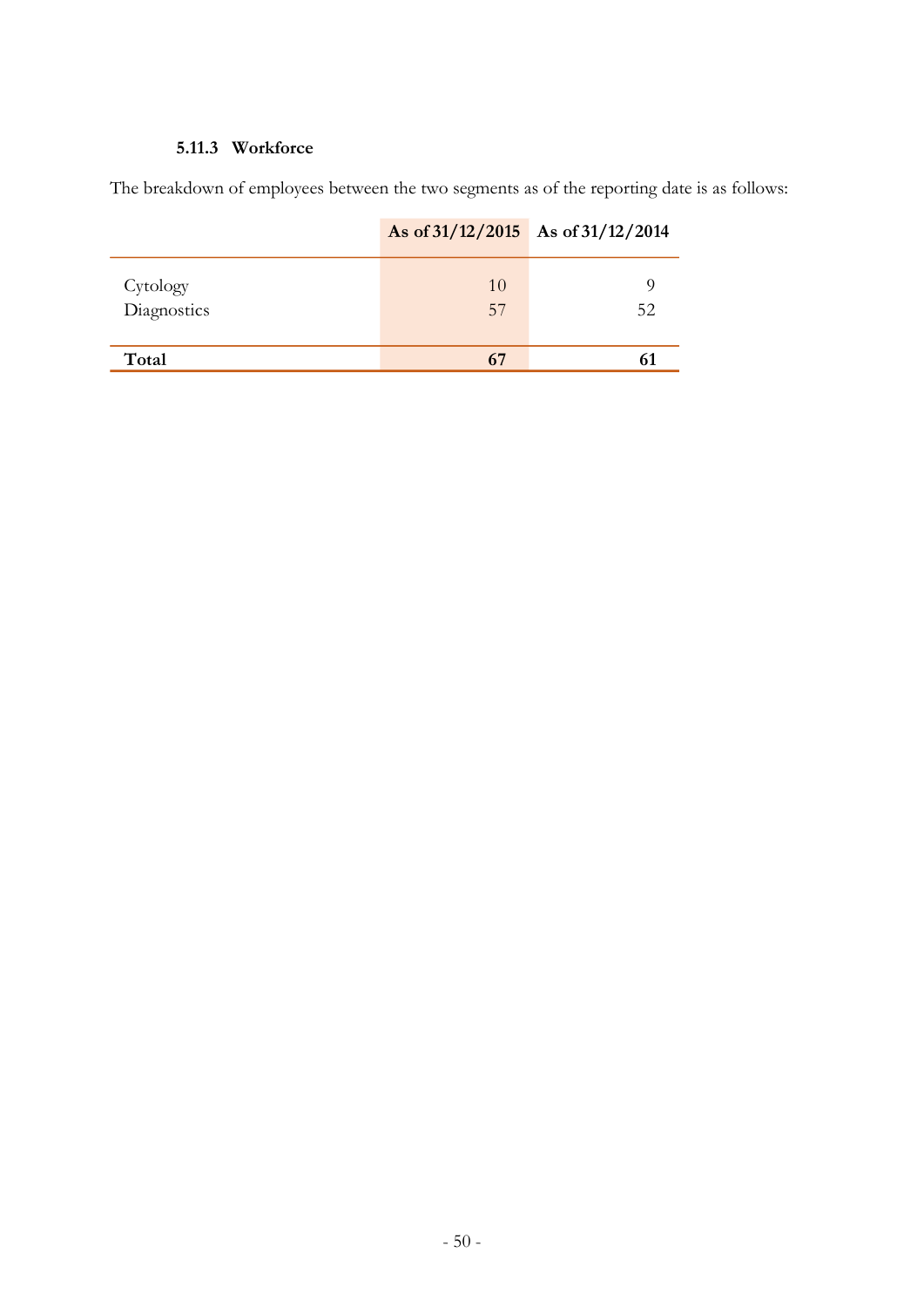#### **NOTE 6: EMPLOYEE COMPENSATION AND BENEFITS**

## **6.1 POST-EMPLOYMENT BENEFITS**

The cost of defined benefit plans is determined at the end of each year in accordance with the projected unit credit method. The calculation is based on an actuarial method using assumptions with regard to future salary and retirement age.

The Group's defined benefit plan relates to bonuses payable under collective agreements in a lump sum on retirement. Pursuant to the law and collective agreements, the Group gives a bonus to each employee upon retirement, expressed in number of months' salary (calculated on the basis of the wages paid during the 12 months preceding retirement) and seniority within the Group.

Net expense for the year

| Amounts in $\epsilon$ thousands               | As of      | As of<br>$31/12/2015$ $31/12/2014$ $31/12/2013$ | As of      |
|-----------------------------------------------|------------|-------------------------------------------------|------------|
| Service cost<br>Financial cost<br>Other items | 5.6<br>0.5 | 3.2<br>0.5                                      | 2.8<br>0.4 |
| Expense (income)                              | 6.2        | <b>3.8</b>                                      | 3.2        |

Change in the actuarial liability

| Amounts in $\epsilon$ thousands      | As of       | As of<br>$31/12/2015$ $31/12/2014$ $31/12/2013$ | As of |
|--------------------------------------|-------------|-------------------------------------------------|-------|
|                                      |             |                                                 |       |
| Obligation – beginning of year       | <b>31.0</b> | 17.1                                            | 15.1  |
|                                      |             |                                                 |       |
| Service cost                         | 5.6         | 3.2                                             | 2.8   |
| Financial cost                       | 0.5         | 0.5                                             | 0.4   |
| Actuarial gains and losses           | 2.8         | 10.2                                            | 1.2.  |
| Change in the scope of consolidation |             |                                                 |       |
| Change in expense                    |             |                                                 |       |
|                                      |             |                                                 |       |
| Obligation – end of year             | 40.0        | 31.0                                            | 17.1  |
|                                      |             |                                                 |       |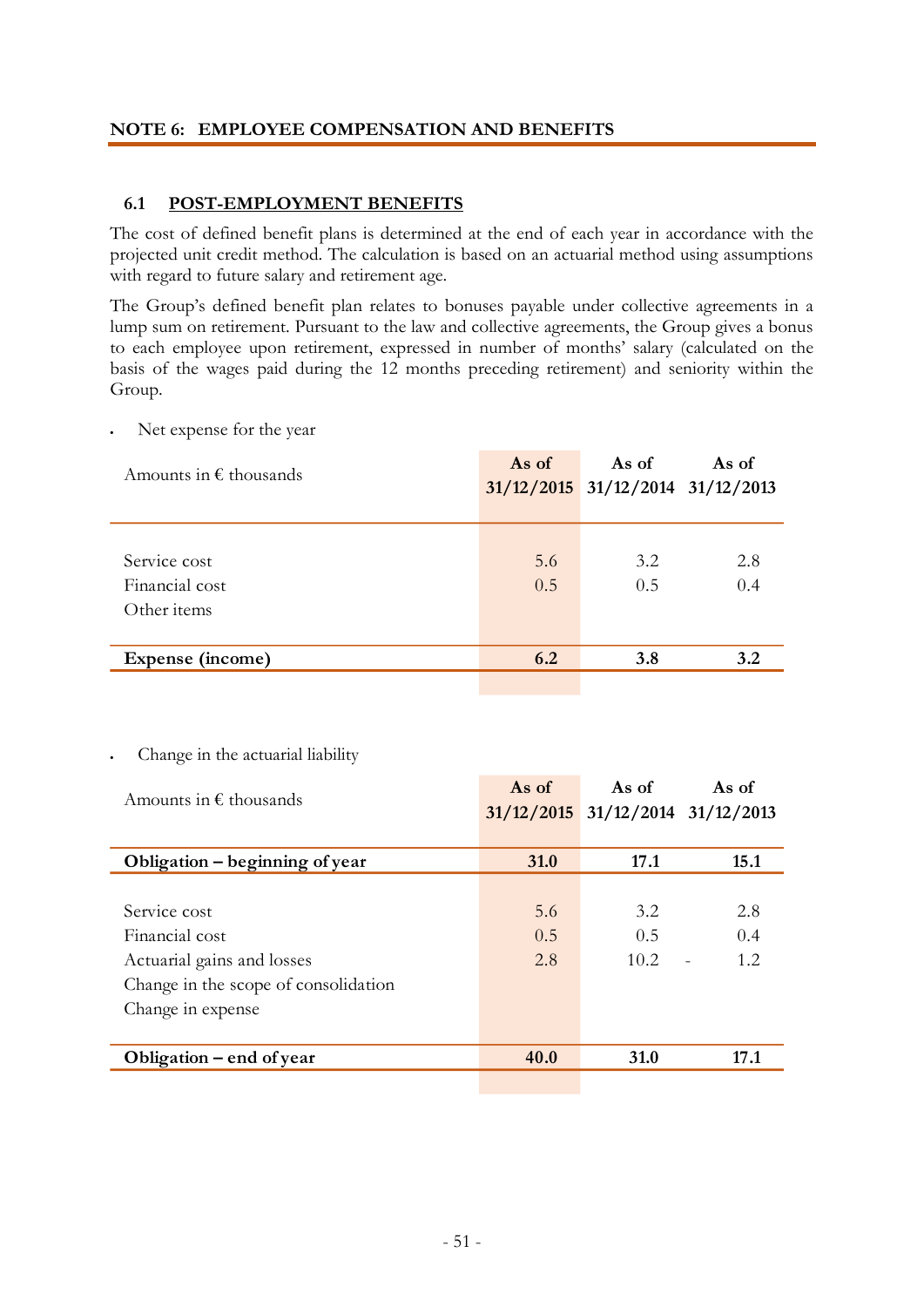Breakdown of actuarial gains

| Amounts in $\epsilon$ thousands     | As of | As of<br>$31/12/2015$ 31/12/2014 31/12/2013 | As of |
|-------------------------------------|-------|---------------------------------------------|-------|
|                                     |       |                                             |       |
|                                     |       |                                             |       |
| - Effect of experience              | 4.0   | 3.O                                         | 0.6   |
| - Change in demographic assumptions | 0.1   | 0.0                                         | 0.0   |
| - Change in financial assumptions   | 1.3   | 7.1                                         | 19    |
|                                     |       |                                             |       |
| Actuarial gains and losses          | 2.8   | 10.2                                        | 13    |

Actuarial assumptions

The assumptions used for measuring change in obligations in respect of retirement benefits are presented in the table below:

| Amounts in $\epsilon$ thousands       | As of     | As of<br>$31/12/2015$ $31/12/2014$ $31/12/2013$ | As of     |
|---------------------------------------|-----------|-------------------------------------------------|-----------|
|                                       |           |                                                 |           |
| Retirement age – managers             | 64 years  | 64 years                                        | 64 years  |
| Retirement age – non-managers         | 62 years  | 62 years                                        | 62 years  |
| Wage increases                        | $3.00\%$  | $3.00\%$                                        | $3.00\%$  |
| Rate of social security contributions | $42.56\%$ | $41.20\%$                                       | $36.52\%$ |
| Discount rate                         | $3.20\%$  | $1.75\%$                                        | $2.00\%$  |
|                                       |           |                                                 |           |

## **6.2 EXECUTIVE COMPENSATION**

| Amounts in $\epsilon$ thousands                              |     | As of $31/12/2015$ As of $31/12/2014$ |
|--------------------------------------------------------------|-----|---------------------------------------|
|                                                              | 178 | 193                                   |
| Fixed compensation and company cars<br>Variable compensation |     | 83                                    |
| Social security contributions                                | 69  | 37                                    |
| Post-employment benefits                                     |     | 13                                    |
| Contributions to supplementary pension plans                 |     | 9                                     |
| Total                                                        | 247 | 335                                   |
|                                                              |     |                                       |
| Number of people involved                                    |     |                                       |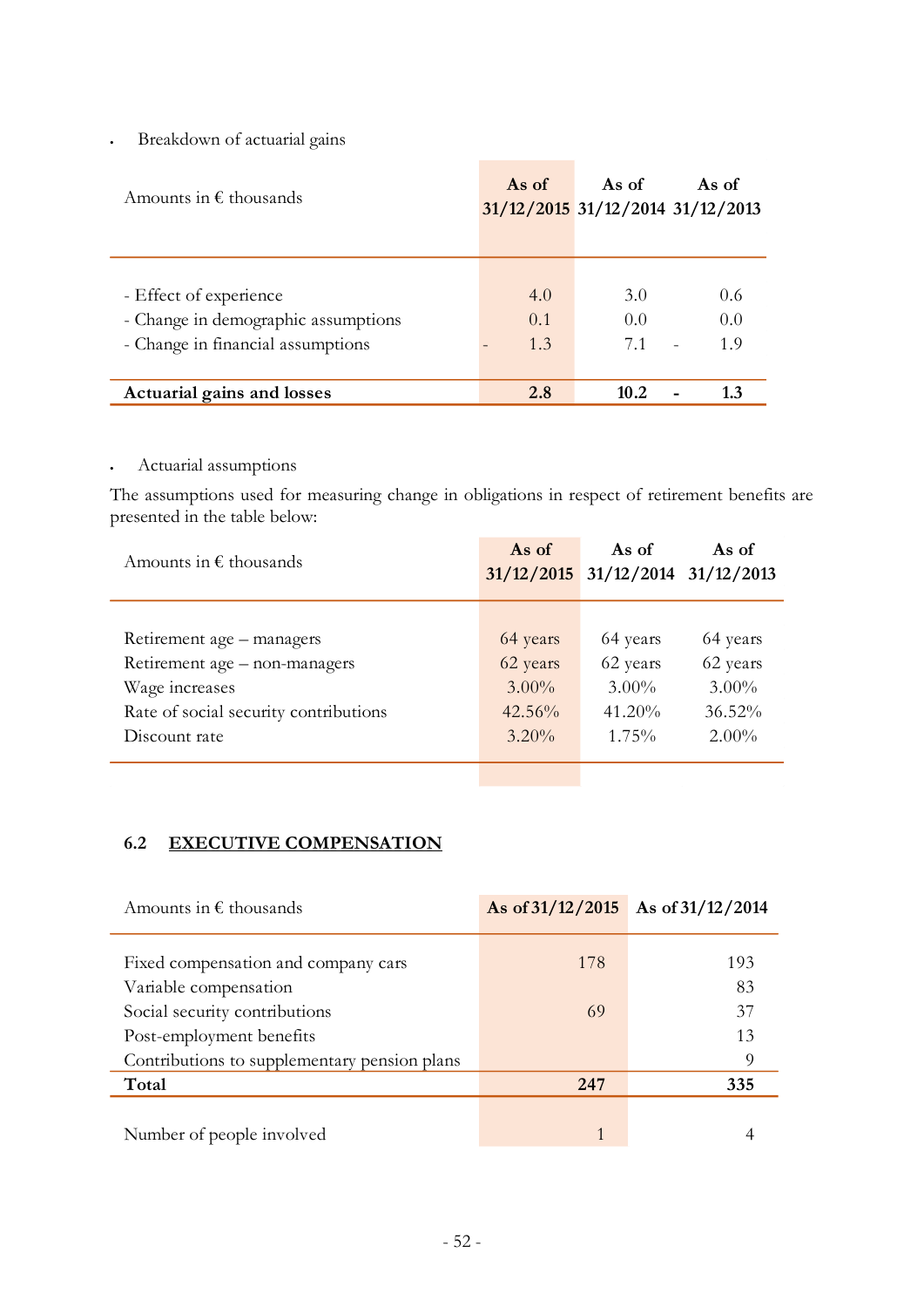## **NOTE 7: LIABILITIES, RELATED PARTIES AND SUBSEQUENT EVENTS**

## **7.1 COMMITMENTS GIVEN AND RECEIVED**

The guarantees given by the Group are as follows:

Under the bond contract signed by Kreos Capital IV Ltd, and as a guarantee of repayment of this loan, the Group has agreed to the following guarantees in favour of Kreos Capital IV Ltd:

- Pledge over the business;
- Senior pledge on receivables;
- Non-possessory pledge of inventories;
- Senior and non-recourse pledge of bank accounts.

Some transactions performed on assets under operating leases are subject to contracts providing the following minimum future payments:

|                                                                                                                                                      | As of<br>31/12/2015 31/12/2014 | As of      |
|------------------------------------------------------------------------------------------------------------------------------------------------------|--------------------------------|------------|
| Future minimum payments under non-cancellable contracts<br>Payments due in less than 1 year<br>Payment due in more than 1 year and more than 5 years | 340<br>425                     | 263<br>417 |
| Total                                                                                                                                                | 766                            | 680        |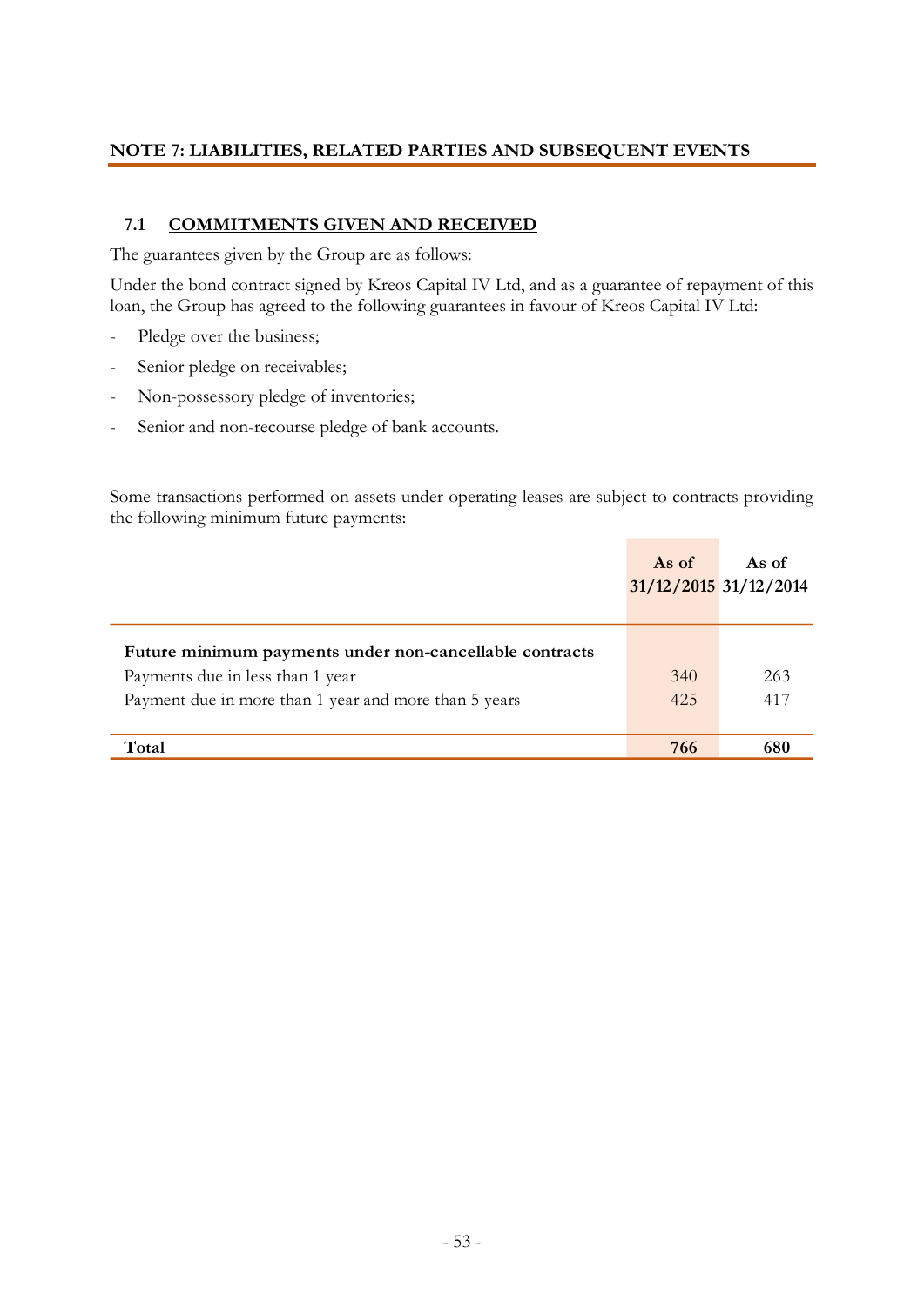## **7.2 RELATED PARTIES**

Parties related to Novacyt are:

- the managers, whose compensation is disclosed in Section 6.2, and
- Maclip, a company owned by Eric Peltier, Chief Innovation Officer of Novacyt. Novacyt acquired six patents from Maclip for a total price of  $\epsilon$ 360,000 in 2012. The entire debt was settled in 2015, including the payment of €2,600 in interest.

Liabilities in respect of related parties are summarised as follows:

| Amounts in $\epsilon$ thousands | As of $31/12/2015$ As of $31/12/2014$ |     |
|---------------------------------|---------------------------------------|-----|
|                                 |                                       |     |
| Executive compensation          |                                       |     |
| Maclip suppliers                |                                       | 189 |
| Current accounts                | 35                                    | 63  |
| Total                           | 35                                    | 251 |

## **7.3 SUBSEQUENT EVENTS**

The following significant events have taken place since 1 January 2016, the opening date of the current fiscal year:

- On 22 February 2016, at Novacyt's Annual General Meeting, the shareholders unanimously endorsed the acquisition of Primer Design, a company operating in the field of non-clinical molecular diagnostic products.
- A funding requirement of  $\epsilon$ 7,000,000 was announced. At the end of April 2016, Novacyt had raised the full  $£7,000,000$  through:
	- An issue of new shares in the amount of  $\epsilon$ 4,000,000;
	- An increase of its credit facilities with Kreos Capital in the amount of  $\epsilon$ 3,000,000.

No other significant events have taken place since the reporting date.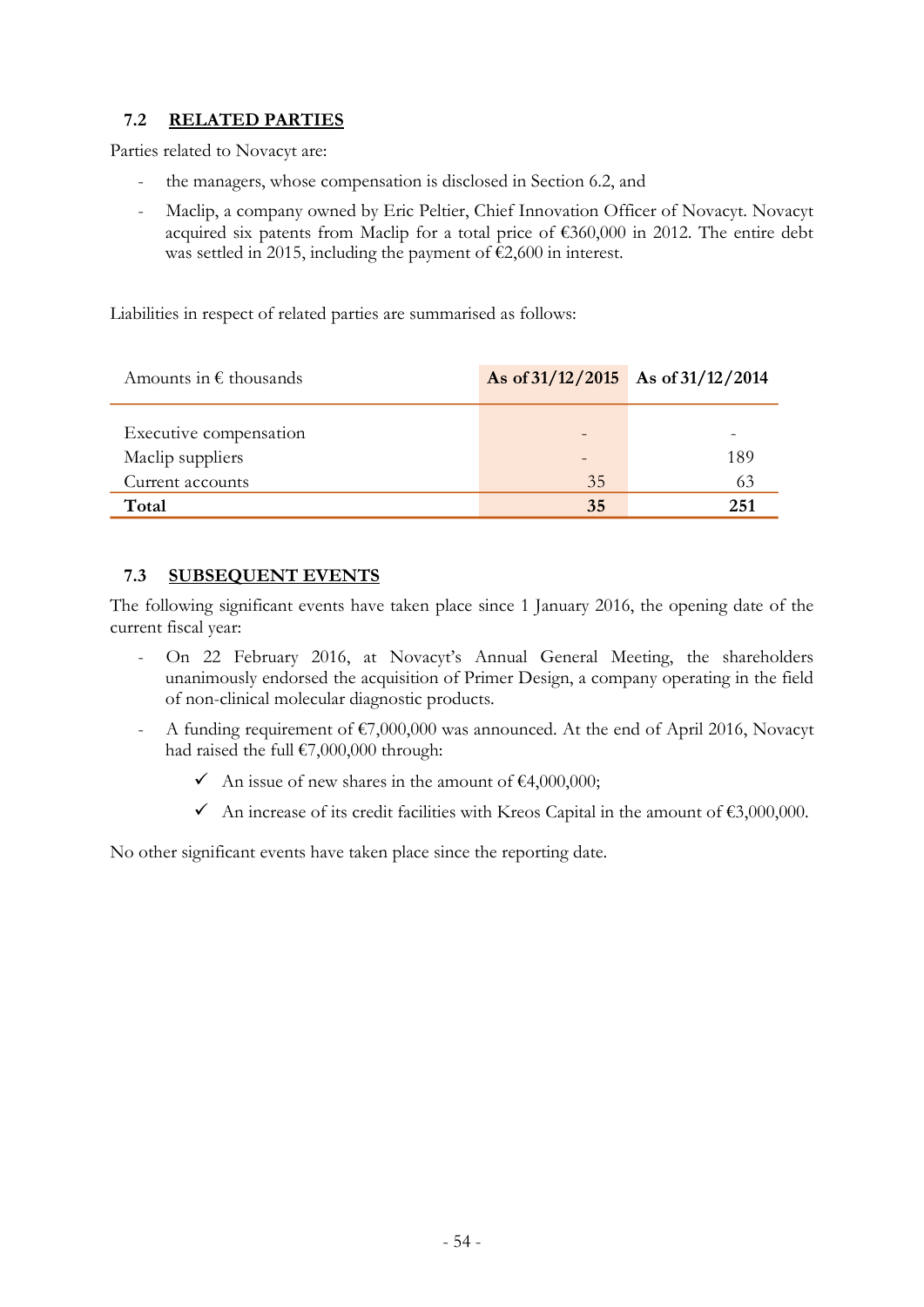#### **NOTE 8: ADDITIONAL INFORMATION**

#### **8.1 CHANGES IN SHARE CAPITAL**

As of 31 December 2015, Novacyt's capital consisted of 7,189,213 shares with a par value of 1/15th of a euro each, i.e. share capital of  $\text{\textsterling}479,280$ .

The most recent transactions on share capital can be summarised as follows:

- The General Meeting of 13 June 2014 approved the contribution to Novacyt of 100% of the shares of British company Lab21 Ltd paid for exclusively by Novacyt securities. The Lab21 Ltd shares were contributed at a value of  $£18,846,745.90$ . The contribution resulted in a capital increase of  $\text{\textsterling}168,203.93$  and a contribution premium of  $\text{\textsterling}18,678,550.97$ .
- The General Meeting of 13 June 2014 approved the terms of the Company's capital increase from  $\text{\textsterling}365,660.65$  to  $\text{\textsterling}368,447.85$  through the issue of 41,808 shares at a price of  $\text{\textsterling}7.4$  per share, or an issue premium of  $£306,592$ .
- On 4 December 2014, the Company completed a capital increase from  $\epsilon$ 368,447.85 to €409,464.80 through the issue of 615,254 shares at a price of €4.15 per share, or an issue premium of €2,530,358. The amount of the capital increase (before deduction of related expenses) was  $\epsilon$ 2,571,375.
- On 5 December 2014, the Company completed a capital increase by incorporation of receivables in a total amount of €515,004 (before deduction of related expenses). Share capital was increased from  $\epsilon$ 409,464.80 to  $\epsilon$ 418,040 through the issue of 128,751 shares at a price of €4 per share, or an issue premium of €506,420.80.
- On 10 April 2015, the Company completed a capital increase from  $\epsilon$ 418,040 to  $\epsilon$ 445,381.53 through the issue of 410,000 shares at a price of  $\epsilon$ 5 per share, or an issue premium of €2,022,666.67.
- On 13 April 2015, the Company completed a capital increase from  $\epsilon$ 445,381.53 to €447,514.86 through the issue of 32,000 shares at a price of €5 per share, or an issue premium of €157,866.67.
- On 20 July 2015, the Company completed a capital increase from  $\epsilon$ 447,514.86 to  $\epsilon$ 474,148.20 through the issue of 399,500 shares at a price of  $\epsilon$ 5 per share, or an issue premium of €1,970,866.67.
- On 26 August 2015, the Company completed a capital increase from  $\epsilon$ 474,148.20 to €474,983.33 through the issue of 12,527 shares at a price of €4 per share, or an issue premium of €49,272.45.
- On 6 October 2015, the Company completed a capital increase from  $\epsilon$ 474,983.33 to  $\epsilon$ 478,128 through the issue of 47,170 shares at a price of  $\epsilon$ 3.19 per share, or an issue premium of €147,453.42.
- On 1 December 2015, the Company completed a capital increase from  $\epsilon$ 478,128 to €479,280.87 through the issue of 17,293 shares at a price of €2.91 per share, or an issue premium of €49,188.80.

As of 31 December 2015, Novacyt's share capital of €479,280.87 was divided into 7,189,213 shares with a par value of 1/15th of a euro each.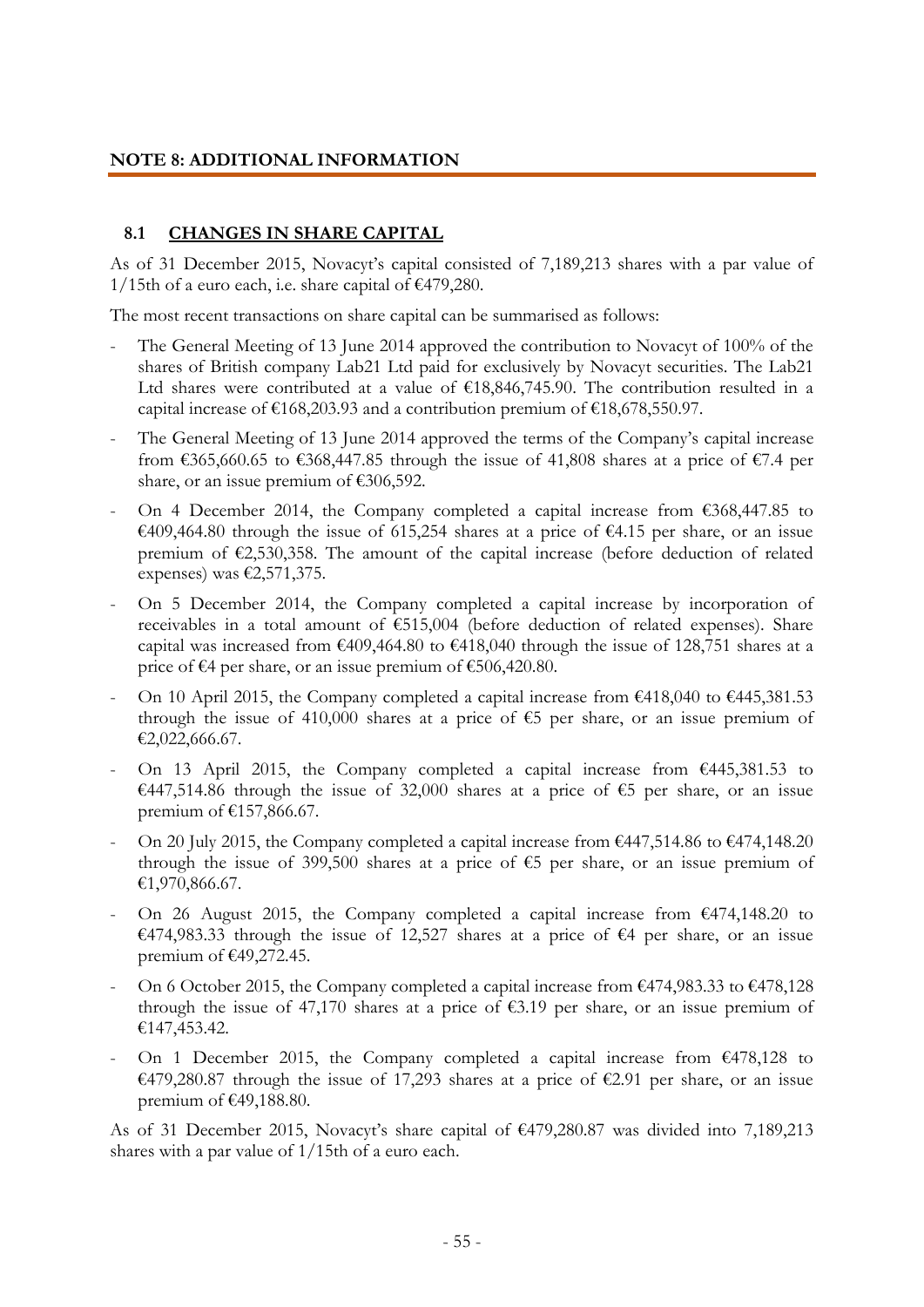## **8.2 EXPOSURE TO FINANCIAL RISKS**

The Group's main financial liabilities are loans, as well as trade and other payables. The main purpose of these financial liabilities is to finance operating activities.

Loans, receivables and payables, as well as cash and cash equivalents held by the Group, are generated by operating activities.

Interest rate risk

The Group finances its activities mainly through bonds. That subscribed by Kreos Capital IV Ltd bears interest at a fixed rate, interest being increased upon payment of the final instalment in July 2018 in an amount ranging from  $\epsilon$ 0 to  $\epsilon$ 500,000 depending on change in Novacyt's share price by this date.

#### Currency risk

The Group has a strong presence in the UK, where its main subsidiaries are located. Nevertheless, the Group's funding is mainly provided denominated in euros.

The following table presents the value in euros of the Group's assets and liabilities denominated in GBP:

| Amounts in $\epsilon$ thousands        | As of<br>31/12/2015 |
|----------------------------------------|---------------------|
|                                        |                     |
| Intangible assets                      | 225                 |
| Property, plant and equipment          | 198                 |
| Non-current assets: security deposits  | 16                  |
| Inventories                            | 1,072               |
| Trade and other receivables            | 1,225               |
| Other current assets                   | 180                 |
| Cash and cash equivalents              | 385                 |
| <b>Total assets</b>                    | 3,301               |
|                                        |                     |
| Provisions for restoration of premises | 103                 |
| Trade payables                         | 1,765               |
| Other current liabilities              | 24                  |
| <b>Total liabilities</b>               | 1,892               |
|                                        |                     |

#### Credit risk

Credit risk is the risk of financial loss following the failure by a third party to honour its commitment to repay a debt. The Group is exposed to credit risk due to its operating activities (mainly through trade receivables) and through deposits with banks.

The Group's exposure to credit risk is represented by the risk of counterparty default: maximum exposure is equal to the carrying amount of these instruments.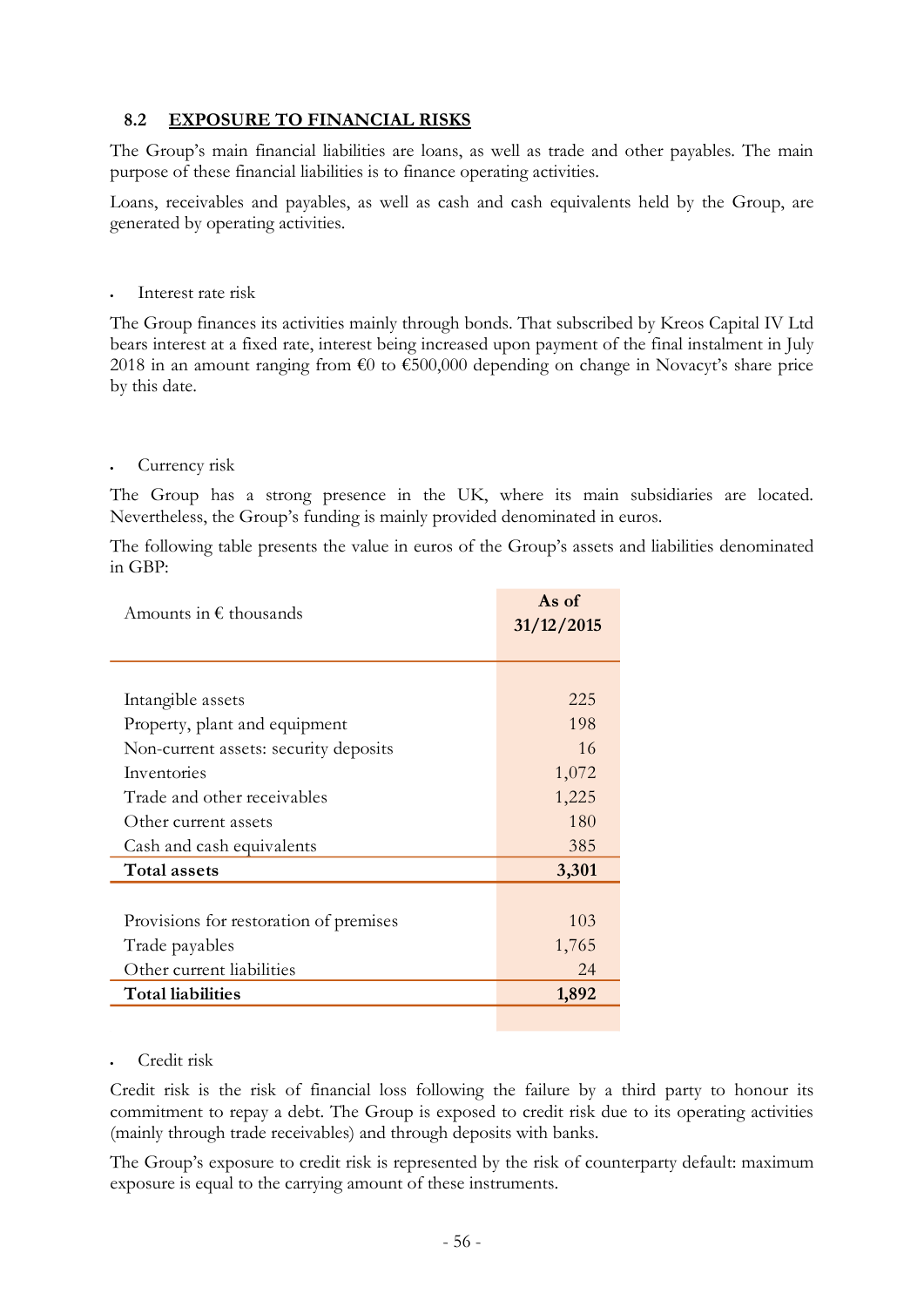Liquidity risk

Since its creation, the Group has financed its growth by successive capital increases, loans, grants and public aid for innovation and the reimbursement of research tax credit receivables.

To overcome limits in its capacity to self-finance its growth, the Group is required to seek other sources of funding, notably capital increases.

The Group may fail to obtain additional capital when it needs it, or such capital may not be available on acceptable financial terms for the Group.

The realisation of one or more of these risks could have a material adverse effect on the Group's business, financial position, earnings, growth and prospects.

#### **8.3 MARKET VALUE OF FINANCIAL INSTRUMENTS CARRIED AT AMORTISED COST**

These fair values are an estimate of the instantaneous value of the investment as of 31 December 2015 and 31 December 2014. They are liable to fluctuate from day to day due to the variations of several parameters, including interest rates and the credit quality of counterparties. In particular, they may differ significantly from the amounts actually received or paid at maturity of the instruments. In most cases, the revalued market value is not destined to be immediately realised, and may not be realised in practice. It does not represent the actual value of the instruments from the perspective of Novacyt as a going concern.

Most of these instantaneous market values are not pertinent; as such, they are not taken into account for the purposes of managing the Group's activities.

The market value of a financial instrument is the amount for which an asset could be exchanged, or a liability settled, between knowledgeable, willing parties, at arm's length.

The market values of assets and liabilities mentioned in the table above were determined in accordance with the free cash flow approach.

| Amounts in $\epsilon$ thousands      | <b>Book</b><br>value | <b>Estimated</b><br>market<br>value |  |
|--------------------------------------|----------------------|-------------------------------------|--|
|                                      |                      |                                     |  |
| Bond debts                           | 3,286                | 3,286                               |  |
| Bank debts                           | 87                   | 80                                  |  |
| Accrued interest and bank overdrafts |                      |                                     |  |
| Total                                | 3,373                | 3,366                               |  |
|                                      |                      |                                     |  |